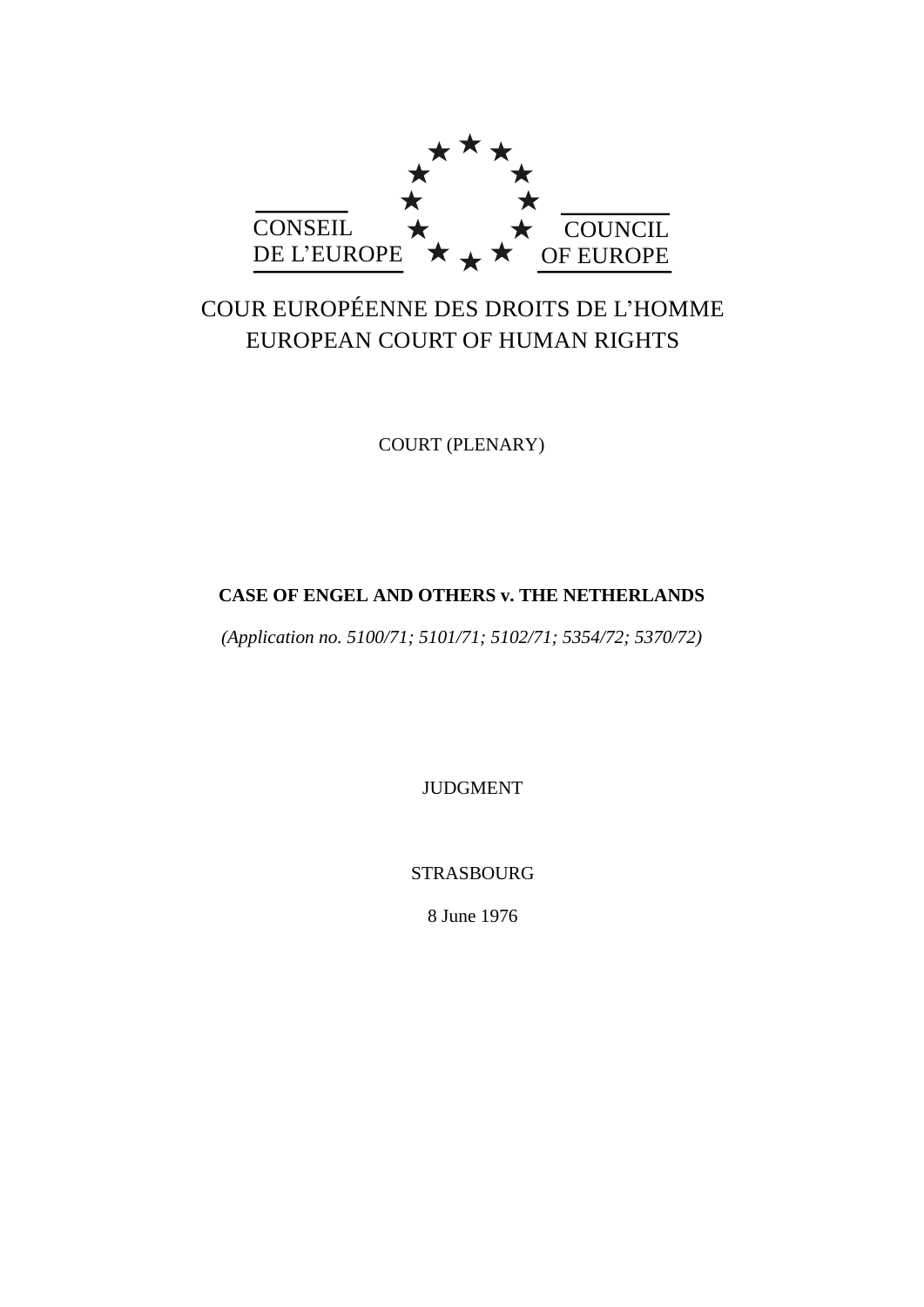#### **In the case of Engel and others,**

The European Court of Human Rights, taking its decision in plenary session in application of Rule 48 of the Rules of Court and composed of the following judges:

MM. H. MOSLER, *President*,

A. VERDROSS,

M. ZEKIA,

J. CREMONA,

G. WIARDA,

P. O'DONOGHUE,

Mrs. H. PEDERSEN,

MM. T. VILHJÁLMSSON,

S. PETREN,

A. BOZER,

W. GANSHOF VAN DER MEERSCH,

Mrs. D. BINDSCHEDLER-ROBERT,

M. D. EVRIGENIS

and also Mr. M.-A. EISSEN, *Registrar*, and Mr. H. PETZOLD, *Deputy Registrar*,

Having deliberated in private on 30 and 31 October 1975, from 20 to 22 January and from 26 to 30 April 1976,

Delivers the following judgment, which was adopted on the lastmentioned date:

## **PROCEDURE**

1. The case of Engel and others was referred to the Court by the European Commission of Human Rights (hereinafter referred to as "the Commission") and by the Government of the Kingdom of the Netherlands (hereinafter referred to as "the Government"). The case originated in five applications against the Kingdom of the Netherlands which were lodged with the Commission in 1971 by Cornelis J.M. Engel, Peter van der Wiel, Gerrit Jan de Wit, Johannes C. Dona and Willem A.C. Schul, all Netherlands nationals.

2. Both the Commission's request, to which was attached the report provided for in Article 31 (art. 31) of the Convention for the Protection of Human Rights and Fundamental Freedoms (hereinafter referred to as "the Convention"), and the application of the Government were lodged with the registry of the Court within the period of three months laid down in Articles 32 para. 1 and 47 (art. 32-1, art. 47) - the former on 8 October 1974, the latter on 17 December. They referred to Articles 44 and 48 (art. 44, art. 48)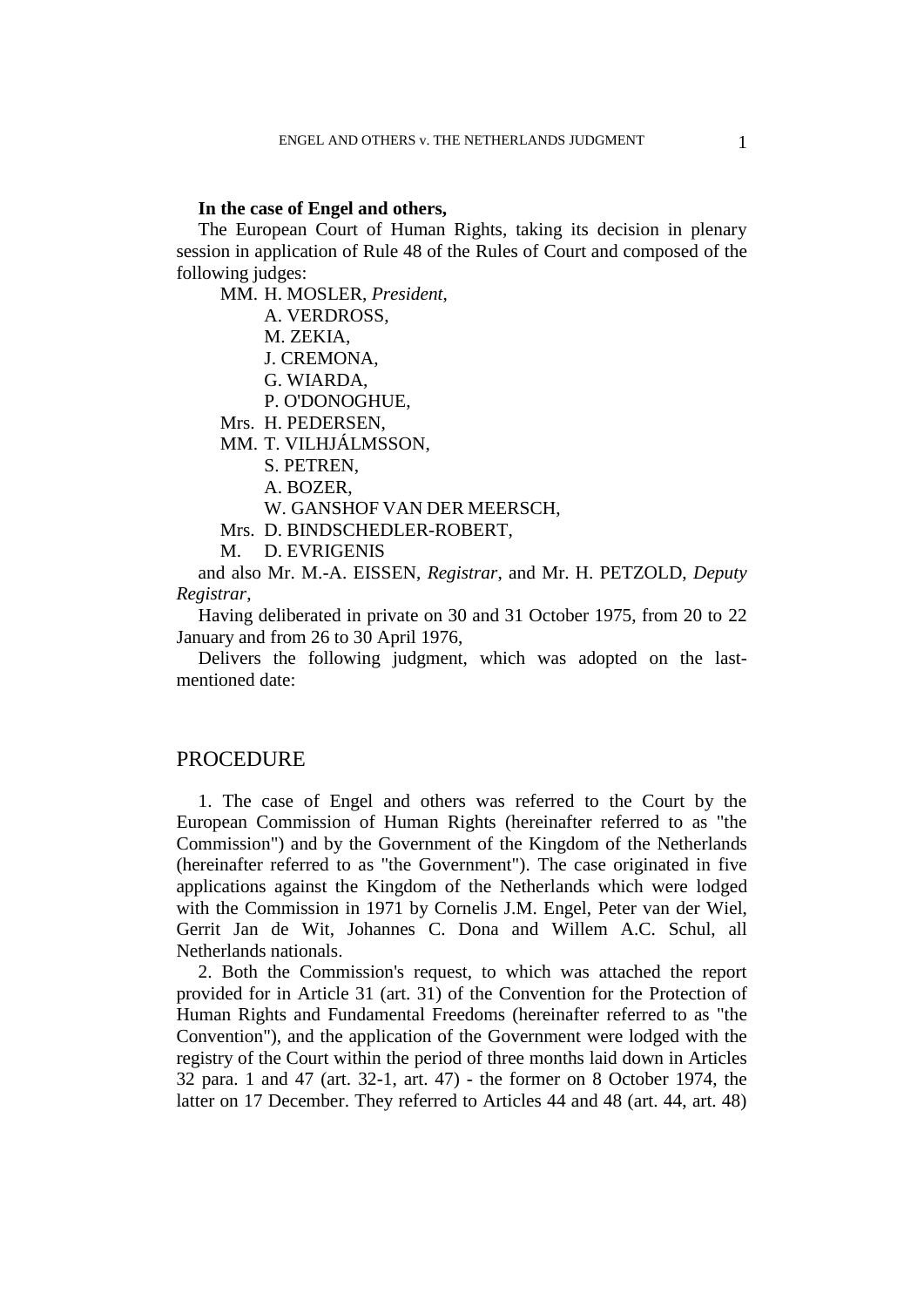and to the declaration whereby the Kingdom of the Netherlands recognised the compulsory jurisdiction of the Court (Article 46) (art. 46). Their purpose is to obtain a decision from the Court as to whether or not the facts of the case disclose a breach by the respondent State of its obligations under Articles 5, 6, 10, 11, 14, 17 and 18 (art. 5, art. 6, art. 10, art. 11, art. 14, art. 17, art. 18) of the Convention.

3. On 15 October 1974, the President of the Court drew by lot, in the presence of the Registrar, the names of five of the seven judges called upon to sit as members of the Chamber; Mr. G.J. Wiarda, the elected judge of Netherlands nationality, and Mr. H. Mosler, Vice-President of the Court, were ex officio members under Article 43 (art. 43) of the Convention and Rule 21 para. 3 (b) of the Rules of Court respectively. The five judges thus designated were Mr. A. Verdross, Mr. M. Zekia, Mr. P. O'Donoghue, Mr. T. Vilhjálmsson and Mr. R. Ryssdal (Article 43 in fine of the Convention and Rule 21 para. 4) (art. 43).

Mr. Mosler assumed the office of President of the Chamber in accordance with Rule 21 para. 5.

4. The President of the Chamber ascertained, through the Registrar, the views of the Agent of the Government and the delegates of the Commission regarding the procedure to be followed. By an Order of 31 October 1974, he decided that the Government should file a memorial within a time-limit expiring on 14 February 1975 and that the delegates should be entitled to file a memorial in reply within two months of receipt of the Government's memorial. On 22 January 1975, he extended the time-limit granted to the Government until 1 April.

The Government's memorial was received at the registry on 1 April, that of the delegates on 30 May 1975.

5. After consulting, through the Registrar, the Agent of the Government and the delegates of the Commission, the President decided by an Order of 30 June 1975 that the oral hearings should open on 28 October.

6. At a meeting held in private on 1 October 1975 in Strasbourg, the Chamber decided under Rule 48 to relinquish jurisdiction forthwith in favour of the plenary Court, "considering that the case raise(d) serious questions affecting the interpretation of the Convention ...". At the same time, it took note of the intention of the Commission's delegates to be assisted during the oral procedure by Mr. van der Schans, who had represented the applicants before the Commission; it also authorised Mr. van der Schans to speak in Dutch (Rules 29 para. 1 in fine and 27 para. 3).

7. On 27 October 1975, the Court held a preparatory meeting to consider the oral stage of the procedure. At this meeting it compiled two lists of requests and questions which were communicated to the persons who were to appear before it. The documents thus requested were lodged by the Commission on the same day and by the Government on 21 November 1975.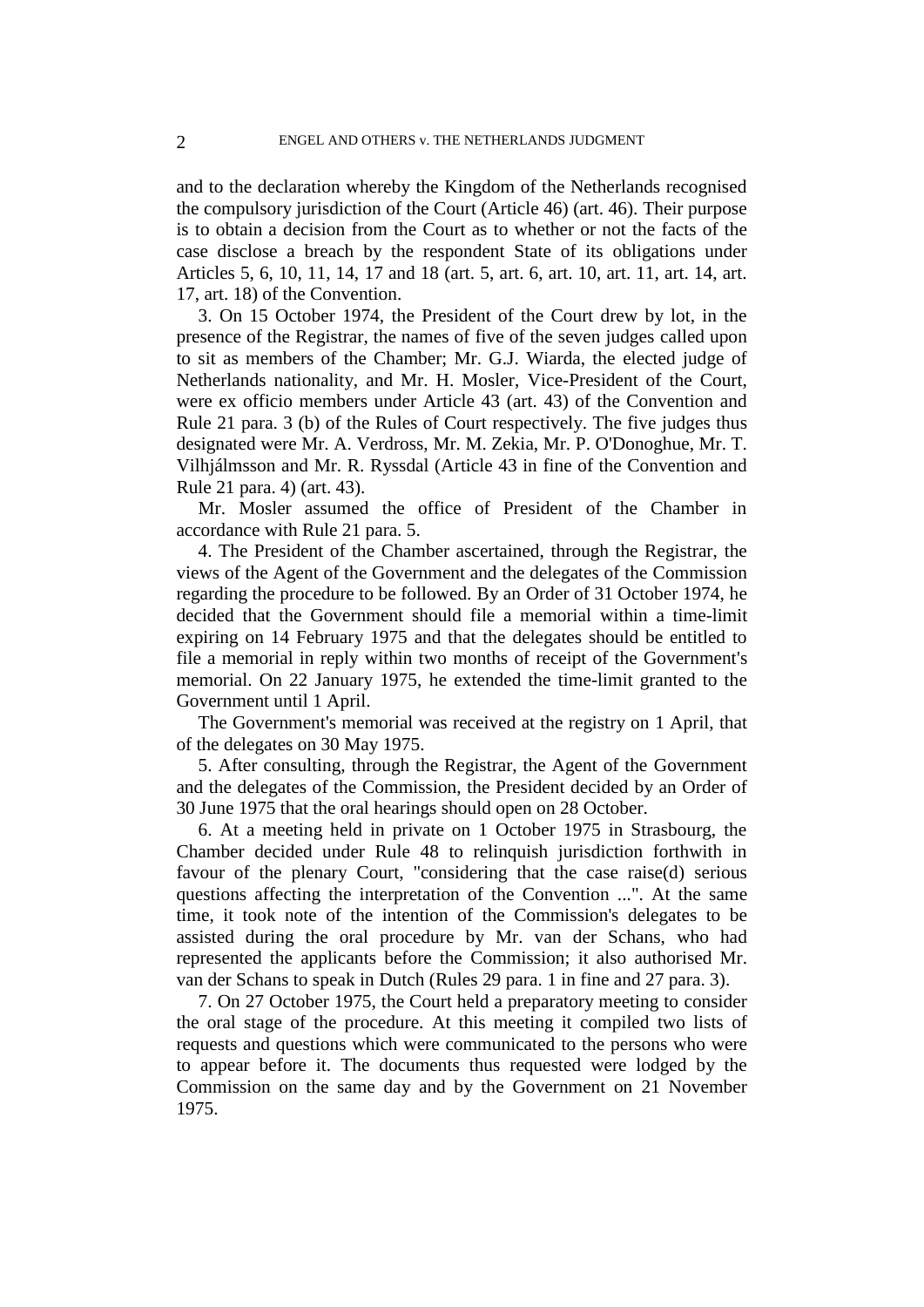8. The oral hearings were held in public at the Human Rights Building, Strasbourg, on 28 and 29 October 1975. There appeared before the Court: - for the Government: Mr. C.W. VAN SANTEN, Deputy Legal Adviser at the Ministry of Foreign Affairs, *Agent*; Mr. C.W. VAN BOETZELAER VAN ASPEREN, Permanent Representative of the Netherlands to the Council of Europe, *Substitute Agent*; Mr. E. DROOGLEEVER FORTUIJN, Solicitor for the Government, Mr. R.J. AKKERMAN, Official at the Ministry of Defence, Mr. W. BREUKELAAR, Official at the Ministry of Justice, Mr. J.J.E. SCHUTTE, Official at the Ministry of Justice, Mr. A.D. BELINFANTE, Professor at the University of Amsterdam, *Advisers*; - for the Commission: Mr. J.E.S. FAWCETT, *Principal Delegate*, Mr. F. ERMACORA, *Delegate,* Mr. E. VAN DER SCHANS, who had represented the applicants before the Commission, assisting the delegates under Rule 29 para. 1, second sentence.

The Court heard addresses by Mr. Fawcett, Mr. Ermacora and Mr. van der Schans for the Commission and by Mr. van Santen, Mr. Droogleever Fortuijn and Mr. Belinfante for the Government, as well as their replies to questions put by the Court.

9. On 30 October, the Commission produced various documents which its representatives had mentioned during the oral hearings.

10. On the instructions of the Court, the Registrar requested the Commission, on 3 and 13 November 1975, to supply it with details on a particular point of the case; these were furnished on 4 and 14 November.

## AS TO THE FACTS

11. The facts of the case may be summarised as follows:

12. All applicants were, when submitting their applications to the Commission, conscript soldiers serving in different non-commissioned ranks in the Netherlands armed forces. On separate occasions, various penalties had been passed on them by their respective commanding officers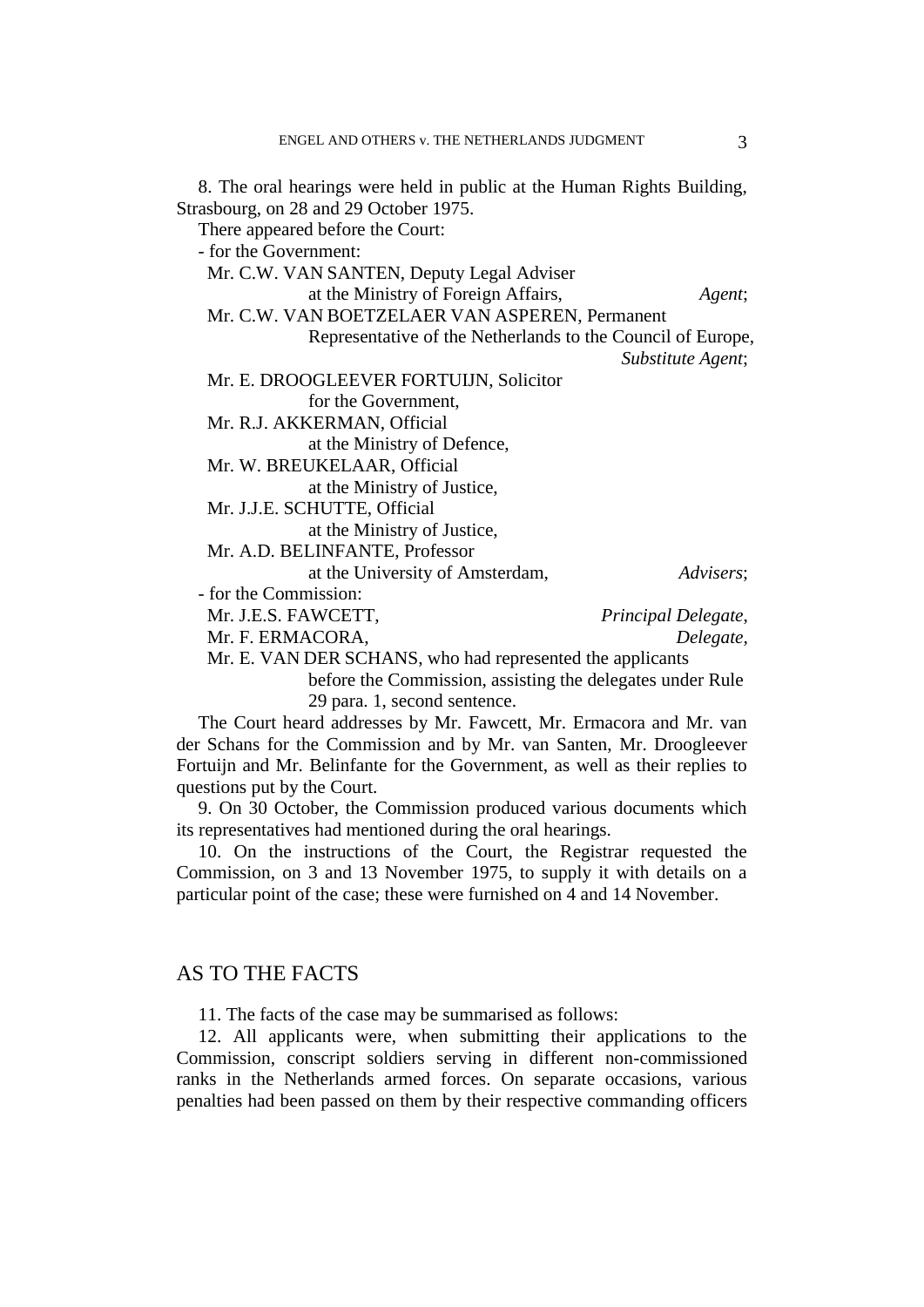for offences against military discipline. The applicants had appealed to the complaints officer (beklagmeerdere) and finally to the Supreme Military Court (Hoog Militair Gerechtshof) which in substance confirmed the decisions challenged but, in two cases, reduced the punishment imposed.

## THE SYSTEM OF MILITARY DISCIPLINARY LAW IN THE NETHERLANDS

13. The disciplinary law concerning the Netherlands Army, applicable at the time of the measures complained of in this case, was set out in the Military Discipline Act of 27 April 1903 (Wet op de Krijgstucht hereinafter referred to as "the 1903 Act"), the Regulations on Military Discipline of 31 July 1922 (Reglement betreffende de Krijgstucht), the Military Penal Code of 27 April 1903 (Wetboek van Militair Strafrecht) and the Army and Air Force Code of Procedure in its version of 9 January 1964 (Rechtspleging bij de Land-en Luchtmacht).

This system of law has evolved during the course of the years. In particular, certain provisions of the 1903 Act, applied in the present case, have been repealed or amended by an Act of 12 September 1974, which came into force on 1 November 1974.

14. Alongside disciplinary law, there exists in the Netherlands a military criminal law. Proceedings under the latter are held at first instance before a court martial (Krijgsraad) and subsequently, if appropriate, before the Supreme Military Court on appeal.

The account that follows relates solely to military disciplinary law which, like military criminal law, applies equally to conscript servicemen, such as the applicants, and to volunteers.

Military disciplinary offences

15. Offences against military discipline are defined in Article 2 of the 1903 Act as being:

"1. all acts not included in any criminal legislation which are contrary to any official order or regulation or inconsistent with military discipline and order;

2. such criminal acts as fall within the jurisdiction of the military judge, insofar as they are inconsistent with military discipline and order but at the same time of such trivial nature that the matter can be dealt with in proceedings other than criminal proceedings."

The Regulations on Military Discipline of 31 July 1922 set out the basic principles of military discipline (Section 15 para. 2). Under Section 16 para. 1, the question whether or not the conduct of a member of the armed forces is consistent with military discipline and order must be answered by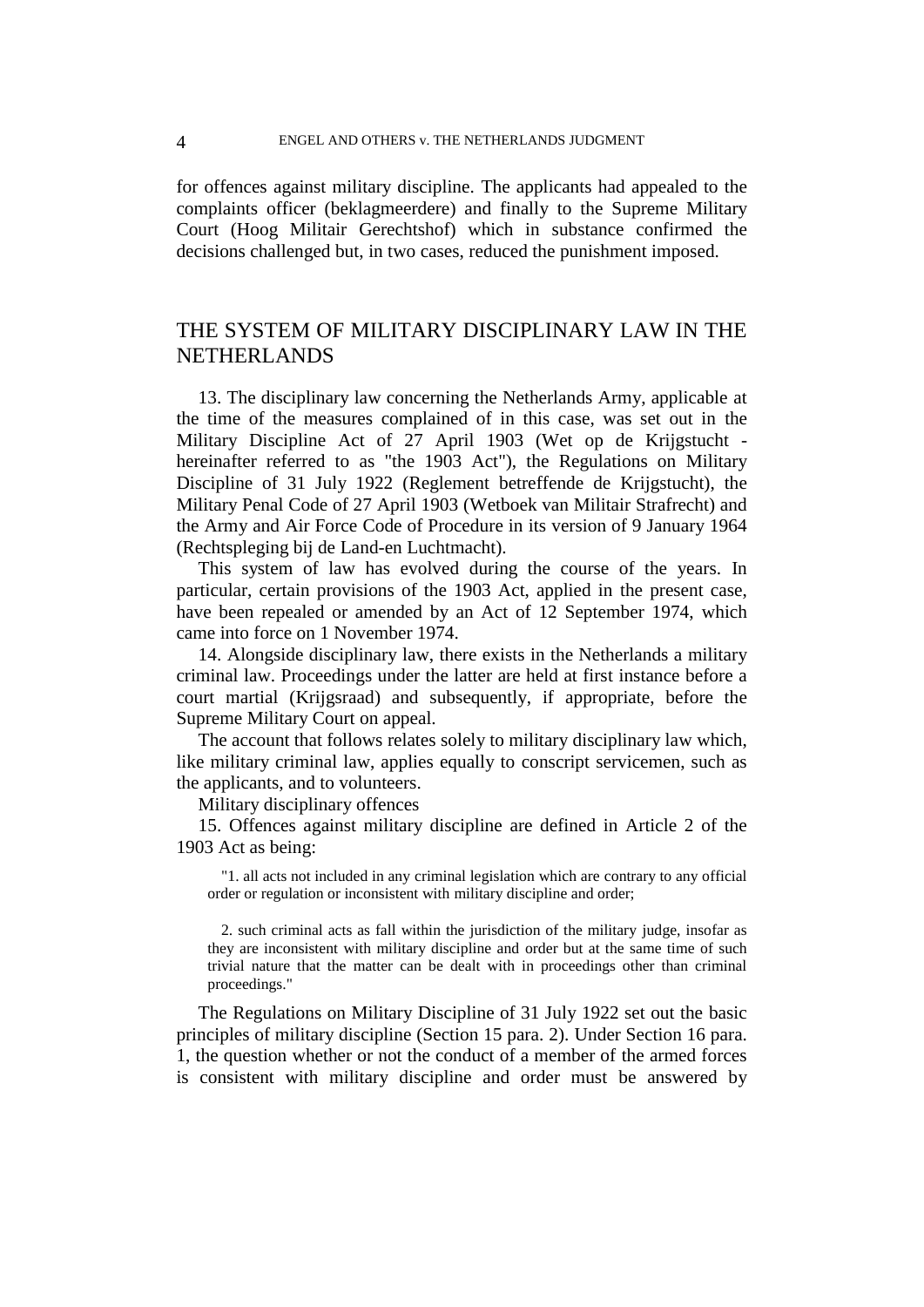reference to the general considerations set out in the first part of those Regulations.

Sections 17 to 26 list - by way of example, as stated in Section 16 para. 2 - offences against military discipline, such as membership of extremist organisations, non-observance of secrecy, possession and distribution of objectionable writings, showing discontentment, failure to perform military duties, absence without leave, incorrect or disorderly behaviour, disrespect for property, failure to give assistance, neglect of hygiene and cleanliness, failure to perform watch and patrol duties, etc.

Several of these acts and omissions constitute at the same time criminal offences punishable under the Military Penal Code, for example, absence without leave for one day or more (Article 96), disobedience to a military order (Article 114) and distribution of objectionable writings (Article 147).

Under Article 8 of the Army and Air Force Code of Procedure the competent officer imposes a disciplinary penalty if he considers that the person concerned is guilty of an offence that can be dealt with outside criminal proceedings.

Military disciplinary penalties and measures

16. At the relevant time, the provisions on the various penalties that could be imposed on persons having committed disciplinary offences were contained in Articles 3 to 5 of the 1903 Act.

The nature of the penalties depended on the rank of the offender. Thus, Article 3-A provided for reprimand, "light arrest (licht arrest) of at most 14 days" and "strict arrest (streng arrest) of at most 14 days" as the principal disciplinary punishments for officers. As regards non-commissioned officers, Article 4-A provided, inter alia, for reprimand, restrictions to camp during the night, "light arrest of at most 21 days", "aggravated arrest (verzwaard arrest) of at most 14 days" and "strict arrest of at most 14 days". Ordinary servicemen were, under Article 5-A, subject, broadly speaking, to the same punishments as non-commissioned officers, with the additional possibility for privates of "committal to a disciplinary unit" (plaatsing in een tuchtklasse). All ranks of servicemen could, under paragraph B of each of the above Articles, also suffer loss of wages as "supplementary punishment".

17. Under the 1903 Act the manner of execution of disciplinary punishments also varied according to rank.

18. Execution of light arrest was governed by Article 8:

"Light arrest shall be carried out:

A. By officers:

1. on land: in their dwellings, tent or barracks or, when bivouacking, in the place designated by the commanding officer;

2. ...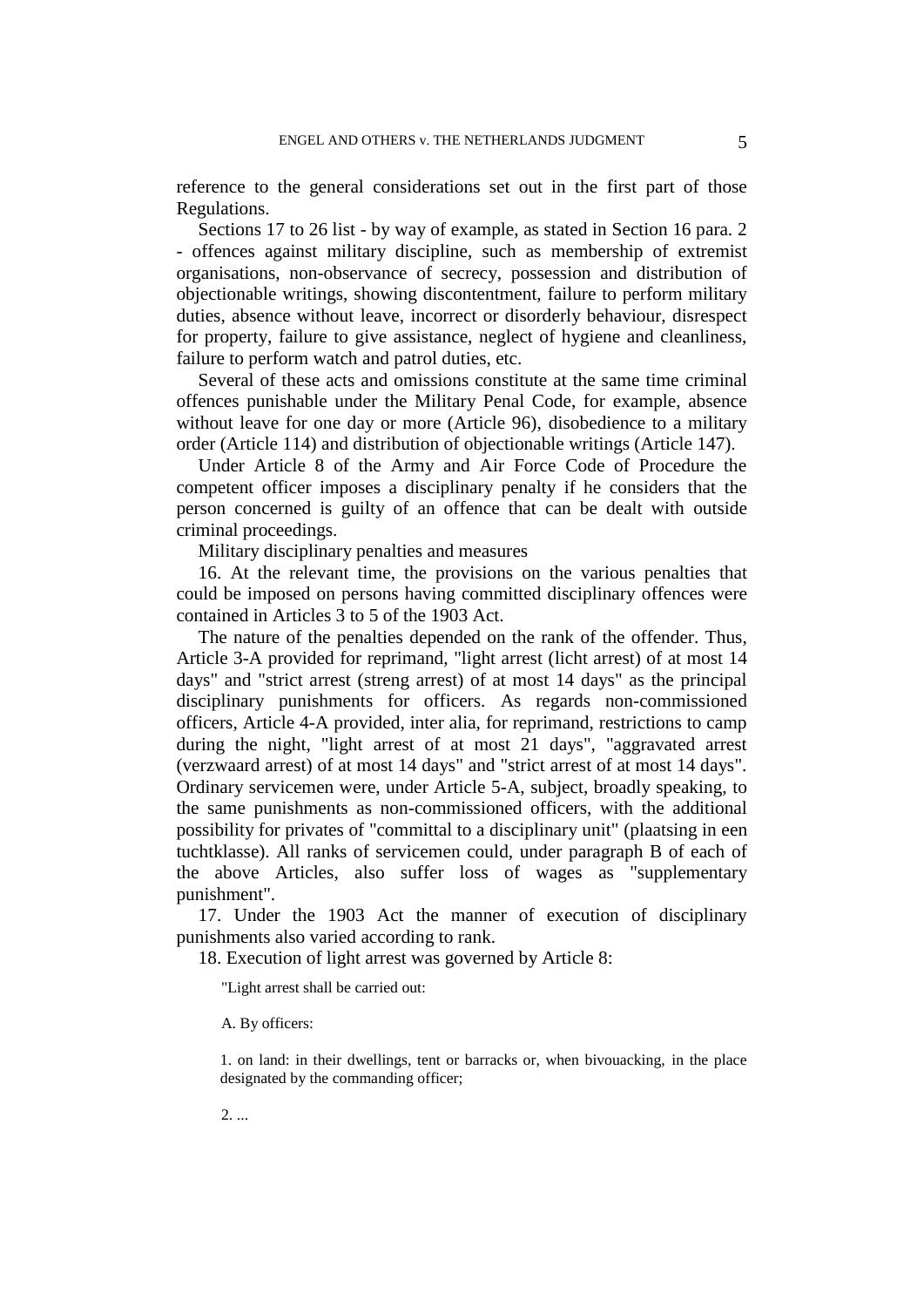B. By non-commissioned officers and ordinary servicemen:

1. on land: in their barracks, base or dwellings or, when in quarters, camping or bivouacking, in the place designated by the commanding officer;

2. ...

...

Servicemen undergoing light arrest are not excluded from performing their duties."

The effect of this provision was that any serviceman under light arrest, irrespective of rank, had usually to remain in his dwelling during off-duty hours if he lived outside the barracks; otherwise he was confined to barracks.

Officers and non-commissioned officers normally lived outside, whereas ordinary servicemen were as a rule obliged to live within, the barracks. In practice, ordinary servicemen had for some time enjoyed a degree of freedom of movement in the evenings between five o'clock and midnight and at weekends. They often made use of this to stay with their families but this did not mean that they were no longer required to live in barracks.

By reason of the above, an ordinary serviceman, unlike an officer or noncommissioned officer, was in general not able to serve light arrest at home, and he thereby lost the privilege of returning to his family home during offduty hours. Conscripts permitted to live outside the barracks were in the same situation: under Article 123 of the Rules for Internal Service in the Royal Army (Reglement op de Inwendige Dienst der Koninklijke Landmacht), the permission was suspended, inter alia, in the case of disciplinary arrest; however, this provision, deemed contrary to the 1903 Act, disappeared in 1974.

A serviceman under light arrest at the barracks was allowed visits, correspondence and the use of the telephone; he could move freely about the barracks outside duty hours, being able for instance to visit the camp cinema, canteen and other recreation facilities.

19. The execution of aggravated arrest, which applied only to noncommissioned officers and ordinary servicemen, was governed by Article 9 of the 1903 Act. Those concerned continued to perform their duties but for the rest of the time had to remain, in the company of other servicemen undergoing a similar punishment, in a specially designated but unlocked place. The offender might receive visits if he had the company commander's written permission. Unlike a person under light arrest, he could not move freely about the barracks so as to visit the cinema, canteen or recreation facilities. As far as possible, ordinary servicemen had to be separated from their fellows (afzondering) during the night.

20. The execution of strict arrest was governed by Article 10 of the 1903 Act. The period of arrest, covering both duty and off-duty hours, was served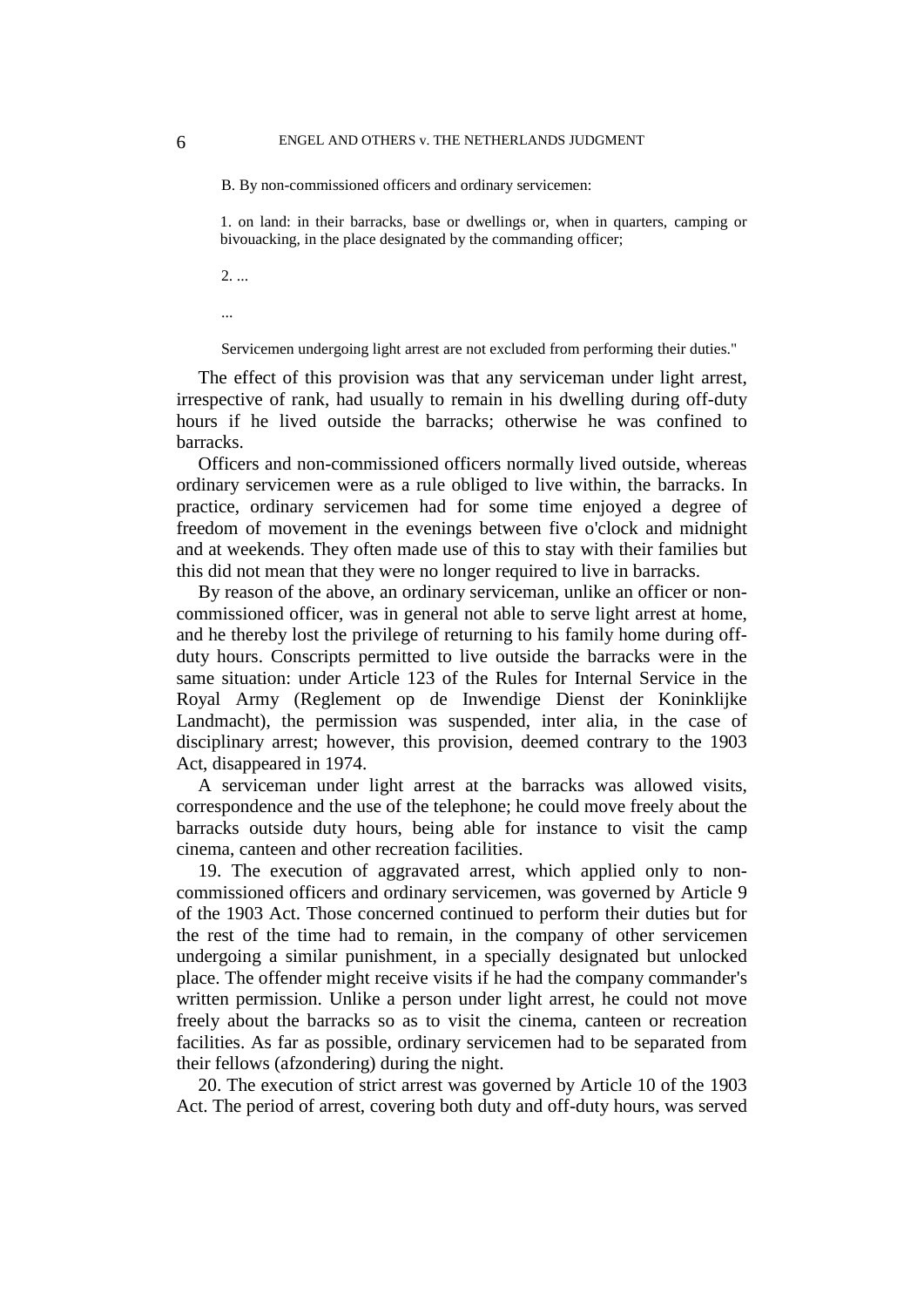by officers in a similar manner to light arrest, that is they usually remained at home, whereas non-commissioned officers and ordinary servicemen were locked in a cell. All ranks were excluded from the performance of their normal duties.

21. Execution of what at the time was the most severe form of disciplinary penalty, committal to a disciplinary unit (plaatsing in een tuchtklasse), which applied only to privates, was governed by Articles 18 and 19 of the 1903 Act. This punishment consisted of submitting the offender to a stricter discipline than normal by sending him to an establishment which was specially designated for that purpose (Article 18). According to Article 19, service in a disciplinary unit was imposed for a period, determined when the penalty was pronounced, of from three to six months. In this respect alone did it differ from committal to a punishment unit (plaatsing in een strafklasse), a supplementary punishment which, under Article 27 of the Military Penal Code, could be imposed on a serviceman, in the context of criminal proceedings, for a period of from three months to two years.

Committal to a disciplinary unit, when it was ordered towards the end of military service, generally delayed the individual's return to civil life. Its execution was governed by a Decree of 14 June 1971 (Besluit straf-en tuchtklassen voor de krijgsmacht) which concerned both committals to a punishment unit and, in principle (Article 57), committal to a disciplinary unit. Those undergoing such punishment were removed from their own unit and placed in a special, separate group; their movements were restricted, they carried out their military service under constant supervision and emphasis was placed on their education (Articles 17, 18 and 20).

The units were divided into three sections. Offenders as a rule passed thirty days in each of the first two, but these periods could be prolonged or shortened according to their conduct (Articles 26 and 27). As far as possible, they spent their nights separated from each other (afgezonderd - Article 28). In the first section, they were allowed to receive visits twice a month and to study during off-duty hours (Article 29). In the second, they also enjoyed a degree of freedom of movement on Saturdays and Sundays and at least twice a week could visit the canteen and/or recreation facilities in the evening after duty (Article 30). In the third, the regime was appreciably less strict (Article 31).

22. Under Article 20 of the 1903 Act, a serviceman on whom the punishment of committal to a disciplinary unit had been imposed might, on that ground, be placed under arrest after sentence had been passed and held in custody until he arrived at the establishment where the punishment was to be served. It seems that any of the three forms of arrest outlined above could be employed under the terms of this text.

No provision existed in military disciplinary law to limit or fix in advance or otherwise control the duration of this interim custody, or to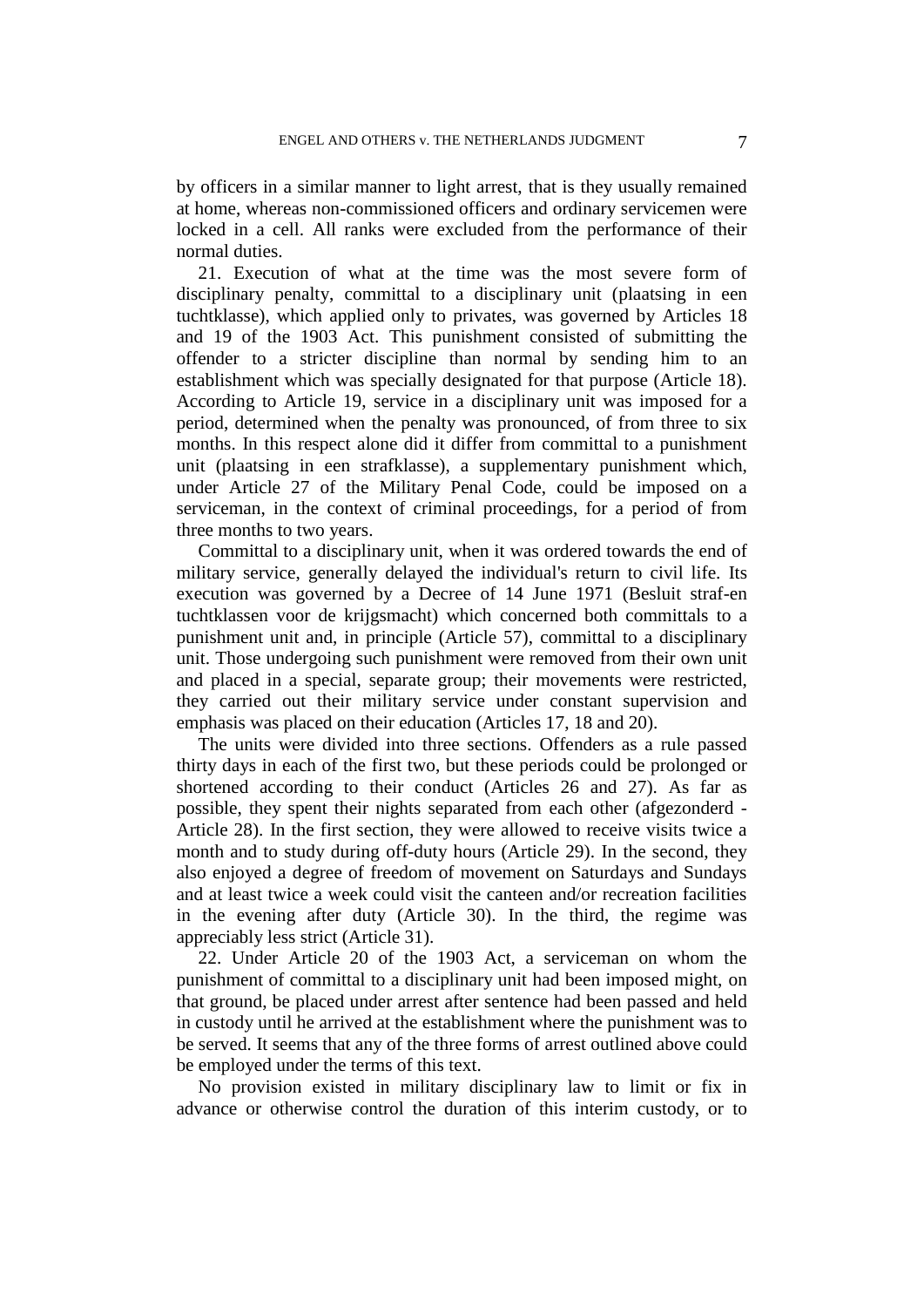provide for the possibility of deducting the period of such custody from the time to be spent in the disciplinary unit.

23. Disciplinary penalties imposed on a serviceman could be taken into account when, for example, the question of his promotion arose. On the other hand they were not entered on his criminal record and, according to the information obtained by the Court at the hearing on 28 October 1975, had no effects in law on civil life.

24. As the result of the Act of 12 September 1974, both the range of disciplinary punishments available and the manner in which they are to be enforced have been made the same for all ranks of servicemen. Strict arrest and committal to a disciplinary unit are abolished. Even before its entry into force (1 November 1974), these punishments had ceased to be imposed in practice, following a ministerial instruction.

While reprimand, light arrest and aggravated arrest remain, the maximum period during which any arrest may be imposed is now fourteen days, and aggravated arrest is henceforth also applicable to officers (Articles 3, 8 and 9 of the 1974 Act). Aggravated arrest today constitutes the severest form of disciplinary punishment. Three further penalties have been introduced by the 1974 Act: extra duties of between one and two hours a day, compulsory presence overnight in the barracks or quarters, and a fine.

Military disciplinary procedure

25. Articles 39 to 43 of the 1903 Act state who may impose disciplinary punishments. This is normally the commanding officer of the individual's unit. He investigates the case and hears the serviceman accused (Article 46 of the 1903 Act) and questions witnesses and experts if that proves necessary.

For each offence committed the officer chooses which of the various punishments available under the law should be applied. "When determining the nature and severity of disciplinary punishments", he shall be "both just and severe", shall have "regard to the circumstances in which the offence was committed as well as to the character and customary behaviour of the accused" and shall base his decision "on his own opinion and belief" (Article 37 of the 1903 Act).

26. Article 44 of the 1903 Act provides that any superior who has sufficient indication to suppose that a subordinate has committed a severe offence against military discipline is entitled, if necessary, to give notice of his provisional arrest (voorlopig arrest); the subordinate is obliged to comply immediately with that notification. Provisional arrest is usually served in the same way as light arrest, but, if required either in the interest of the investigation or in order to prevent disorder, it is served in a similar way to aggravated or, as was the case prior to the 1974 Act, strict arrest. The serviceman concerned is as a rule excluded from performing his duty outside the place where he is confined. Article 45 stipulates that provisional arrest shall not last longer than 24 hours and Article 49 states that the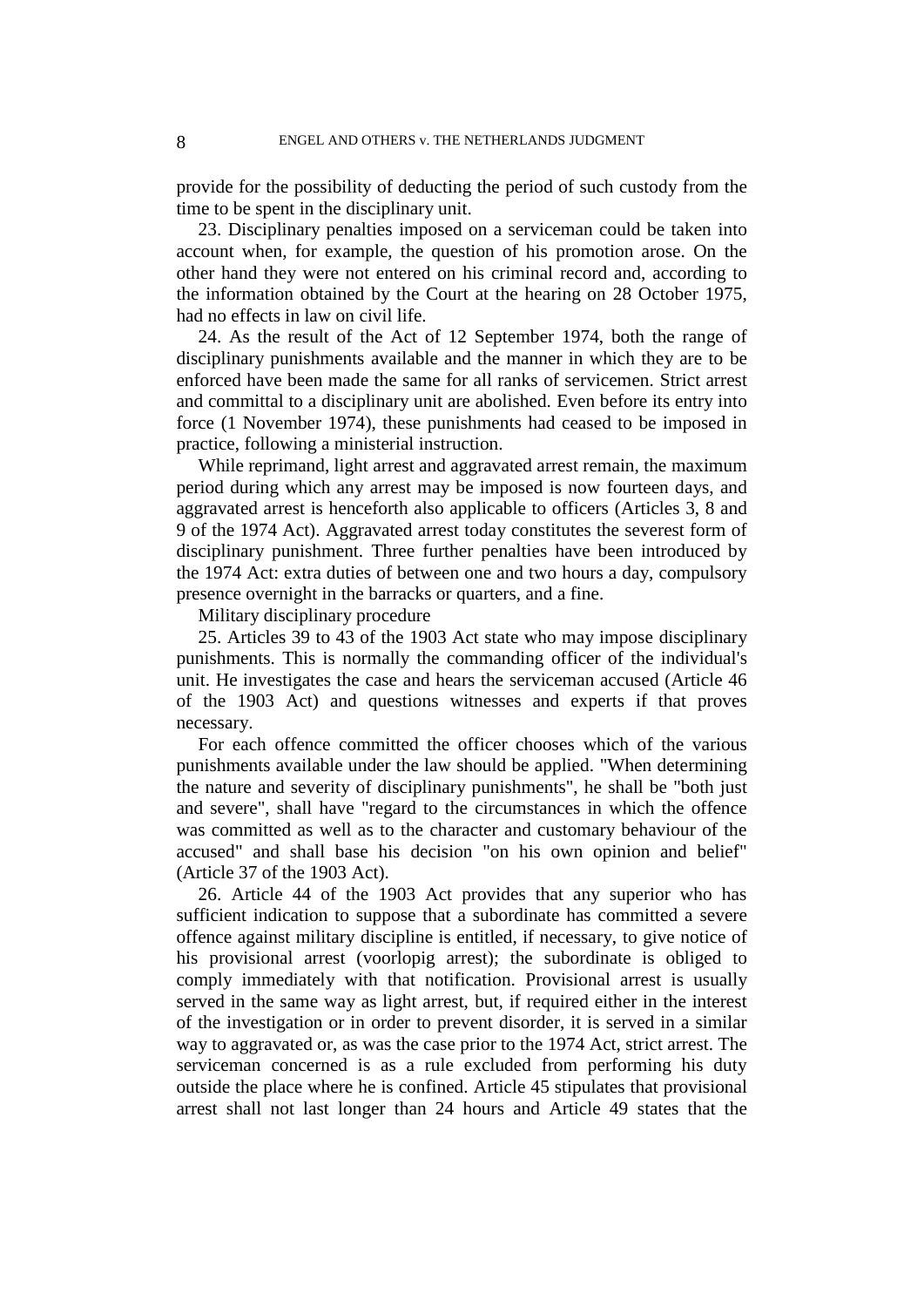hierarchical superior of the officer imposing provisional arrest may set it aside after hearing the latter. The period of such provisional arrest may be deducted in whole or in part from the punishment imposed.

27. Under Article 61 of the 1903 Act the serviceman on whom a disciplinary penalty has been imposed may challenge before the complaints officer his punishment or the grounds thereof unless it has been imposed by a military court. The complaints officer is the hierarchical superior of the officer giving the initial decision rather than a specialist, but he is usually assisted by a colleague who is a lawyer, especially in cases (before the 1974 Act) of committal to a disciplinary unit.

The complaint must be submitted within four days; if the complainant is under arrest he may on request consult other persons named by him (maximum of three), unless the commanding officer considers their presence to be inadvisable (Article 62).

The complaints officer must examine the case as soon as possible; he questions witnesses and experts to the extent he thinks necessary and hears the complainant and the punishing officer. He then gives a decision which must be accompanied by reasons and communicated to the complainant and the punishing officer (Article 65).

28. Appeal against the decision imposing a disciplinary punishment has no suspensive effect although the Minister of Defence may defer the execution of such punishment on account of special circumstances. Article 64 of the 1903 Act provided an exception in the case of committal to a disciplinary unit; the serviceman's appeal did not, however, entail the suspension or termination of any interim custody imposed under Article 20.

29. If the punishment has not been quashed by the complaints officer, the complainant may appeal within four days to the Supreme Military Court (Article 67 of the 1903 Act).

30. The composition of this Court and its functioning are regulated by the "Provisional Instructions" on the Supreme Military Court (Provisionele Instructie voor het Hoog Militair Gerechtshof) promulgated on 20 July 1814 but since amended several times. Under Article 1 the Court shall be established at The Hague and shall be composed of six members: two civilian jurists - one of whom is the Court's President - and four military officers. A State Advocate for the Armed Forces (advocaat-fiscaal voor de Krijgsmacht) and a Registrar are attached to the Court.

The civilian members (Article 2 of the "Provisional Instructions") must be Justices of the Supreme Court (Hoog Raad) or Judges of the Court of Appeal (Gerechtshof) at The Hague and Articles 11, 12, 13 and 15 of the Judicature Act (Wet op de Rechterlijke Organisatie) of 18 April 1827, providing, inter alia, for tenure of office and grounds for discharge, are applicable to them. They are appointed by the Crown upon the joint recommendation of the Ministers of Justice and of Defence; their term of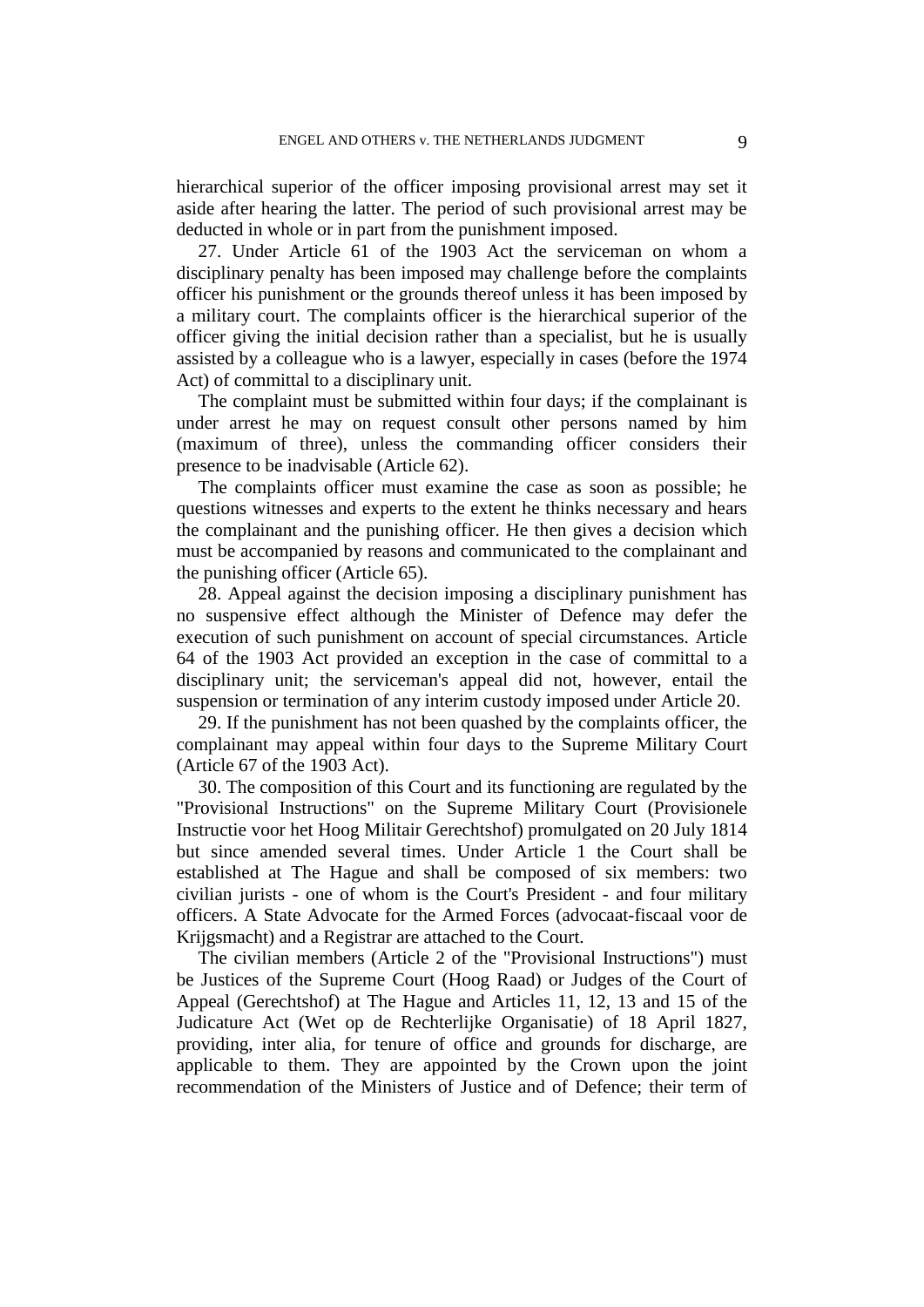office is equal to that of the Justices of the Supreme Court or the Judges of a Court of Appeal.

The military members of the Court (Article 2 (a) of the "Provisional Instructions"), who must be not less than 30 nor more than 70 years of age, are likewise appointed by the Crown upon the joint recommendation of the Ministers of Justice and of Defence. They may also be dismissed in a similar manner. In theory, therefore, they are removable without observance of the strict requirements and legal safeguards laid down regarding the civilian members by the Judicature Act. According to the Government, the appointment of the military members of the Court is normally the last in their service career; they are not, in their functions as judges on the Court, under the command of any higher authority and they are not under a duty to account for their acts to the service establishment.

On assuming office, all members of the Court must swear an oath that obliges them, inter alia, to be just, honest and impartial (Article 9 of the "Provisional Instructions"). It is true that the military judges on the Court remain members of the armed forces and as such bound by their oath as officers, which requires them, among other things, to obey orders from superiors. This latter oath, however, also enjoins obedience to the law, including in general the statutory provisions governing the Supreme Military Court and, in particular, the oath of impartiality taken by the judges.

31. Cases are never dealt with by a single judge but only by the Court as a body. The Court is required to examine cases as soon as possible and to hear the applicant and, if necessary, the punishing officer, the complaints officer and any witness or expert whose evidence it may wish to obtain (Article 56 of the "Provisional Instructions"). The Court reviews the decision of the complaints officer both in regard to the facts and to the law; in no case has it jurisdiction to increase the penalty (Article 58).

Whereas in criminal cases the Court's hearings are public (Article 43 of the "Provisional Instructions" and paragraph 14 above), it sits in camera in disciplinary cases. On the other hand the judgment is pronounced at a public session; it must be accompanied by reasons and is communicated to the complaints officer, the punishing officer and the appellant serviceman (Article 59).

32. At the time of the measures complained of in this case, no provision in law was made for the legal representation of the complainant. Nevertheless, as a report by the acting Registrar of the Supreme Military Court, dated 23 December 1970, explains, the Court in practice granted legal assistance in certain cases where it was expected that the person concerned would not be able himself to cope with the special legal problems raised in his appeal. This applied particularly to cases where the Convention was invoked. The assistance was, however, limited to such legal matters.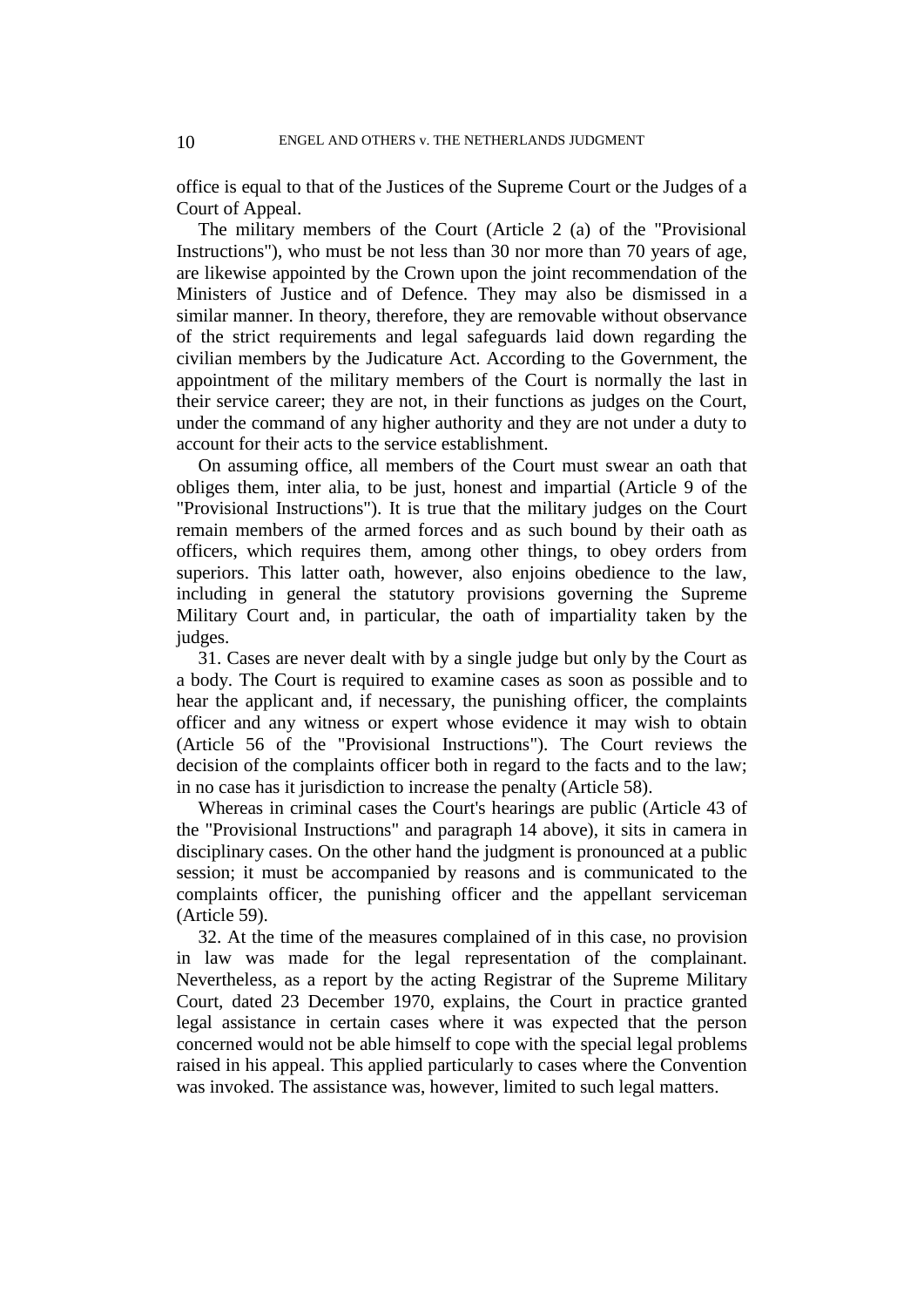The position altered in 1973: under a ministerial instruction of 7 November 1973 (Regeling vertrouwensman - KL), a serviceman accused of a disciplinary offence may have the services of a "trusted person" (vertrouwensman) at all stages of the proceedings and even of a lawyer if the matter comes before the Supreme Military Court (Articles 1, 17 and 18 of the instruction).

## FACTS RELATING TO THE INDIVIDUAL APPLICANTS

### Mr. Engel

33. In March 1971, Mr. Engel was serving as a sergeant in the Netherlands Army. He in fact lived at home during off-duty hours. The applicant was a member of the Conscript Servicemen's Association (Vereniging van Dienstplichtige Militairen - V.V.D.M.) which was created in 1966 and aims at safeguarding the interests of conscripts. It was recognised by the Government for taking part in negotiations in this field and its membership included about two-thirds of all conscripts.

Mr. Engel was a candidate for the vice-presidency of the V.V.D.M. and on 12 March he submitted a request to his company commander for leave of absence on 17 March in order to attend a general meeting in Utrecht at which the elections were to be held. He did not, however, mention his candidature.

Subsequently he became ill and stayed home under the orders of his doctor who gave him sick leave until 18 March and authorised him to leave the house on 17 March. On 16 March, the company commander had a talk with the battalion commander and it was agreed that no decision should be taken regarding the above-mentioned request pending further information from the applicant who had given no notice of his absence or return. However, on the following day a check was made at the applicant's home and it was discovered that he was not there. In fact, he had gone to the meeting of the V.V.D.M. where he had been elected vice-president.

34. On 18 March Mr. Engel returned to his unit and on the same day his company commander punished him with four days' light arrest for having been absent from his residence on the previous day.

The applicant considered this penalty a serious interference with his personal affairs in that it prevented him from properly preparing himself for his doctoral examination at the University of Utrecht which had been fixed for 24 March. According to the applicant, he had made several attempts on 18 March to speak to an officer on this point but without success. Believing that under the army regulations non-commissioned officers were allowed to serve their light arrest at home, he left the barracks in the evening and spent the night at home. However, the next day his company commander imposed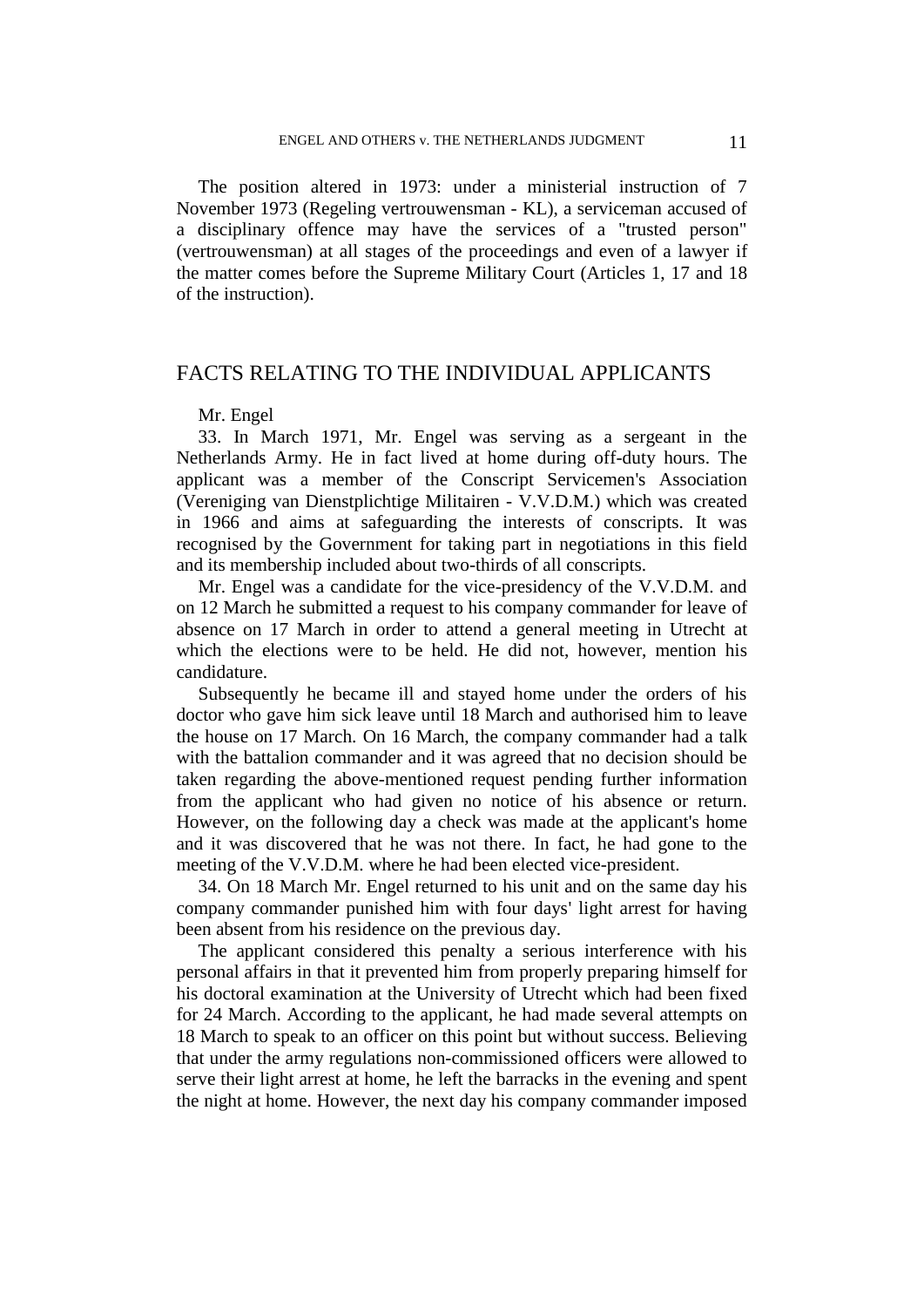a penalty of three days' aggravated arrest on him for having disregarded his first punishment.

The applicant, who had just been informed that, with effect from 1 April 1971, he had been demoted to the rank of private, again left the barracks in the evening and went home. He was arrested on Saturday 20 March by the military police and provisionally detained in strict arrest for about two days, by virtue of Article 44 of the 1903 Act (paragraph 26 above). On Monday 22 March his company commander imposed a penalty of three days' strict arrest for having disregarded his two previous punishments.

35. The execution of these punishments was suspended by ministerial decision in order to permit the applicant to take his doctoral examination which he passed on 24 March 1971. Moreover, on 21, 22 and 25 March Mr. Engel complained to the complaints officer about the penalties imposed on him by the company commander. On 5 April the complaints officer decided, after having heard the parties, that the first punishment of four days' light arrest should be reduced to a reprimand, the second punishment of three days' aggravated arrest to three days' light arrest, and the third punishment of three days' strict arrest to two days' strict arrest. In the last two cases the decision was based on the fact that the previous punishment(s) had been reduced and that the applicant had obviously been under considerable stress owing to his forthcoming examination. The complaints officer further decided that Mr. Engel's punishment of two days' strict arrest should be deemed to have been served from 20 to 22 March, during his provisional arrest.

36. On 7 April 1971 the applicant appealed to the Supreme Military Court against the decision of the complaints officer relying, inter alia, on the Convention in general terms. The Court heard the applicant and obtained the opinion of the State Advocate for the Armed Forces. On 23 June 1971, that is about three months after the date of the disciplinary measures in dispute, the Court confirmed the contested decision. It referred to Article 5 para. 1 (b) (art. 5-1-b) of the Convention and held that the applicant's detention had been lawful and had been imposed in order to secure the fulfilment of an obligation prescribed by law. The system under the 1903 Act and the applicable Regulations required in fact that every serviceman should submit to and co-operate in maintaining military discipline. This obligation could be enforced by imposing disciplinary punishments in accordance with the procedure prescribed by the above Act. In these circumstances, the applicant's punishment of two days' strict arrest had been justified in order to secure the fulfilment of that obligation.

The applicant had not received the assistance of a legally trained person at any stage in the proceedings against him; perusal of the file in the case does not reveal if he asked for such assistance.

Mr. van der Wiel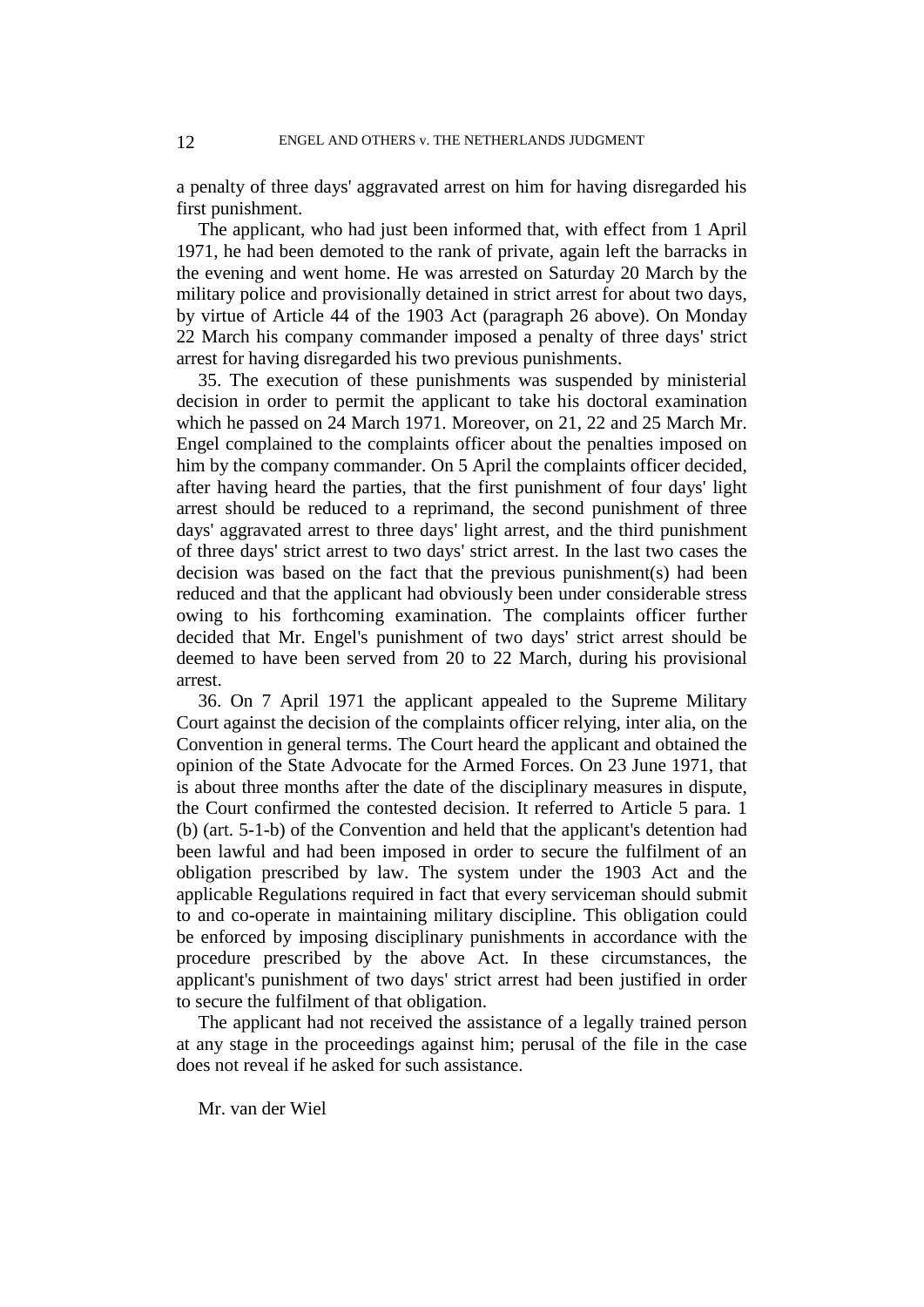37. Mr. van der Wiel, at the time of his application to the Commission, was serving as a corporal in the Netherlands Army. On the morning of 30 November 1970 he was about four hours late for duty. His car had broken down during his weekend leave and he had had it repaired before returning to his unit instead of taking the first train. On these grounds, the acting company commander, on the same day, imposed a penalty of four days' light arrest on the applicant. The following day he revised the above grounds to include a reference that the applicant had not previously requested the commander's leave of absence.

38. On 2 December, the applicant complained about his punishment to the complaints officer invoking, inter alia, Articles 5 and 6 (art. 5, art. 6) of the Convention. In this respect he alleged that he had been deprived of his liberty by a decision which, contrary to the requirements of Article 5 (art. 5), had not been taken by a judicial authority; that furthermore his case had not been heard by an independent and impartial tribunal (Article 6 para. 1) (art. 6-1); that he did not have adequate time and facilities for the preparation of his defence (Article 6 para. 3 (b)) (art. 6-3-b), and that he did not have legal assistance (Article 6 para. 3 (c)) (art. 6-3-c).

39. On 18 December, following the rejection by the complaints officer of his complaint on 16 December, the applicant appealed to the Supreme Military Court. On 17 March 1971, the Court heard the applicant, who was assisted by a lawyer, Sergeant Reintjes, and obtained the opinion of the State Advocate for the Armed Forces. The Court then quashed the complaints officer's decision but confirmed the punishment of four days' light arrest imposed on the applicant on the original grounds stated on 30 November 1970.

The Court first found that Article 6 (art. 6) of the Convention was not applicable in a case where neither the determination of a criminal charge nor the determination of civil rights and obligations was in question. The Court referred to the definition of military disciplinary offences contained in Article 2 of the 1903 Act (paragraph 15 above) and concluded therefrom that disciplinary proceedings clearly did not fall within the scope of Article 6 (art. 6). Nor was there any substance in the applicant's argument that, since a conscripted man had not volunteered to come within the jurisdiction of the military authorities, any disciplinary measure imposed upon him in fact had a criminal character.

As regards the complaints based on Article 5 (art. 5), the Court first held that four days' light arrest did not constitute "deprivation of liberty". In the alternative, the Court further stated that the disputed punishment was meant to "secure the fulfilment of (an) obligation prescribed by law", within the meaning of Article 5 para. 1 (b) (art. 5-1-b).

40. At first and second instance in the proceedings Mr. van der Wiel had not received any legal assistance, and during the proceedings before the Supreme Military Court the legal assistance granted to him had, in line with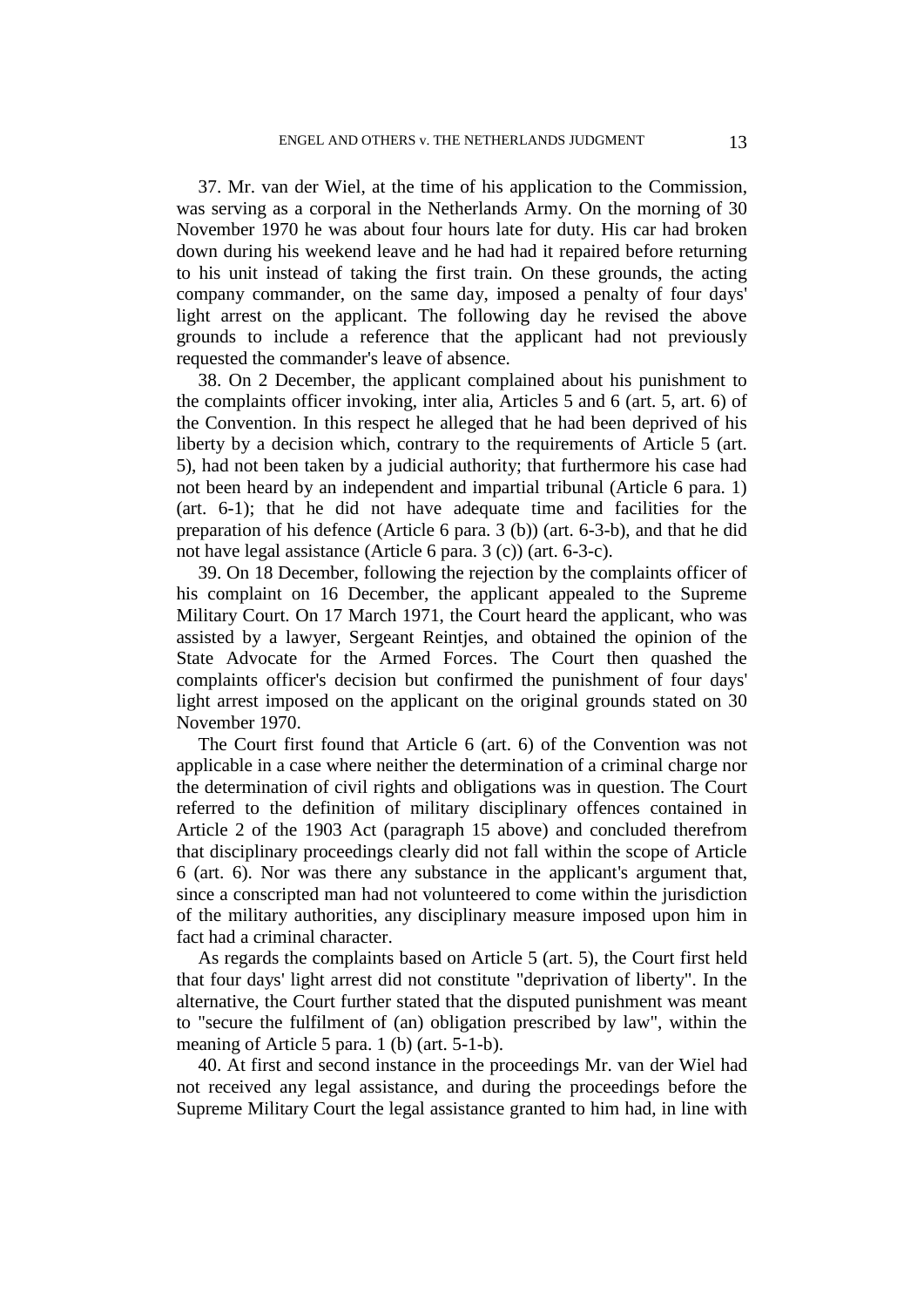the practice described above at paragraph 32, been restricted to the legal aspects of the case.

### Mr. de Wit

41. Mr. de Wit, at the time of his application to the Commission, was serving as a private in the Netherlands Army. On 22 February 1971, he was sentenced to committal to a disciplinary unit for a period of three months by his company commander on the grounds that, on 11 February 1971, he had driven a jeep in an irresponsible manner over uneven territory at a speed of about 40 to 50 km. per hour; that he had not immediately carried out his mission, namely to pick up a lorry at a certain place, but that he had only done so after having been stopped, asked about his orders and summoned to execute them at once; that, in view of his repeatedly irregular behaviour and failure to observe discipline, he had previously been warned about the possibility of being committed to a disciplinary unit.

On 25 February, the applicant complained about his punishment to the complaints officer alleging, inter alia, violations of the Convention. On 5 March, the complaints officer heard the applicant who was assisted by Private Eggenkamp, a lawyer and member of the central committee of the V.V.D.M., such assistance having been granted by reason of the fact that the applicant had invoked the Convention. The complaints officer also examined six witnesses, including one, namely Private de Vos, on the applicant's behalf, and then confirmed the punishment while altering slightly the grounds stated therefore. He rejected the allegations under the Convention, referring to a judgment of the Supreme Military Court dated 13 May 1970.

On 11 March, the applicant appealed to the Supreme Military Court against that decision. In accordance with Article 64 of the 1903 Act, the applicant's successive appeals had the effect of suspending execution of his punishment (paragraph 28 above). The Court heard the applicant and his above-mentioned legal adviser and obtained the opinion of the State Advocate for the Armed Forces. On 28 April 1971, the Court, without mentioning the applicant's previous behaviour, reduced the punishment to twelve days' aggravated arrest, which sentence was executed thereafter. It considered that, in the circumstances, the committal to a disciplinary unit for three months was too heavy a penalty.

42. The applicant alleges that in his case the calling of two other witnesses on his behalf, namely Privates Knijkers and Dokestijn, was prevented at every juncture. He also complains that the legal assistance granted to him had been restricted to the legal aspects of his case.

### Mr. Dona and Mr. Schul

43. Mr. Dona was serving as a private in the Netherlands Army at the time of his application to the Commission. As editor of a journal called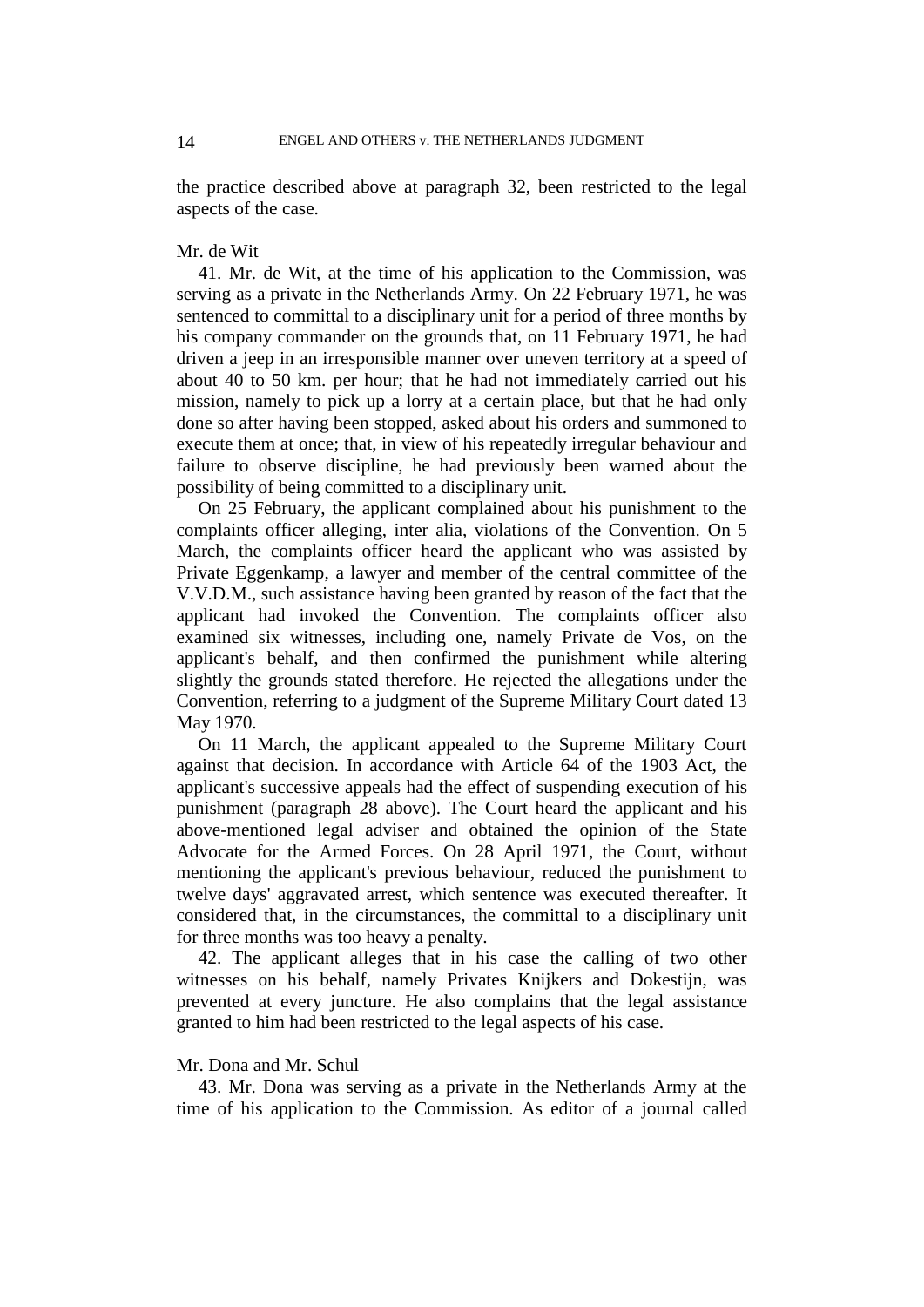"Alarm", published in stencilled form by the V.V.D.M. at the General Spoor barracks at Ermelo, he had collaborated in particular in the preparation of no. 8 of that journal dated September 1971. Acting in pursuance of the "Distribution of Writings Decree", a ministerial decree of 21 December 1967, the commanding officer of the barracks provisionally prohibited the distribution of this number, whose contents he considered inconsistent with military discipline.

On 28 September, two officers met in commission on the instructions of the commanding officer in order to hold an enquiry into the appearance of the said number. The applicant, among others, was heard by the commission.

On 8 October 1971, the applicant was sentenced by his competent superior to three months' committal to a disciplinary unit for having taken part in the publication and distribution of a writing tending to undermine discipline. The decision was based on Article 2 para. 2 of the 1903 Act, read in conjunction with the first paragraph of Article 147 of the Military Penal Code which provides:

"Any person who, by means of a signal, sign, dumb show, speech, song, writing or picture, endeavours to undermine discipline in the armed forces or who, knowing the tenor of the writing or the picture, disseminates or exhibits it, posts it up or holds stocks of it for dissemination, shall be liable to a term of imprisonment not exceeding three years."

Entitled "The law of the strongest" (Het recht van de sterkste), the article objected to in no. 8 of "Alarm" alluded to a demonstration that had taken place at Ermelo on 13 August 1971 on the initiative of the executive committee of the V.V.D.M. According to Mr. van der Schans, the demonstration was terminated almost at once since the demonstrators had promptly returned to their quarters following the promise by the commanding officer that, if they did so, no disciplinary sanctions would ensue. Nevertheless, a few soldiers were allegedly transferred soon afterwards for having participated in the incident.

The passages in the article which gave rise to the disciplinary punishment of 8 October 1971 read as follows:

(a) "There happens to be a General Smits who writes to his 'inferiors' 'I will do everything to keep you from violating the LAW'! But this very General is responsible for the transfers of Daalhuisen and Duppen. Yet, as you know, measures are never allowed to be in the nature of a disguised punishment. How devoted to the law the General is - as long as it suits him";

(b) "... in addition to ordinary punishments, the army bosses have at their disposal a complete series of other measures - of which transfer is only one - to suppress the soldiers. That does not come to an end by questions in Parliament - that makes them at most more careful. That only comes to an end when these people, who can only prove their authority by punishment and intimidation, have to look for a normal job."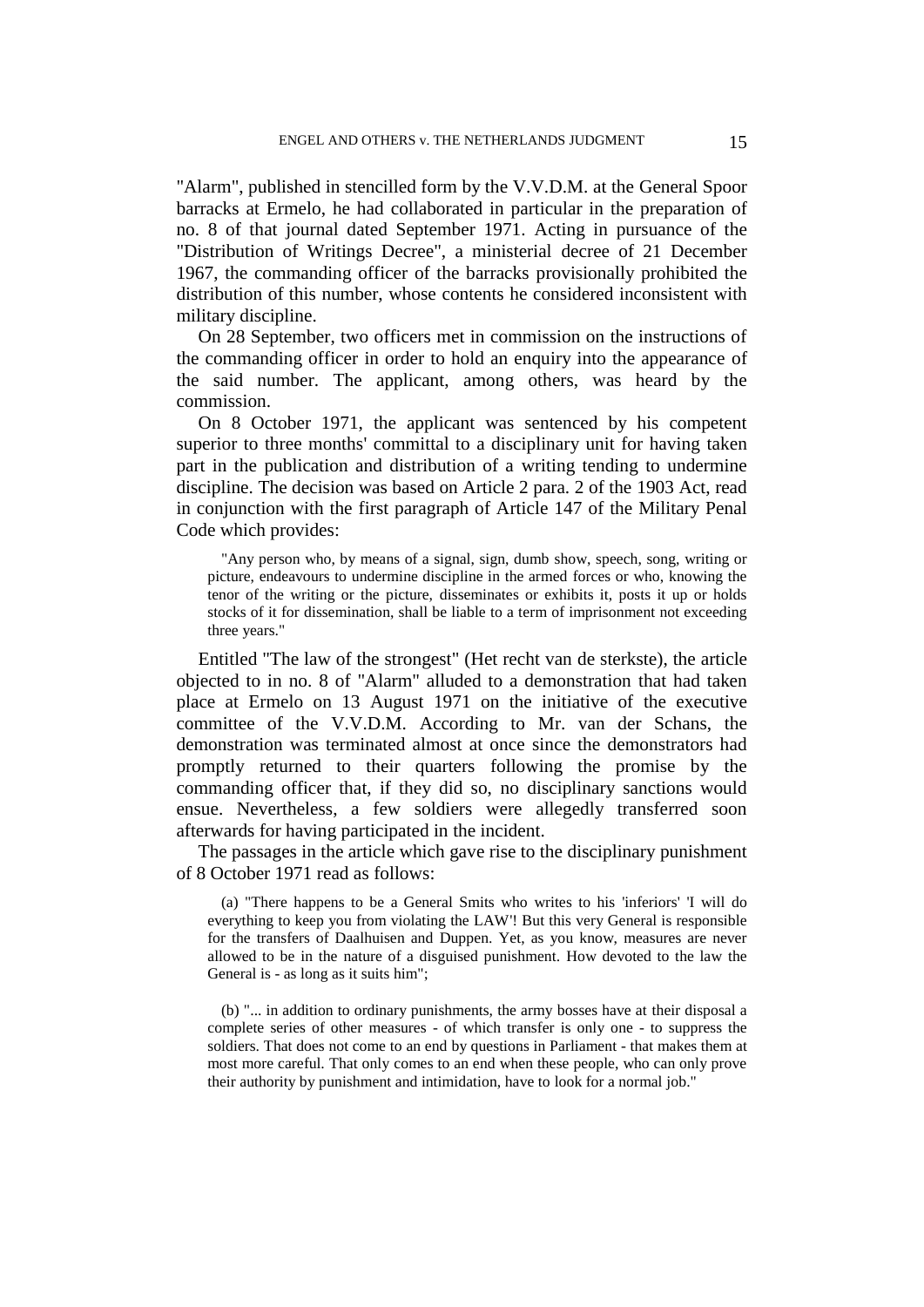44. The decision ordering the applicant's committal to a disciplinary unit referred to the extracts quoted above. Furthermore, the decision took into account some aggravating circumstances: Mr. Dona had collaborated in the publication of no. 6 of the journal, which had likewise been prohibited under the "Distribution of Writings Decree" by reason of its objectionable contents; in addition, he had taken part in the demonstrations at Ermelo and had, in particular, published in connection therewith a pamphlet, for which he received on 13 August 1971 a punishment of strict arrest.

45. Mr. Schul, a private in the Netherlands Army at the time of his application to the Commission, was also an editor of the journal "Alarm". The facts regarding his case are identical to those of Mr. Dona's except that his punishment initially amounted to four months' committal to a disciplinary unit owing to the additional aggravating circumstance of his participation in the publication of an "Information Bulletin" for new recruits the distribution of which had been prohibited by reason of its negative content.

46. As early as 8 October 1971, the two applicants announced their intention to complain about their punishment. According to them, they were then asked to refrain from any further publication while proceedings were pending against them. The Government maintain that they were only requested not to publish other articles tending to undermine military discipline. The applicants replied before the Court that they had not the slightest intention to write such articles and that they had emphasised this on 28 September 1971 before the commission of enquiry. According to the report of the latter, Mr. Dona had declared that it was not at all his aim to write articles that he expected to be prohibited, and Mr. Schul is recorded as saying: "When we produce pamphlets of this kind, it is not our intention that they should be prohibited. The intention is that they should be read. The risk of their being prohibited is great."

Be that as it may, the applicants refused to give the undertaking requested and they were thereupon both placed under aggravated arrest in accordance with Article 20 of the 1903 Act.

47. The applicants complained about their punishment to the complaints officer who on 19 October confirmed it, while in the case of Mr. Dona slightly modifying the grounds. He rejected the applicants' submissions, including those concerning Articles 5, 6 and 10 (art. 5, art. 6, art. 10) of the Convention. In connection with Articles 5 and 6 (art. 5, art. 6), he referred to a decision of the Supreme Military Court delivered on 13 May 1970. The complaints officer also specified that the applicants should remain in interim custody in accordance with Article 20 of the 1903 Act.

48. The applicants appealed to the Supreme Military Court, Mr. Schul on 21 October and Mr. Dona on the next day, invoking Articles 5, 6 and 10 (art. 5, art. 6, art. 10) of the Convention.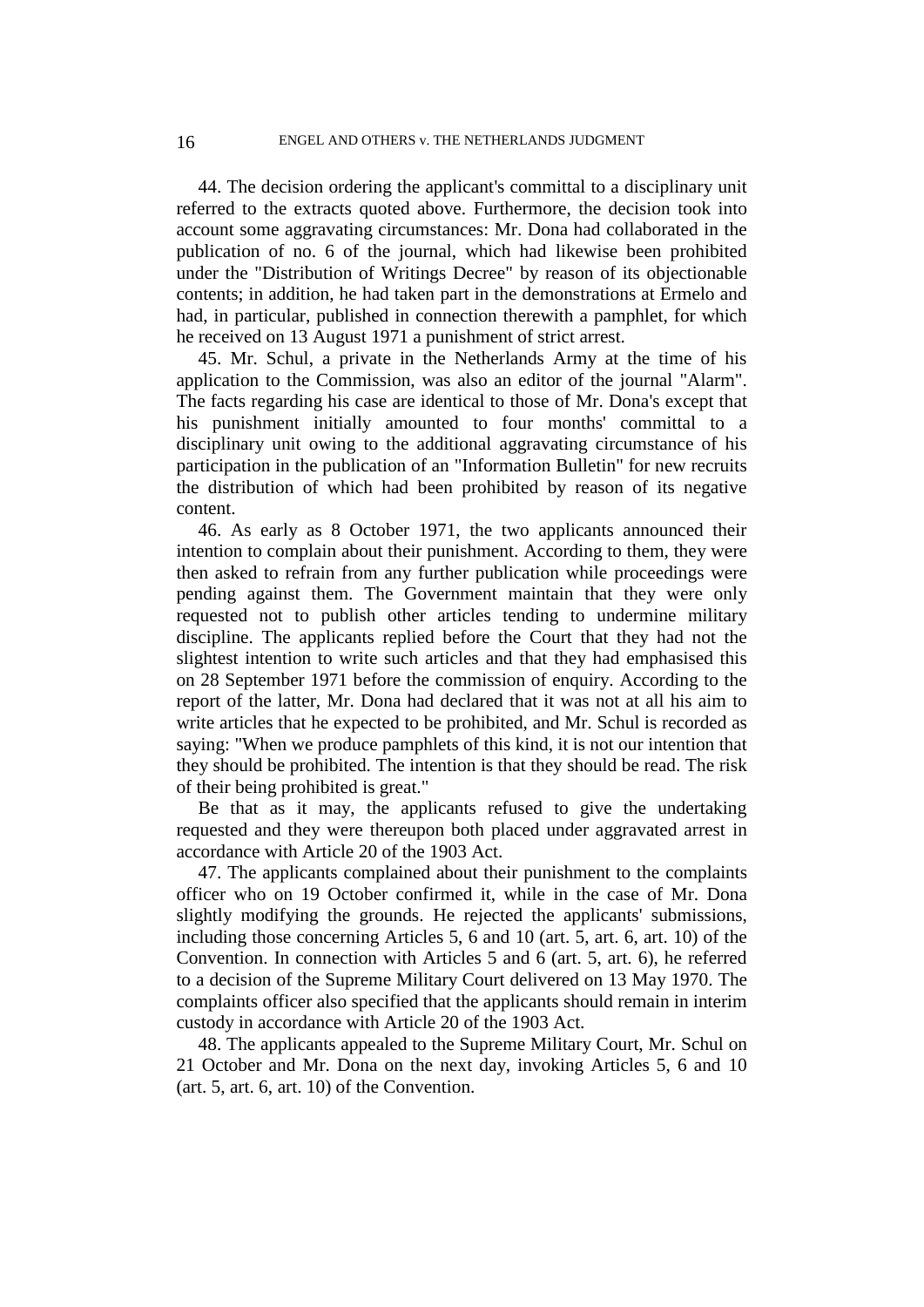Pursuant to Article 64 of the 1903 Act, the successive complaints and appeals by the applicants suspended their committal to a disciplinary unit but not their interim custody (paragraph 28 above).

On 27 October 1971, the Court ordered release of the applicants after they had promised to accept the Court's judgment on the merits of the case, to comply therewith in the future and, while proceedings were pending against them, to refrain from any activity in connection with the compilation and distribution of written material the contents of which could be deemed to be at variance with military discipline. According to the applicants, this undertaking was given only in extremis as there was no legal remedy available to terminate their interim custody.

Like Mr. de Wit, the applicants had been assisted before the Court by Private Eggenkamp who was, however, able only to deal with the legal aspects of their case (paragraphs 41-42 above).

49. On 17 November 1971 the Supreme Military Court confirmed Mr. Dona's committal to a disciplinary unit for three months, reduced Mr. Schul's committal from four to three months and modified slightly the grounds for punishment in both cases. The Court rejected as being illfounded the applicants' allegations. Making mention in both cases of their previous conduct and convictions, the Court recalled particularly that they had previously participated in the publication and distribution of writings that were prohibited on the basis of the decree of 21 December 1967 (paragraphs 44-45 above). When fixing the punishment, the Court deemed these factors to be indicative of their general behaviour.

The Court then dealt with the applicants' allegations under Articles 5, 6 and 10 (art. 5, art. 6, art. 10) of the Convention, and also rejected them.

As regards Article 5 (art. 5), the Court held that the obligation to serve in a disciplinary unit did not constitute "deprivation of liberty". In the alternative, adopting reasoning similar to that contained in its decision on Mr. Engel's appeal (paragraph 36 above), the Court found that the disputed punishments had been justified under Article 5 para. 1 (b) (art. 5-1-b).

On the issue of Article 6 para. 1 (art. 6-1), the Court considered that the disciplinary proceedings relating to the publication of the journal "Alarm" had involved the determination neither of any "civil right", such as freedom of expression, nor of any "criminal charge"; on the latter point, the Court based its decision on reasons similar to those given in the decision on Mr. van der Wiel's appeal (paragraph 39 above).

The applicants also contended that the measures taken against them interfered with their freedom of expression. In this respect, the Court relied on paragraph 2 of Article 10 (art. 10-2); in its opinion, the restrictions objected to had been necessary in a democratic society for the prevention of disorder within the field governed by Article 147 of the Military Penal Code.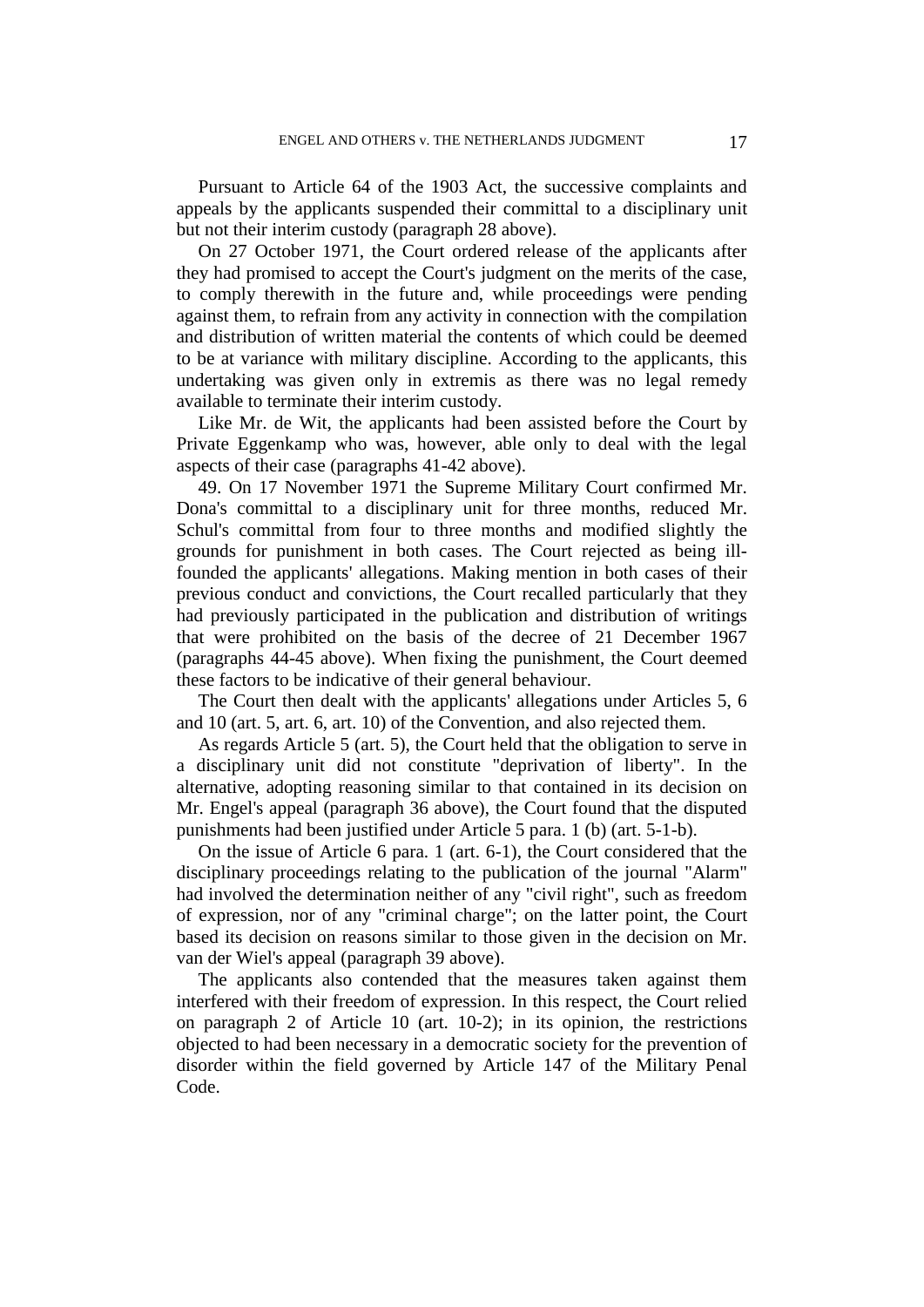Finally, the applicants maintained that their interim custody had been inconsistent with Article 5 para. 1 (c) (art. 5-1-c) of the Convention and claimed compensation on this account under Article 5 para. 5 (art. 5-5). The Court held that it had no competence to examine and decide such a claim.

50. A few days after the dismissal of their appeals, Mr. Dona and Mr. Schul were sent to the Disciplinary Barracks (Depot voor Discipline) at Nieuwersluis in order to serve their punishment. They were not allowed to leave this establishment during the first month; moreover, they were both locked up in a cell during the night.

51. Apart from the particular facts relating to Mr. Dona and Mr. Schul, there was in the background a pattern of conflict between the Government and the V.V.D.M. In mid-August 1971, for instance, there had occurred the demonstration at Ermelo mentioned above at paragraph 43. The applicants also cite the fact that prior to their punishment, and in particular between 1 January and 20 October 1971, the Minister of Defence had decreed a great number of prohibitions on publications by the V.V.D.M. Furthermore, other servicemen, as editors of sectional journals of the Association, had been punished in criminal or in disciplinary proceedings - by aggravated arrest, fines and, in one case, military detention (Article 6 para. 3 of the Military Penal Code) - for writing or distributing publications considered as likely to undermine military discipline within the meaning of Article 147 of the Military Penal Code.

Since a ministerial instruction, dated 19 November 1971, and thus subsequent to the measures presently complained of, all cases involving a possible infringement of Article 147 of the Military Penal Code have had to be submitted to the military criminal courts (paragraph 14 above) and not to the disciplinary authorities. The "Distribution of Writings Decree" of 21 December 1967, mentioned above at paragraph 43, was repealed on 26 November 1971.

## PROCEDURE BEFORE THE COMMISSION

52. The applications were lodged with the Commission on 6 July 1971 by Mr. Engel, on 31 May 1971 by Mr. van der Wiel and Mr. de Wit, on 19 December 1971 by Mr. Dona and on 29 December 1971 by Mr. Schul. On 10 February 1972, the Commission decided to join the applications in accordance with the then Rule 39 of its Rules of Procedure.

In common with each other, the applicants complained that the penalties imposed on them constituted deprivation of liberty contrary to Article 5 (art. 5) of the Convention, that the proceedings before the military authorities and the Supreme Military Court were not in conformity with the requirements of Article 6 (art. 6) and that the manner in which they were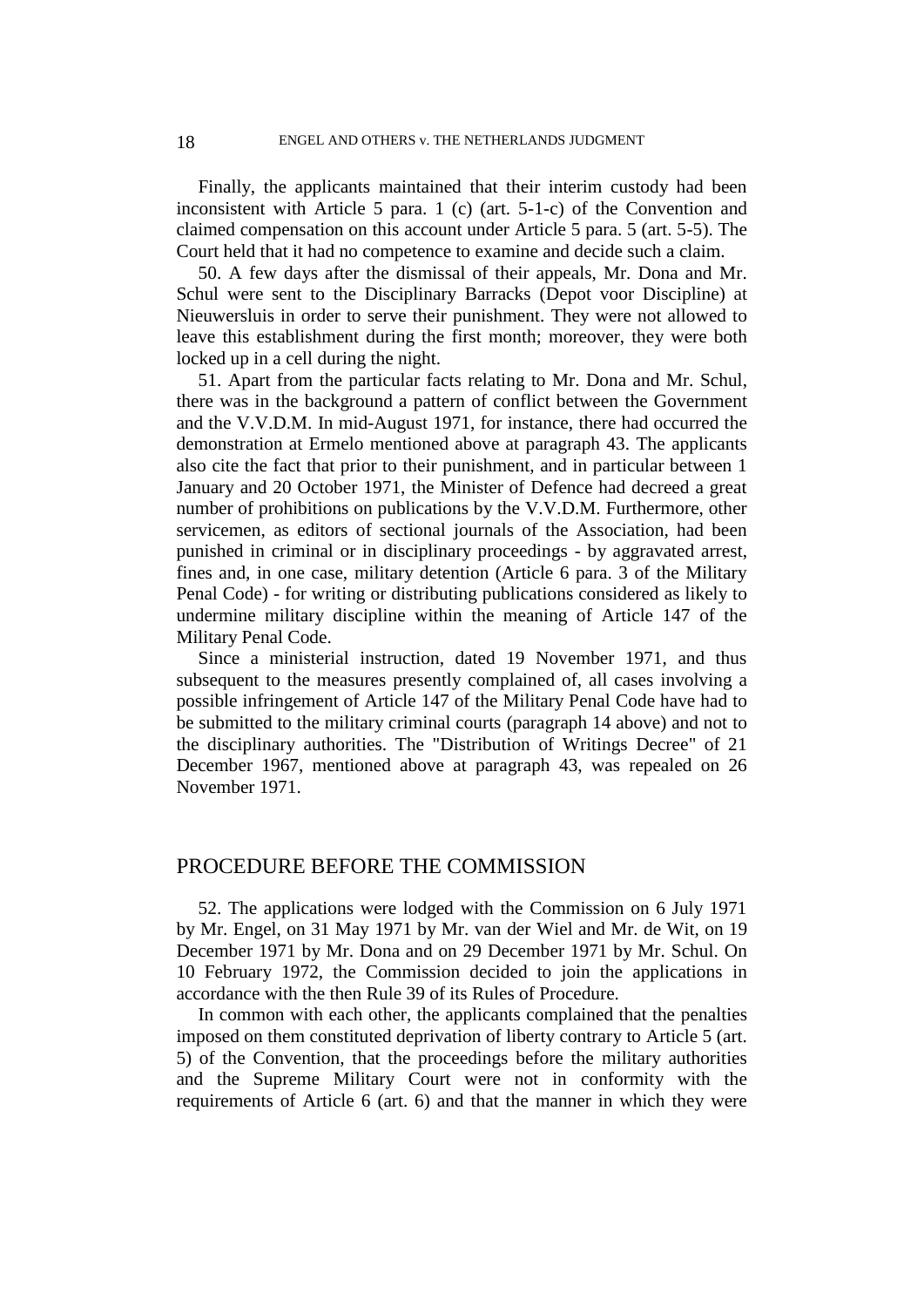treated was discriminatory and in breach of Article 14 read in conjunction with Articles 5 and 6 (art. 14+5, art. 14+6).

Mr. Engel also alleged a separate breach of Article 5 (art. 5) in connection with his provisional arrest and a breach of Article 11 (art. 11) on the particular facts of his case.

For their part, Mr. Dona and Mr. Schul contended that their interim custody had been in disregard of Article 5 (art. 5) and that the punishment imposed on them for having published and distributed articles deemed to undermine military discipline had contravened Articles 10, 11, 14, 17 and 18 (art. 10, art. 11, art. 14, art. 17, art. 18).

Furthermore, all five applicants claimed compensation.

The applications were declared admissible by the Commission on 17 July 1972 except that the complaint submitted by Mr. Engel under Article 11 (art. 11) was rejected as being manifestly ill-founded (Article 27 para. 2) (art. 27-2).

In answer to certain objections made by the respondent Government during the examination of the merits, the Commission decided on 29 May 1973 not to reject under Article 29 (art. 29) two heads of complaint raised by Mr. Engel, Mr. Dona and Mr. Schul on 21 June 1972 in support of their respective applications.

53. In its report of 19 July 1974 the Commission expressed the opinion:

- that the punishments of light arrest objected to by Mr. Engel and Mr. van der Wiel did not amount to deprivation of liberty within the meaning of Article 5 (art. 5) of the Convention (eleven votes, with one abstention);

- that the other disciplinary punishments complained of by Mr. Engel, Mr. de Wit, Mr. Dona and Mr. Schul had infringed Article 5 para. 1 (art. 5- 1) since none of the sub-paragraphs of this provision justified them (conclusion following from a series of votes with various majorities);

- that there had also been violation of Article 5 para. 4 (art. 5-4) in that the appeals by the four above-mentioned applicants against these same punishments had not been "decided speedily" (eleven votes, with one abstention);

- that Mr. Engel's provisional arrest under Article 44 of the 1903 Act had, for its part, contravened Article 5 para. 1 (art. 5-1) since it had exceeded the period specified under Article 45 of the said Act (eleven votes, with one member being absent);

- that Article 6 (art. 6) was not applicable to any of the disciplinary proceedings concerned (ten votes against one, with one member being absent);

- that in the cases of Mr. Dona and Mr. Schul no breach either of Article 5 (art. 5) of the Convention in respect of their interim custody (Article 20 of the 1903 Act) or of Articles 10, 11, 17 or 18 (art. 10, art. 11, art. 17, art. 18) of the Convention had been established (such conclusions following from several votes with various majorities);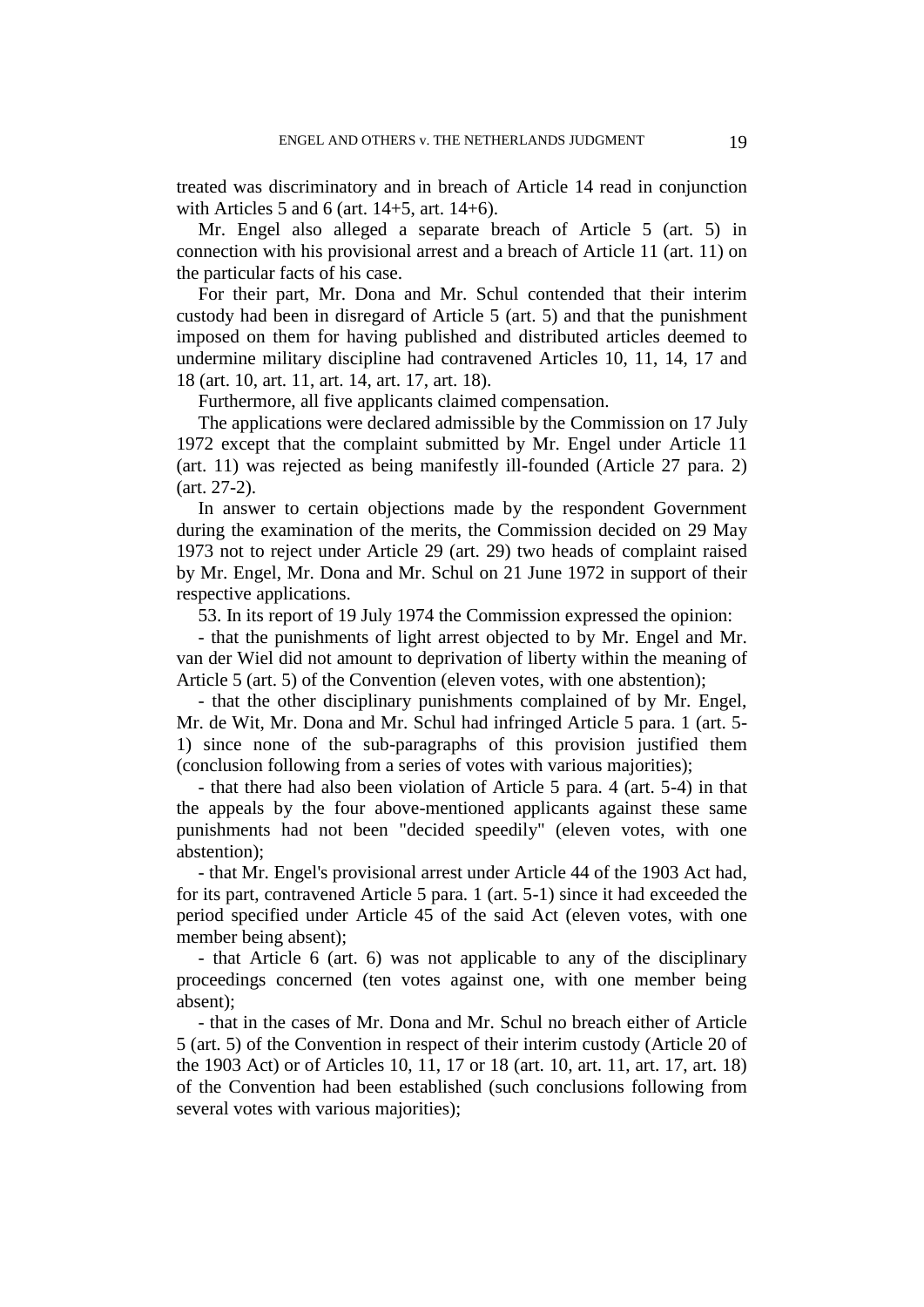- that no violation of Article 14, whether read in conjunction with Articles 5, 6, 10 or 11 (art. 14+5, art. 14+6, art. 14+10, art. 14+11), had occurred in this case (conclusion following from several votes with various majorities).

The report contains five separate opinions.

## AS TO THE LAW

54. As the Government, Commission and applicants concurred in thinking, the Convention applies in principle to members of the armed forces and not only to civilians. It specifies in Articles 1 and 14 (art. 1, art. 14) that "everyone within (the) jurisdiction" of the Contracting States is to enjoy "without discrimination" the rights and freedoms set out in Section I. Article 4 para. 3 (b) (art. 4-3-b), which exempts military service from the prohibition against forced or compulsory labour, further confirms that as a general rule the guarantees of the Convention extend to servicemen. The same is true of Article 11 para. 2 (art. 11-2) in fine, which permits the States to introduce special restrictions on the exercise of the freedoms of assembly and association by members of the armed forces.

Nevertheless, when interpreting and applying the rules of the Convention in the present case, the Court must bear in mind the particular characteristics of military life and its effects on the situation of individual members of the armed forces.

55. Having established these preliminary points, the Court will examine successively, Article by Article, each of the complaints raised by all or certain of the five applicants.

I. ON THE ALLEGED VIOLATIONS OF ARTICLE 5 (art. 5)

## **A. On the alleged violation of paragraph 1 of Article 5 (art. 5-1) taken alone**

56. The applicants all submit that the disciplinary penalty or penalties, measure of measures pronounced against them contravened Article 5 para. 1 (art. 5-1), which provides:

"Everyone has the right to liberty and security of person. No one shall be deprived of his liberty save in the following cases and in accordance with a procedure prescribed by law:

(a) the lawful detention of a person after conviction by a competent court;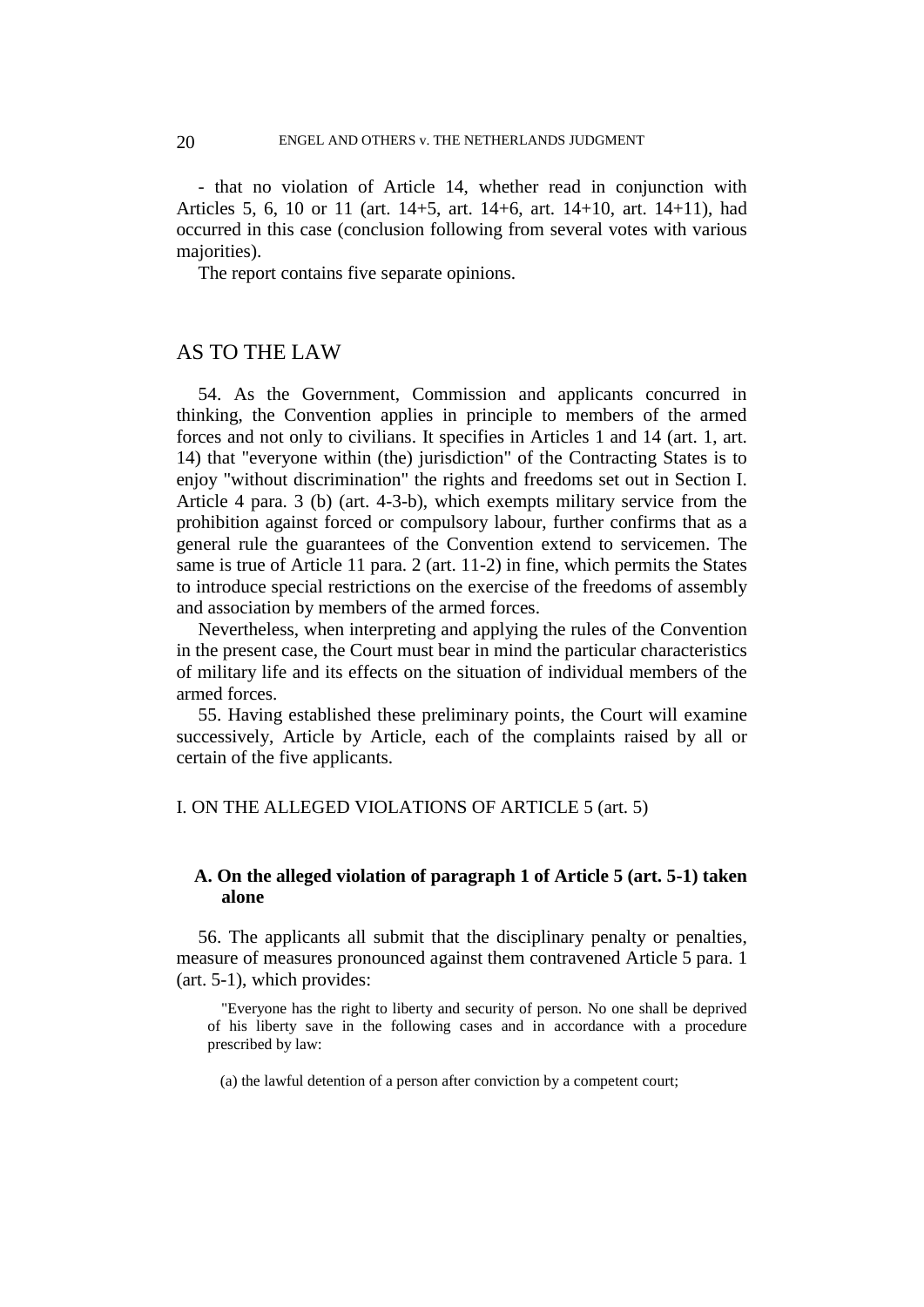(b) the lawful arrest or detention of a person for non-compliance with the lawful order of a court or in order to secure the fulfilment of any obligation prescribed by  $law<sup>2</sup>$ 

(c) the lawful arrest or detention of a person effected for the purpose of bringing him before the competent legal authority on reasonable suspicion of having committed an offence or when it is reasonably considered necessary to prevent his committing an offence or fleeing after having done so;

(d) the detention of a minor by lawful order for the purpose of educational supervision or his lawful detention for the purpose of bringing him before the competent legal authority;

(e) the lawful detention of persons for the prevention of the spreading of infectious diseases, of persons of unsound mind, alcoholics or drug addicts or vagrants;

(f) the lawful arrest or detention of a person to prevent his effecting an unauthorised entry into the country or of a person against whom action is being taken with a view to deportation or extradition."

### *1. On the right to liberty in the context of military service*

57. During the preparation and subsequent conclusion of the Convention, the great majority of the Contracting States possessed defence forces and, in consequence, a system of military discipline that by its very nature implied the possibility of placing on certain of the rights and freedoms of the members of these forces limitations incapable of being imposed on civilians. The existence of such a system, which those States have retained since then, does not in itself run counter to their obligations.

Military discipline, nonetheless, does not fall outside the scope of Article 5 para. 1 (art. 5-1). Not only must this provision be read in the light of Articles 1 and 14 (art. 1, art. 14) (paragraph 54 above), but the list of deprivations of liberty set out therein is exhaustive, as is shown by the words "save in the following cases". A disciplinary penalty or measure may in consequence constitute a breach of Article 5 para. 1 (art. 5-1). The Government, moreover, acknowledge this. 58. In proclaiming the "right to liberty", paragraph 1 of Article 5 (art. 5-1) is contemplating individual liberty in its classic sense, that is to say the physical liberty of the person. Its aim is to ensure that no one should be dispossessed of this liberty in an arbitrary fashion. As pointed out by the Government and the Commission, it does not concern mere restrictions upon liberty of movement (Article 2 of Protocol no. 4) (P4-2). This is clear both from the use of the terms "deprived of his liberty", "arrest" and "detention", which appear also in paragraphs 2 to 5, and from a comparison between Article 5 (art. 5) and the other normative provisions of the Convention and its Protocols.

59. In order to determine whether someone has been "deprived of his liberty" within the meaning of Article 5 (art. 5), the starting point must be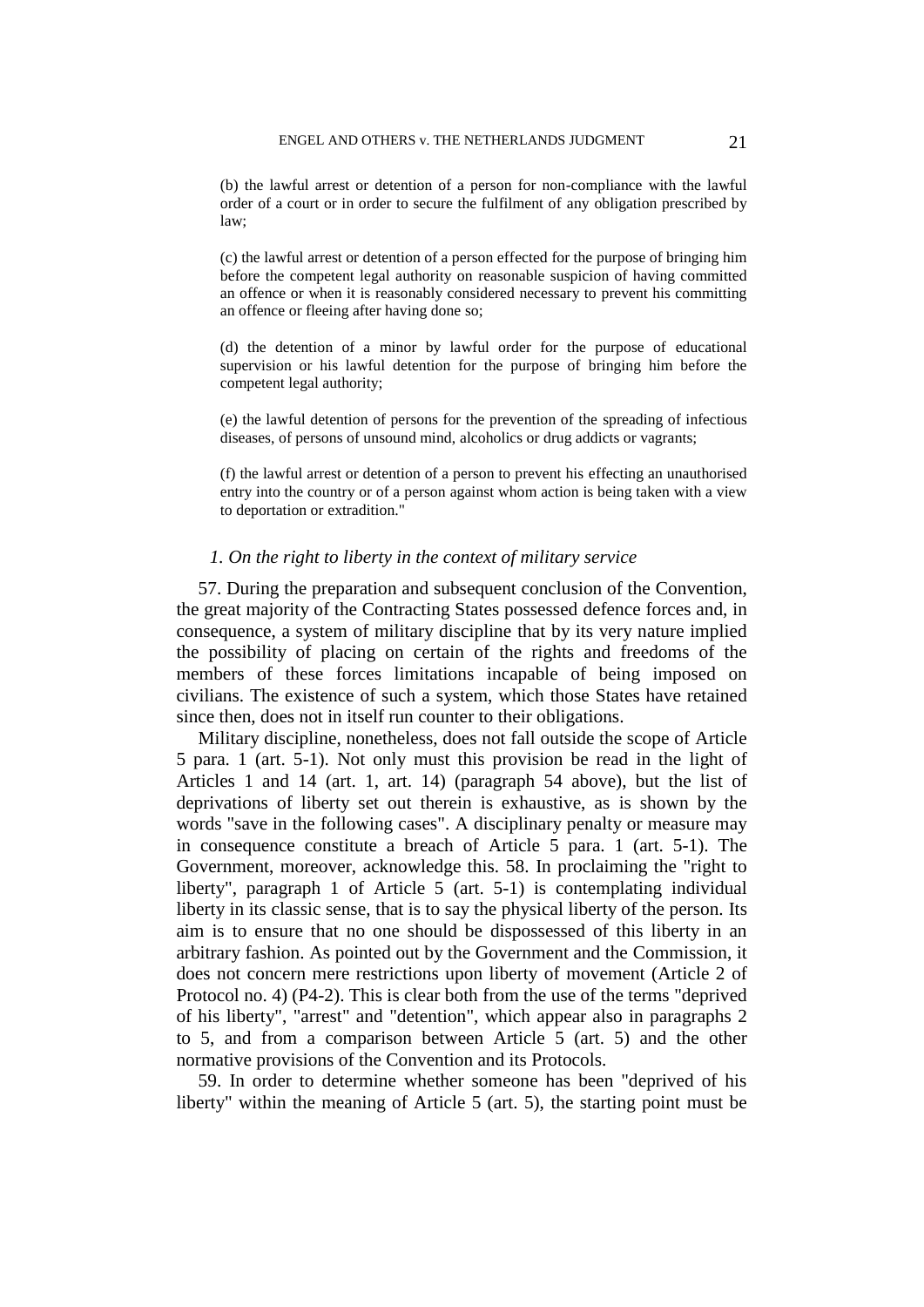his concrete situation. Military service, as encountered in the Contracting States, does not on its own in any way constitute a deprivation of liberty under the Convention, since it is expressly sanctioned in Article 4 para. 3 (b) (art. 4-3-b). In addition, rather wide limitations upon the freedom of movement of the members of the armed forces are entailed by reason of the specific demands of military service so that the normal restrictions accompanying it do not come within the ambit of Article 5 (art. 5) either.

Each State is competent to organise its own system of military discipline and enjoys in the matter a certain margin of appreciation. The bounds that Article 5 (art. 5) requires the State not to exceed are not identical for servicemen and civilians. A disciplinary penalty or measure which on analysis would unquestionably be deemed a deprivation of liberty were it to be applied to a civilian may not possess this characteristic when imposed upon a serviceman. Nevertheless, such penalty or measure does not escape the terms of Article 5 (art. 5) when it takes the form of restrictions that clearly deviate from the normal conditions of life within the armed forces of the Contracting States. In order to establish whether this is so, account should be taken of a whole range of factors such as the nature, duration, effects and manner of execution of the penalty or measure in question.

### *2. On the existence of deprivations of liberty in the present case*

60. It is on the basis of these premises that the Court will examine whether there has occurred in the present case one or more instances of deprivation of liberty. In the Government's main submission, the question calls for a negative reply as regards all the disputed penalties and measures (paragraphs 15-19 of the memorial, and oral arguments), whereas in the Commission's view light arrest alone raises no problem under Article 5 para. 1 (art. 5-1) (paragraphs 67-76 of the report).

61. No deprivation of liberty resulted from the three and four days' light arrest awarded respectively against Mr. Engel (paragraphs 34-36 above, second punishment) and Mr. van der Wiel (paragraphs 37-39 above). Although confined during off-duty hours to their dwellings or to military buildings or premises, as the case may be, servicemen subjected to such a penalty are not locked up and continue to perform their duties (Article 8 of the 1903 Act and paragraph 18 above). They remain, more or less, within the ordinary framework of their army life.

62. Aggravated arrest differs from light arrest on one point alone: in offduty hours, soldiers serve the arrest in a specially designated place which they may not leave in order to visit the canteen, cinema or recreation rooms, but they are not kept under lock and key (Article 9-B of the 1903 Act and paragraph 19 above). Consequently, neither does the Court consider as a deprivation of liberty the twelve days' aggravated arrest complained of by Mr. de Wit (paragraph 41 above).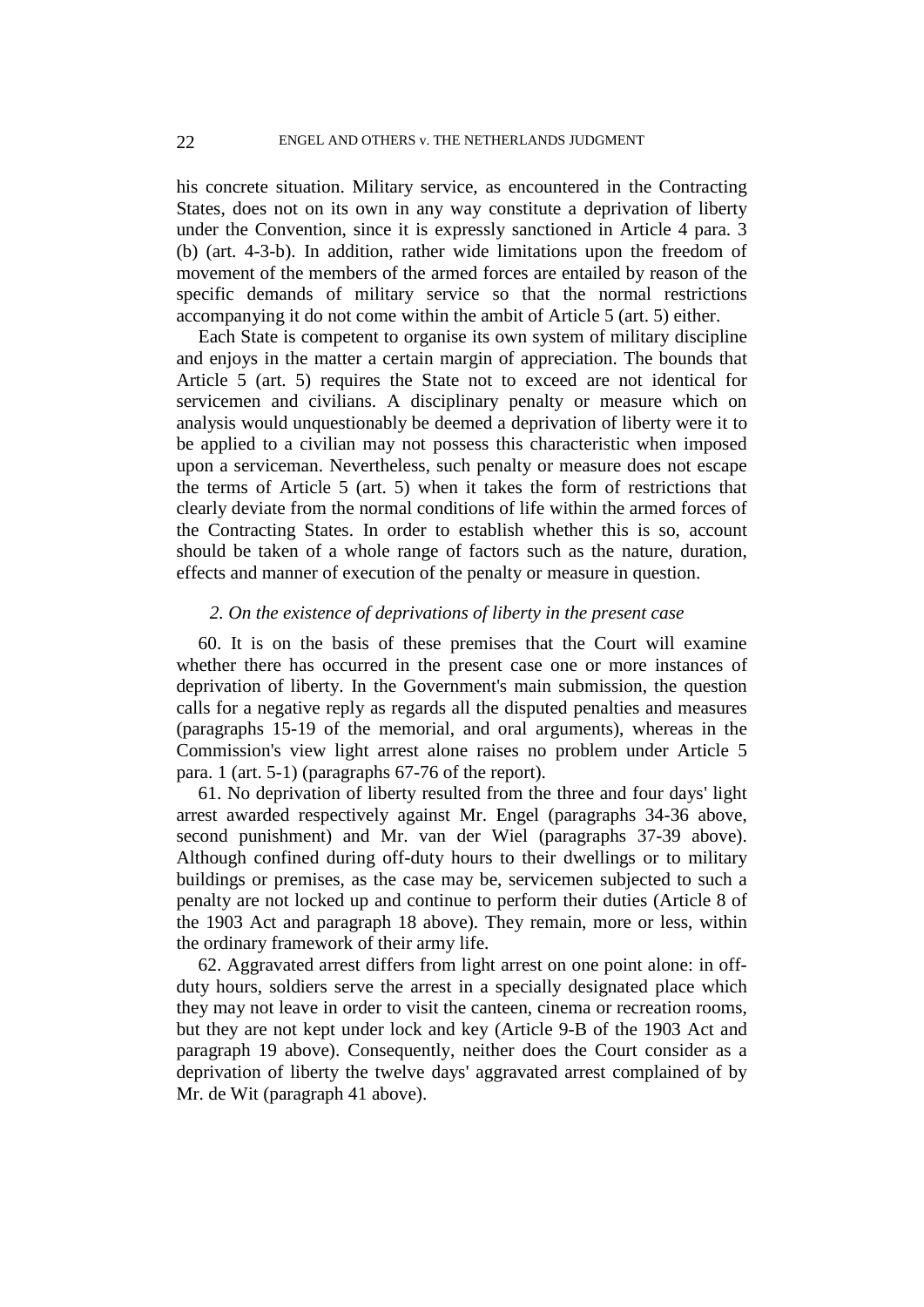63. Strict arrest, abolished in 1974, differed from light arrest and aggravated arrest in that non-commissioned officers and ordinary servicemen served it by day and by night locked in a cell and were accordingly excluded from the performance of their normal duties (Article 10-B of the 1903 Act and paragraph 20 above). It thus involved deprivation of liberty. It follows that the provisional arrest inflicted on Mr. Engel in the form of strict arrest (Article 44 of the 1903 Act; paragraphs 26, 34 and 35 above) had the same character despite its short duration (20-22 March 1971).

64. Committal to a disciplinary unit, likewise abolished in 1974 but applied in 1971 to Mr. Dona and Mr. Schul, represented the most severe penalty under military disciplinary law in the Netherlands. Privates condemned to this penalty following disciplinary proceedings were not separated from those so sentenced by way of supplementary punishment under the criminal law, and during a month or more they were not entitled to leave the establishment. The committal lasted for a period of three to six months; this was considerably longer than the duration of the other penalties, including strict arrest which could be imposed for one to fourteen days. Furthermore, it appears that Mr. Dona and Mr. Schul spent the night locked in a cell (Articles 5, 18 and 19 of the 1903 Act, Royal Decree of 14 June 1971 and paragraphs 21 and 50 above). For these various reasons, the Court considers that in the circumstances deprivation of liberty occurred.

65. The same is not true of the measure that, from 8 October until 3 November 1971, preceded the said committal, since Mr. Dona and Mr. Schul served their interim custody in the form of aggravated arrest (Article 20 of the 1903 Act; paragraphs 22, 46, 48 and 62 above).

66. The Court thus comes to the conclusion that neither the light arrest of Mr. Engel and Mr. van der Wiel, nor the aggravated arrest of Mr. de Wit, nor the interim custody of Mr. Dona and Mr. Schul call for a more thorough examination under paragraph 1 of Article 5 (art. 5-1).

The punishment of two days' strict arrest inflicted on Mr. Engel on 7 April 1971 and confirmed by the Supreme Military Court on 23 June 1971 coincided in practice with an earlier measure: it was deemed to have been served beforehand, that is from 20 to22 March 1971, by the applicant's period of provisional arrest (paragraphs 34-36 above, third punishment).

On the other hand, the Court is required to determine whether the lastmentioned provisional arrest, as well as the committal of Mr. Dona and Mr. Schul to a disciplinary unit, complied with Article 5 para. 1 (art. 5-1).

## *3. On the compatibility of the deprivations of liberty found in the present case with paragraph 1 of Article 5 (art. 5-1)*

67. The Government maintained, in the alternative, that the committal of Mr. Dona and Mr. Schul to a disciplinary unit and the provisional arrest of Mr. Engel satisfied, respectively, the requirements of sub-paragraph (a) and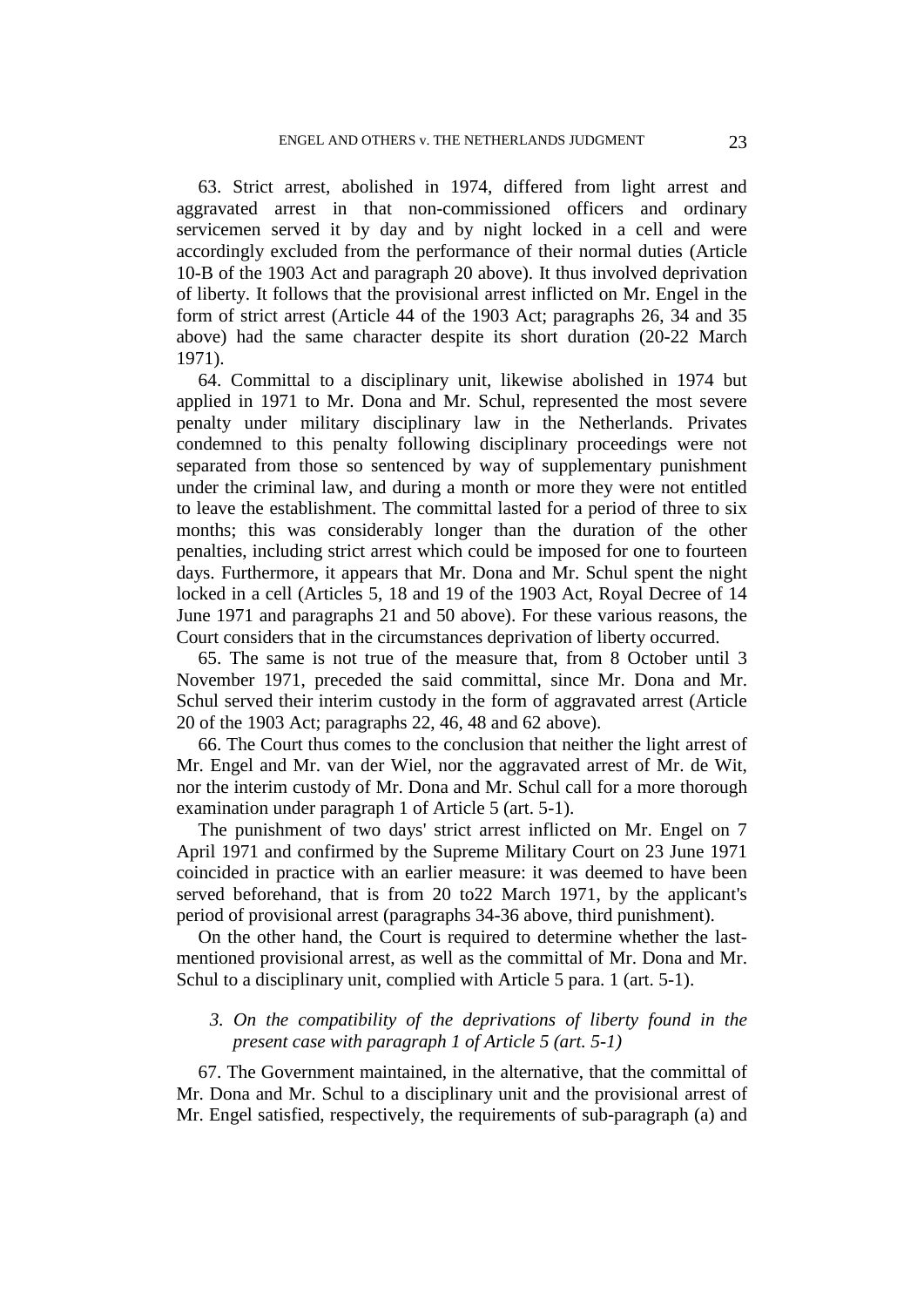of sub-paragraph (b) of Article 5 para. 1 (art. 5-1-a, art. 5-1-b) (paragraphs 21-23 of the memorial); they did not invoke sub-paragraphs (c) to (f) (art. 5- 1-c, art. 5-1-d, art. 5-1-e, art. 5-1-f).

68. Sub-paragraph (a) of Article 5 para. 1 (art. 5-1-a) permits the "lawful detention of a person after conviction by a competent court".

The Court, like the Government (hearing on 29 October 1975), notes that this provision makes no distinction based on the legal character of the offence of which a person has been found guilty. It applies to any "conviction" occasioning deprivation of liberty pronounced by a "court", whether the conviction is classified as criminal or disciplinary by the internal law of the State in question.

Mr. Dona and Mr. Schul were indeed deprived of their liberty "after" their conviction by the Supreme Military Court. Article 64 of the 1903 Act conferred a suspensive effect upon their appeals against the decisions of their commanding officer (8 October 1971) and the complaints officer (19 October 1971), a fact apparently overlooked bythe Commission (paragraph 85 and Appendix IV of the report) but which the Government have rightly stressed (paragraph 21 of the memorial). Consequently, their transfer to the disciplinary barracks at Nieuwersluis occurred only by virtue of the final sentences imposed on 17 November 1971 (paragraphs 28, 48 and 50 above).

It remains to be ascertained that the said sentences were passed by a "competent court" within the meaning of Article 5 para. 1 (a) (art. 5-1-a).

The Supreme Military Court, whose jurisdiction was not at all disputed, constitutes a court from the organisational point of view. Doubtless its four military members are not irremovable in law, but like the two civilian members they enjoy the independence inherent in the Convention's notion of a "court" (De Wilde, Ooms and Versyp judgment of 18 June 1971, Series A no. 12, p. 41, para. 78, and paragraph 30 above).

Furthermore, it does not appear from the file in the case (paragraphs 31- 32 and 48-49 above) that Mr. Dona and Mr. Schul failed to receive before the Supreme Military Court the benefit of adequate judicial guarantees under Article 5 para. 1 (a) (art. 5-1-a), an autonomous provision whose requirements are not always co-extensive with those of Article 6 (art. 6). The guarantees afforded to the two applicants show themselves to be "adequate" for the purposes of Article 5 para. 1 (a) (art. 5-1-a) if account is taken of "the particular nature of the circumstances" under which the proceedings took place (above-cited judgment of 18 June 1971, Series A no. 12, pp. 41-42, para. 78). As for Article 6 (art. 6), the Court considers below whether it was applicable in this case and, if so, whether it has been respected.

Finally, the penalty inflicted was imposed and then executed "lawfully" and "in accordance with a procedure prescribed by law". In short, it did not contravene Article 5 para. 1 (art. 5-1).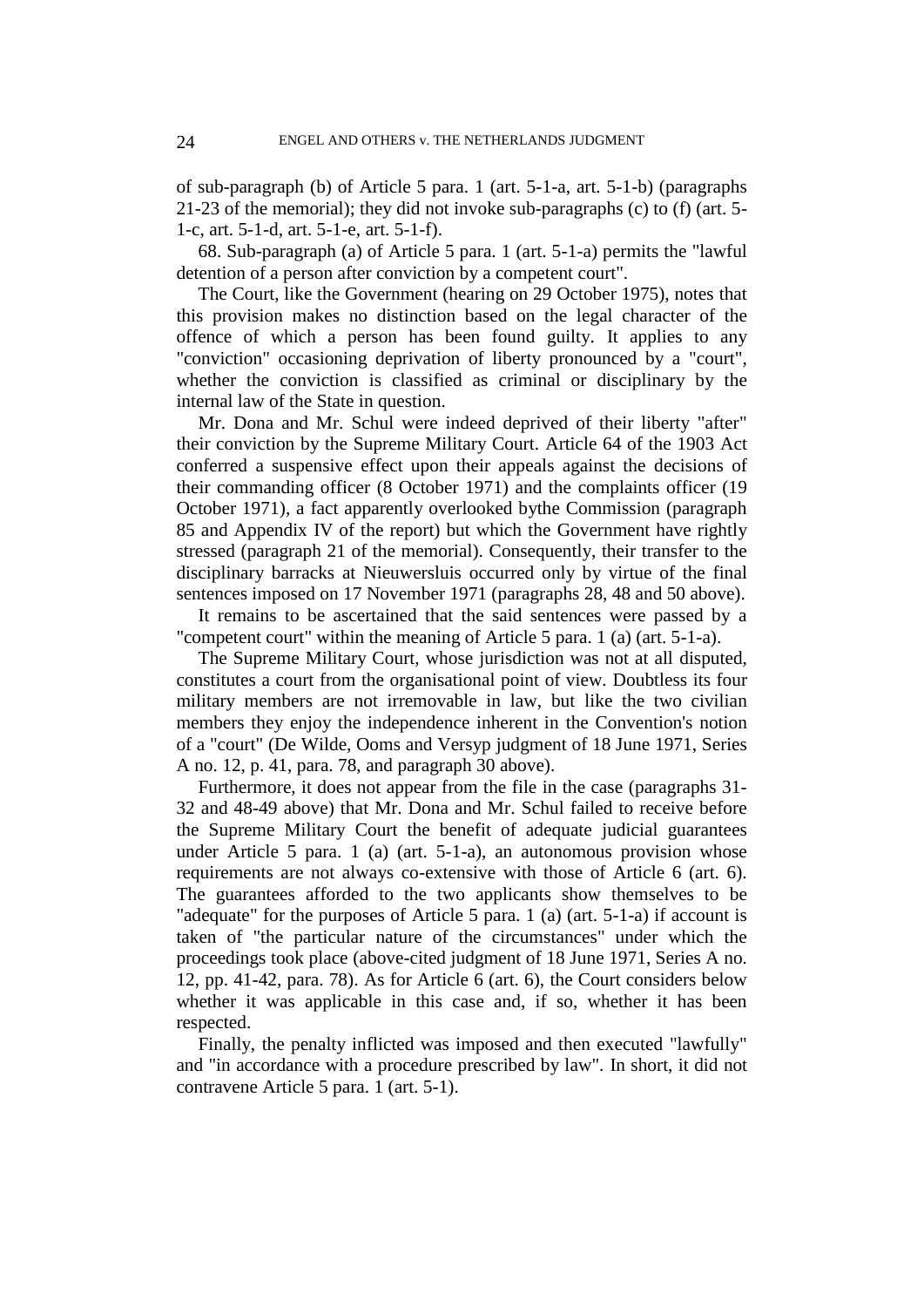69. The provisional arrest of Mr. Engel for its part clearly does not come within the ambit of sub-paragraph (a) of Article 5 para. 1 (art. 5-1-a).

The Government have derived argument from sub-paragraph (b) (art. 5- 1-b) insofar as the latter permits "lawful arrest or detention" intended to "secure the fulfilment of any obligation prescribed by law".

The Court considers that the words "secure the fulfilment of any obligation prescribed by law" concern only cases where the law permits the detention of a person to compel him to fulfil a specific and concrete obligation which he has until then failed to satisfy. A wide interpretation would entail consequences incompatible with the notion of the rule of law from which the whole Convention draws its inspiration (Golder judgment of 21 February 1975, Series A no. 18, pp. 16-17, para. 34). It would justify, for example, administrative internment meant to compel a citizen to discharge, in relation to any point whatever, his general duty of obedience to the law.

In fact, Mr. Engel's provisional arrest was in no way designed to secure the fulfilment in the future of such an obligation. Article 44 of the 1903 Act, applicable when an officer has "sufficient indication to suppose that a subordinate has committed a serious offence against military discipline", refers to past behaviour. The measure thereby authorised is a preparatory stage of military disciplinary proceedings and is thus situated in a punitive context. Perhaps this measure also has on occasions the incidental object or effect of inducing a member of the armed forces to comply henceforth with his obligations, but only with great contrivance can it be brought under subparagraph (b) (art. 5-1-b). If the latter were the case, this sub-paragraph could moreover be extended to punishments stricto sensu involving deprivation of liberty on the ground of their deterrent qualities. This would deprive such punishments of the fundamental guarantees of sub-paragraph (a) (art. 5-1-a).

The said measure really more resembles that spoken of in sub- paragraph (c) of Article 5 para. 1 (art. 5-1-c) of the Convention. However in the present case it did not fulfil one of the requirements of that provision since the detention of Mr. Engel from 20 to 22 March 1971 had not been "effected for the purpose of bringing him before the competent legal authority" (paragraphs 86-88 of the report of the Commission).

Neither was Mr. Engel's provisional arrest "lawful" within the meaning of Article 5 para. 1 (art. 5-1) insofar as it exceeded - by twenty-two to thirty hours according to the information provided at the hearing on 28 October 1975 - the maximum period of twenty-four hours laid down by Article 45 of the 1903 Act.

According to the Government, the complaints officer redressed this irregularity after the event by deeming to have been served in advance, that is from 20 to 22 March 1971, the disciplinary penalty of two days' strict arrest imposed by him on the applicant on 5 April 1971 and confirmed by the Supreme Military Court on 23 June 1971. However, it is clear from the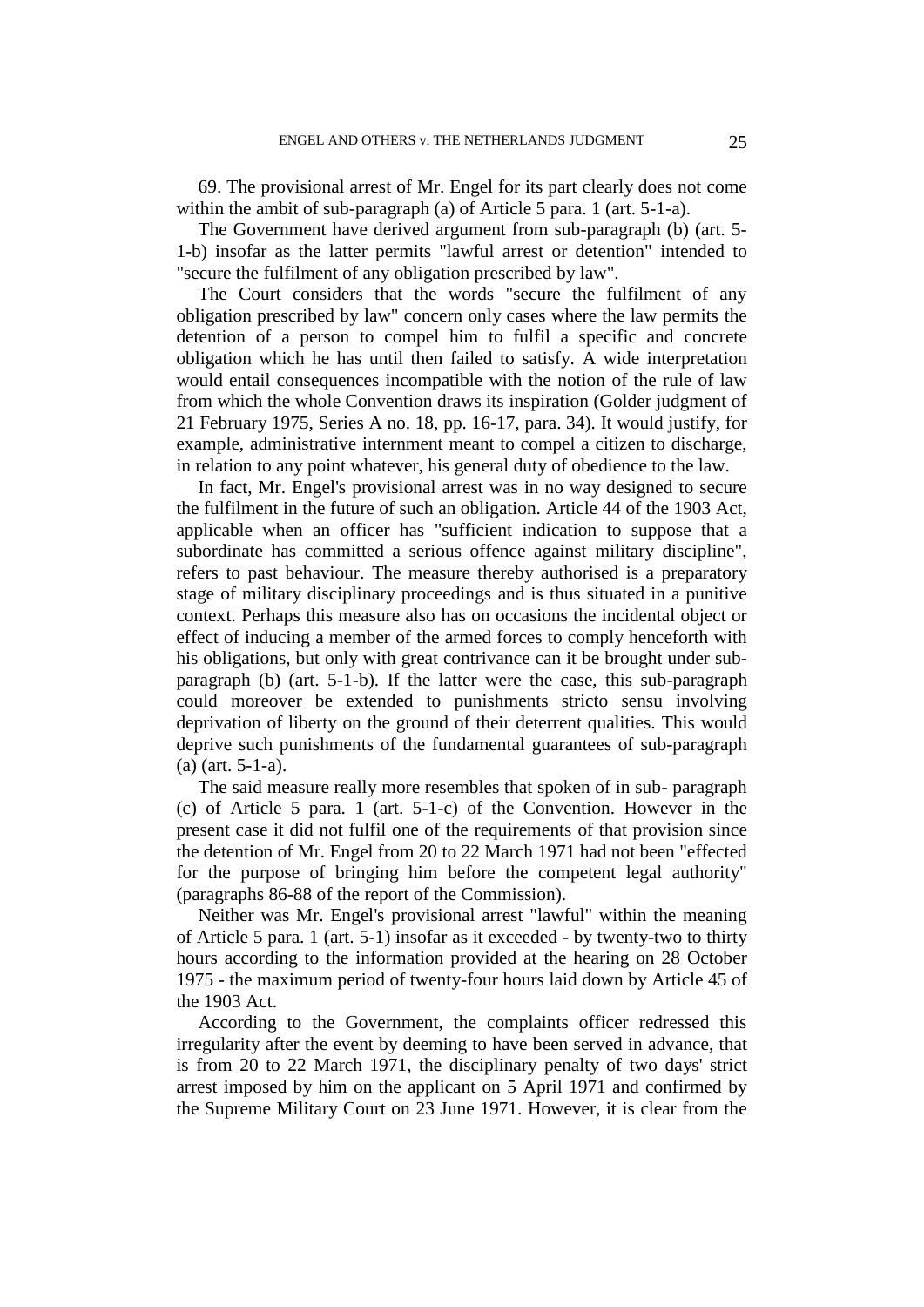case-law of the European Court that the reckoning of a detention on remand (Untersuchungshaft) as part of a later sentence cannot eliminate a violation of paragraph 3 of Article 5 (art. 5-3), but may have repercussions only under Article 50 (art. 50) on the basis that it limited the loss occasioned (Stögmüller judgment of 10 November 1969, Series A no. 9, pp. 27, 36 and 39-45; Ringeisen judgments of 16 July 1971 and 22 June 1972, Series A no. 13, pp. 20 and 41-45, and no. 15, p. 8, para. 21; Neumeister judgment of 7 May 1974, Series A no. 17, pp. 18-19, paras. 40-41). The Court sees no reason to resort to a different solution when assessing the compatibility of Mr. Engel's provisional arrest with paragraph 1 of Article 5 (art. 5-1).

In conclusion, the applicant's deprivation of liberty from 20 to 22 March 1971 occurred in conditions at variance with this paragraph.

## **B. On the alleged violation of Articles 5 para. 1 and 14 (art. 14+5-1) taken together**

70. In the submission of the applicants, the disputed penalties and measures also contravened Article 5 para. 1 read in conjunction with Article 14 (art. 14+5-1) which provides:

"The enjoyment of the rights and freedoms set forth in this Convention shall be secured without discrimination on any ground such as sex, race, colour, language, religion, political or other opinion, national or social origin, association with a national minority, property, birth or other status."

71. Since certain of the said penalties and measures did not involve any deprivation of liberty (paragraphs 61, 62 and 65 above), the discrimination alleged in their connection does not give rise to any problem with regard to Article 14 (art. 14), in that it did not affect the enjoyment of the right set forth in Article 5 para. 1 (art. 5-1). The same does not apply to Mr. Engel's provisional arrest, nor to the committal of Mr. Dona and Mr. Schul to a disciplinary unit (paragraphs 63 and 64 above).

72. Mr. Engel, Mr. Dona and Mr. Schul complain in the first place of distinctions in treatment between servicemen. According to Articles 10 and 44 of the 1903 Act, provisional arrest imposed in the form of strict arrest was served by officers in their dwellings, tent or quarters whereas noncommissioned officers and ordinary servicemen were locked in a cell (paragraph 20 above). As for committal to a disciplinary unit, privates alone risked this punishment (Articles 3 to 5 of the 1903 Act and paragraphs 16 and 21 above).

A distinction based on rank may run counter to Article 14 (art. 14). The list set out in that provision is illustrative and not exhaustive, as is shown by the words "any ground such as" (in French "notamment"). Besides, the word "status" (in French "situation") is wide enough to include rank. Furthermore, a distinction that concerns the manner of execution of a penalty or measure occasioning deprivation of liberty does not on that account fall outside the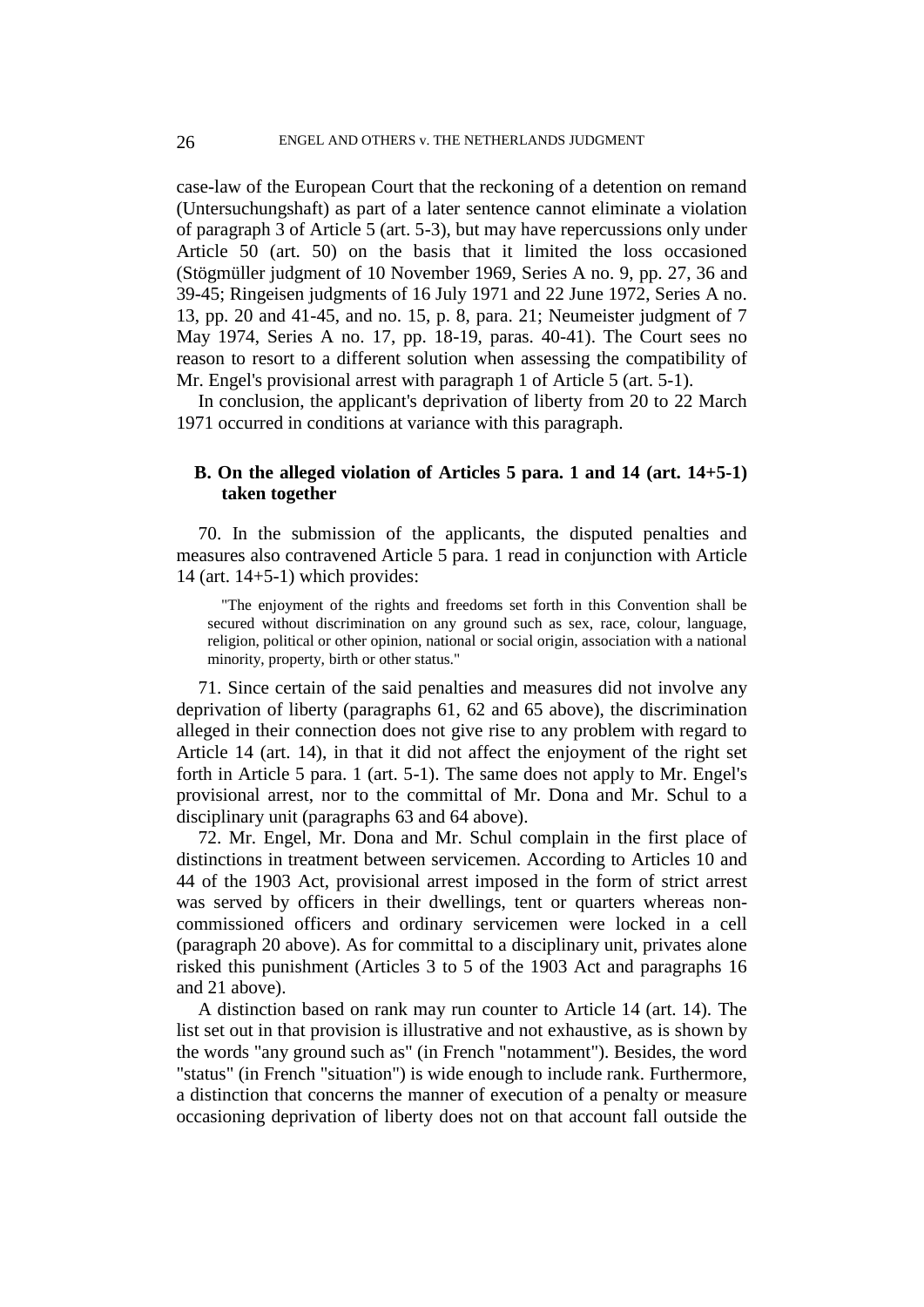ambit of Article 14 (art. 14), for such a distinction cannot but have repercussions upon the way in which the "enjoyment" of the right enshrined in Article 5 para. 1 (art. 5-1) is "secured". The Court, on these two points, does not subscribe to the submissions of the Government (paragraph 40, first sub-paragraph, of the Commission's report), but rather expresses its agreement with the Commission (ibid., paragraphs 133-134).

The Court is not unaware that the respective legislation of a number of Contracting States seems to be evolving, albeit in various degrees, towards greater equality in the disciplinary sphere between officers, noncommissioned officers and ordinary servicemen. The Netherlands Act of 12 September 1974 offers a striking example of this tendency. In particular, by abolishing strict arrest and committal to a disciplinary unit, this Act has henceforth put an end to the distinctions criticised by Mr. Engel, Mr. Dona and Mr. Schul.

In order to establish whether the said distinctions constituted discrimination contrary to Articles 5 and 14 (art. 14+5) taken together, regard must nevertheless be had to the moment when they were in existence. The Court will examine the question in the light of its judgment of 23 July 1968 in the "Belgian Linguistic" case (Series A no. 6, pp. 33-35, paras. 9-10).

The hierarchical structure inherent in armies entails differentiation according to rank. Corresponding to the various ranks are differing responsibilities which in their turn justify certain inequalities of treatment in the disciplinary sphere. Such inequalities are traditionally encountered in the Contracting States and are tolerated by international humanitarian law (paragraph 140 of the Commission's report: Article 88 of the Geneva Convention of 12 August 1949 relative to the Treatment of Prisoners of War). In this respect, the European Convention allows the competent national authorities a considerable margin of appreciation.

At the time in question, the distinctions attacked by the three applicants had their equivalent in the internal legal system of practically all the Contracting States. Based on an element objective in itself, that is rank, these distinctions could have been dictated by a legitimate aim, namely the preservation of discipline by methods suited to each category of servicemen. While only privates risked committal to a disciplinary unit, they clearly were not subject to a serious penalty threatening the other members of the armed forces, namely reduction in rank. As for confinement in a cell during strict arrest, the Netherlands legislator could have had sufficient reason for not applying this to officers. On the whole, the legislator does not seem in the circumstances to have abused the latitude left to him by the Convention. Furthermore, the Court does not consider that the principle of proportionality, as defined in its previously cited judgment of 23 July 1968 (Series A no. 6, p. 34, para. 10, second sub-paragraph in fine), has been offended in the present case.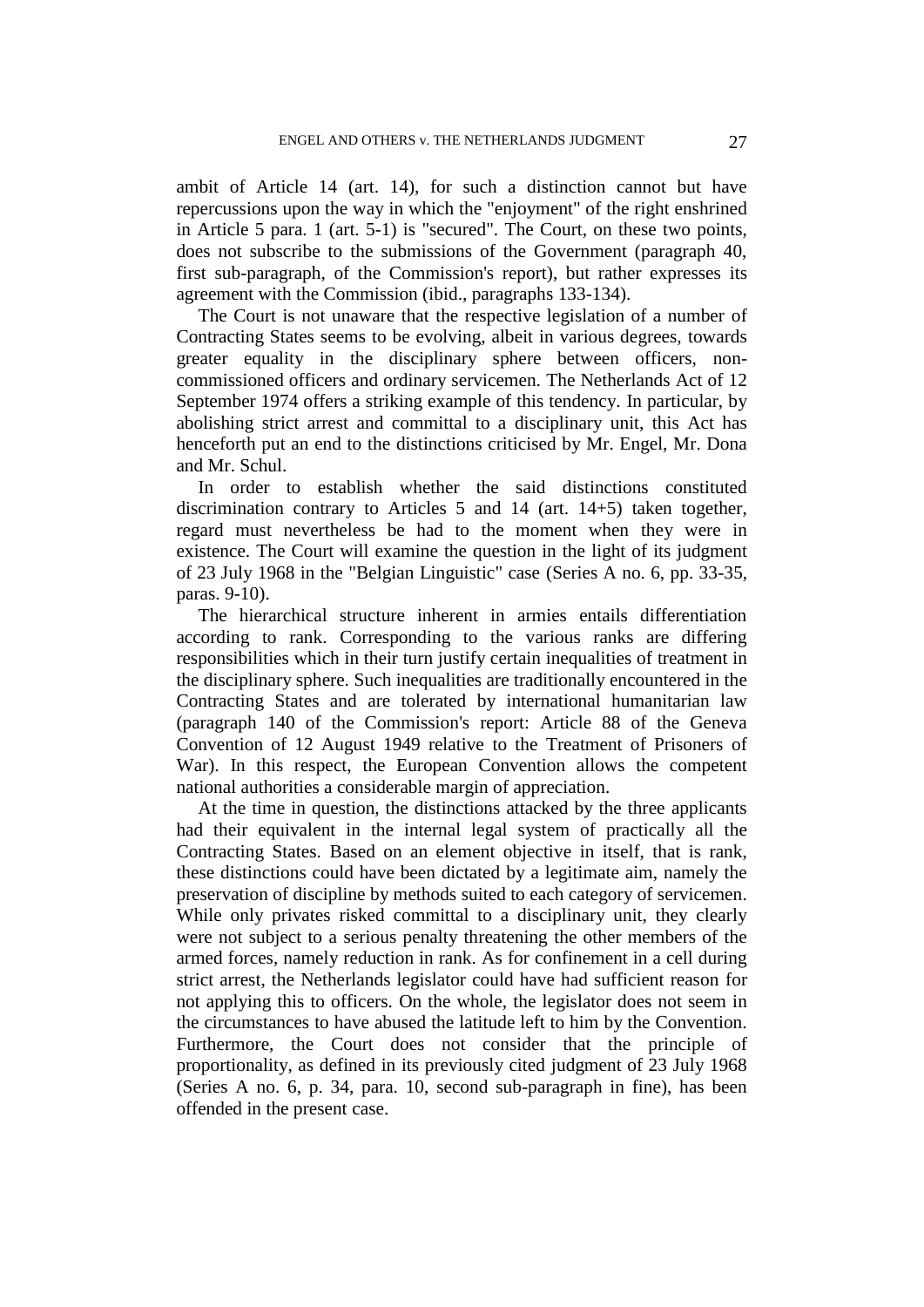73. Mr. Engel, Mr. Dona and Mr. Schul in the second place object to inequalities of treatment between servicemen and civilians. In point of fact, even civilians subject by reason of their occupation to a particular disciplinary system cannot in the Netherlands incur penalties analogous to the disputed deprivations of liberty. However, this does not result in any discrimination incompatible with the Convention, the conditions and demands of military life being by nature different from those of civil life (paragraphs 54 and 57 above).

74. The Court thus finds no breach of Articles 5 para. 1 and 14 (art. 14+5-1) taken together.

#### **C. On the alleged violation of Article 5 para. 4 (art. 5-4)**

75. In addition to paragraph 1 of Article 5 (art. 5-1), the applicants invoke paragraph 4 (art. 5-4) which provides:

"Everyone who is deprived of his liberty by arrest or detention shall be entitled to take proceedings by which the lawfulness of his detention shall be decided speedily by a court and his release ordered if the detention is not lawful."

76. This question arises only for the committal of Mr. Dona and Mr. Schul to a disciplinary unit. Mr. Engel did not raise it, even from the factual aspect, as regards his provisional arrest; as for the other penalties or measures challenged, they had not "deprived" anyone "of his liberty by arrest or detention" (paragraphs 61-66 above).

77. The Court recalls that the committal of Mr. Dona and Mr. Schul to a disciplinary unit ensued from their "conviction by a competent court", within the meaning of Article 5 para. 1 (a) (art. 5-1-a) (paragraph 68 above). While "Article 5 para. 4 (art. 5-4) obliges the Contracting States to make available ... a right of recourse to a court" when "the decision depriving a person of his liberty is one taken by an administrative body", "there is nothing to indicate that the same applies when the decision is made by a court at the close of judicial proceedings". "In the latter case", as for example, "where a sentence of imprisonment is pronounced after 'conviction by a competent court' (Article 5 para. 1 (a) of the Convention) (art. 5-1-a)", "the supervision required by Article 5 para. 4 (art. 5-4) is incorporated in the decision" (De Wilde, Ooms and Versyp judgment of 18 June 1971, Series A no. 12, pp. 40-41, para. 76). The Court, like the Government (paragraph 21 of the memorial), thus concludes that there was no breach of Article 5 para. 4 (art. 5-4) in the case of Mr. Dona and Mr. Schul.

II. ON THE ALLEGED VIOLATIONS OF ARTICLE 6 (art. 6)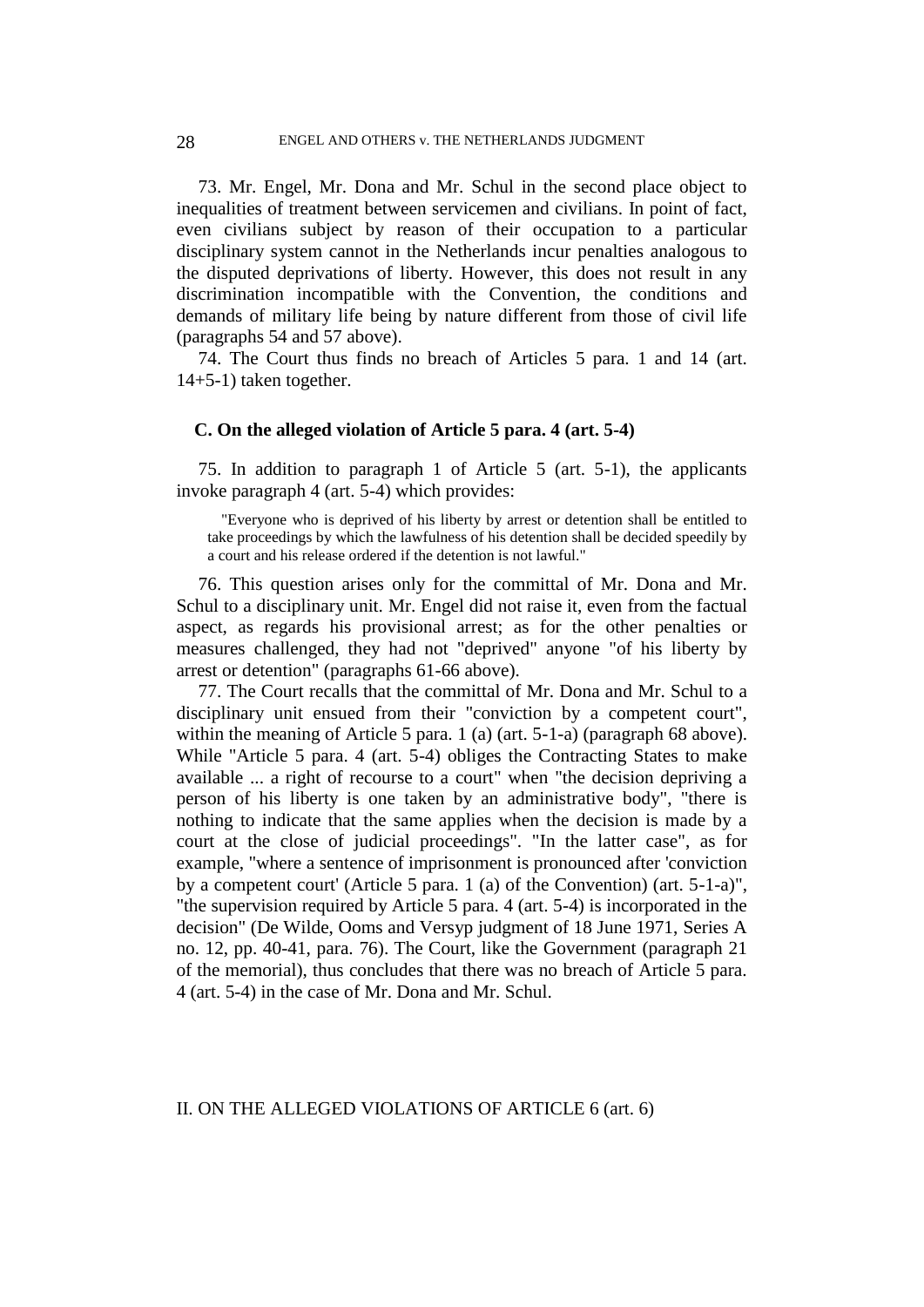#### **A. On the alleged violation of Article 6 (art. 6) taken alone**

78. The five applicants allege violation of Article 6 (art. 6) which provides:

"1. In the determination of his civil rights and obligations or of any criminal charge against him, everyone is entitled to a fair and public hearing within a reasonable time by an independent and impartial tribunal established by law. Judgment shall be pronounced publicly but the press and public may be excluded from all or part of the trial in the interests of morals, public order or national security in a democratic society, where the interests of juveniles or the protection of the private life of the parties so require, or to the extent strictly necessary in the opinion of the court in special circumstances where publicity would prejudice the interests of justice.

2. Everyone charged with a criminal offence shall be presumed innocent until proved guilty according to law.

3. Everyone charged with a criminal offence has the following minimum rights:

(a) to be informed promptly, in a language which he understands and in detail, of the nature and cause of the accusation against him;

(b) to have adequate time and facilities for the preparation of his defence;

(c) to defend himself in person or through legal assistance of his own choosing or, if he has not sufficient means to pay for legal assistance, to be given it free when the interests of justice so require;

(d) to examine or have examined witnesses against him and to obtain the attendance and examination of witnesses on his behalf under the same conditions as witnesses against him;

(e) to have the free assistance of an interpreter if he cannot understand or speak the language used in court."

79. For both the Government and the Commission, the proceedings brought against Mr. Engel, Mr. van der Wiel, Mr. de Wit, Mr. Dona and Mr. Schul involved the determination neither of "civil rights and obligations" nor of "any criminal charge".

Led thus to examine the applicability of Article 6 (art. 6) in the present case, the Court will first investigate whether the said proceedings concerned "any criminal charge" within the meaning of this text; for, although disciplinary according to Netherlands law, they had the aim of repressing through penalties offences alleged against the applicants, an objective analogous to the general goal of the criminal law.

*1. On the applicability of Article 6 (art. 6)*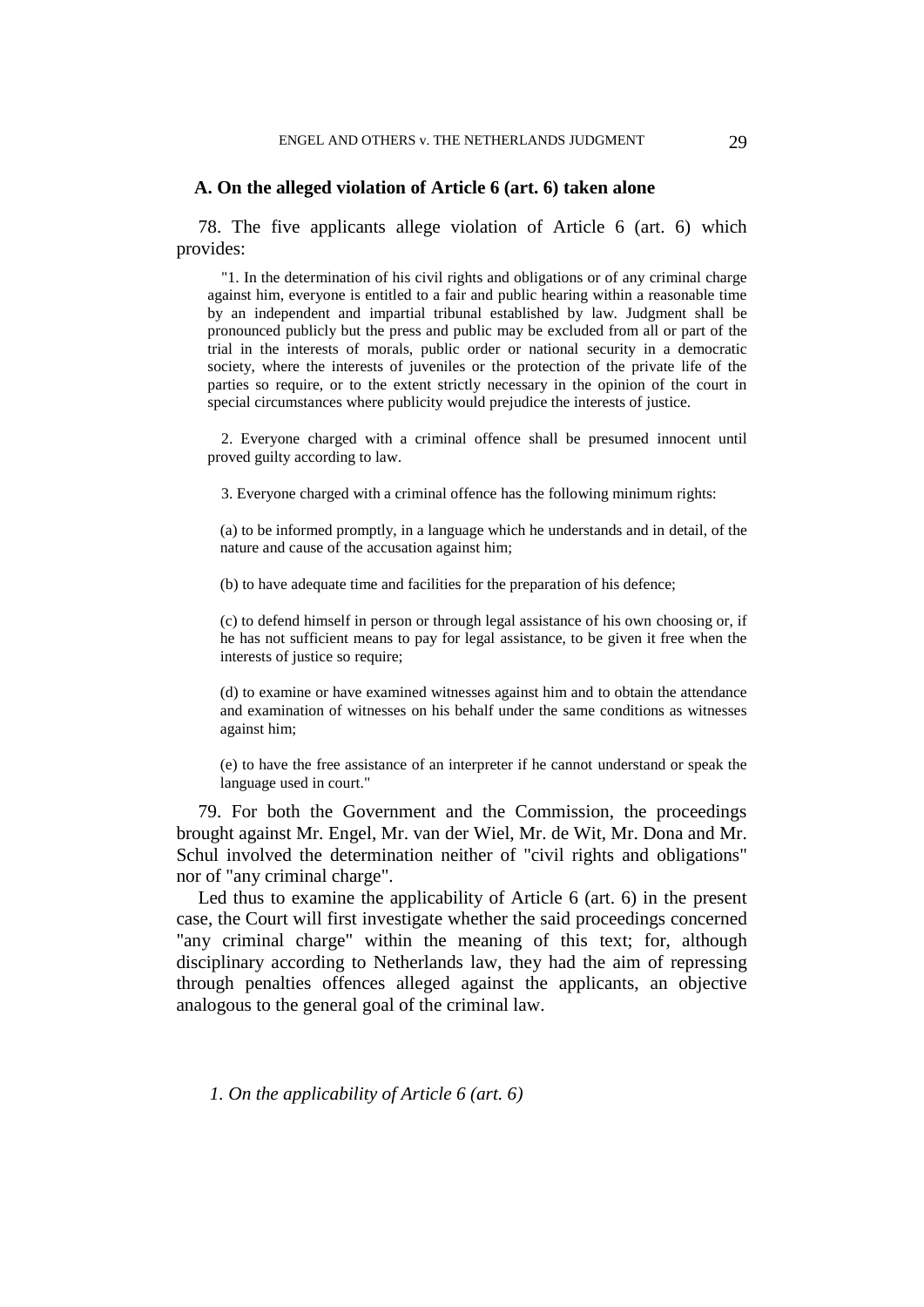#### **(a) On the existence of "any criminal charge"**

80. All the Contracting States make a distinction of long standing, albeit in different forms and degrees, between disciplinary proceedings and criminal proceedings. For the individuals affected, the former usually offer substantial advantages in comparison with the latter, for example as concerns the sentences passed. Disciplinary sentences, in general less severe, do not appear in the person's criminal record and entail more limited consequences. It may nevertheless be otherwise; moreover, criminal proceedings are ordinarily accompanied by fuller guarantees.

It must thus be asked whether or not the solution adopted in this connection at the national level is decisive from the standpoint of the Convention. Does Article 6 (art. 6) cease to be applicable just because the competent organs of a Contracting State classify as disciplinary an act or omission and the proceedings it takes against the author, or does it, on the contrary, apply in certain cases notwithstanding this classification? This problem, the importance of which the Government acknowledge, was rightly raised by the Commission; it particularly occurs when an act or omission is treated by the domestic law of the respondent State as a mixed offence, that is both criminal and disciplinary, and where there thus exists a possibility of opting between, or even cumulating, criminal proceedings and disciplinary proceedings.

81. The Court has devoted attention to the respective submissions of the applicants, the Government and the Commission concerning what they termed the "autonomy" of the concept of a "criminal charge", but does not entirely subscribe to any of these submissions (report of the Commission, paragraphs 33-34, paragraphs 114-119 and the separate opinion of Mr. Welter; memorial of the Government, paragraphs 25-34; memorial of the Commission, paragraphs 9-16, paragraphs 14-17 of Annex I and paragraphs 12-14 of Annex II; verbatim report of the hearings on 28 and 29 October 1975).

In the Neumeister judgment of 27 June 1968, the Court has already held that the word "charge" must be understood "within the meaning of the Convention" (Series A no. 8, p. 41, para. 18, as compared with the second sub-paragraph on p. 28 and the first sub-paragraph on p. 35; see also the Wemhoff judgment of 27 June 1968, Series A no. 7, pp. 26-27, para. 19, and the Ringeisen judgment of 16 July 1971, Series A no. 13, p. 45, para. 110).

The question of the "autonomy" of the concept of "criminal" does not call for exactly the same reply.

The Convention without any doubt allows the States, in the performance of their function as guardians of the public interest, to maintain or establish a distinction between criminal law and disciplinary law, and to draw the dividing line, but only subject to certain conditions. The Convention leaves the States free to designate as a criminal offence an act or omission not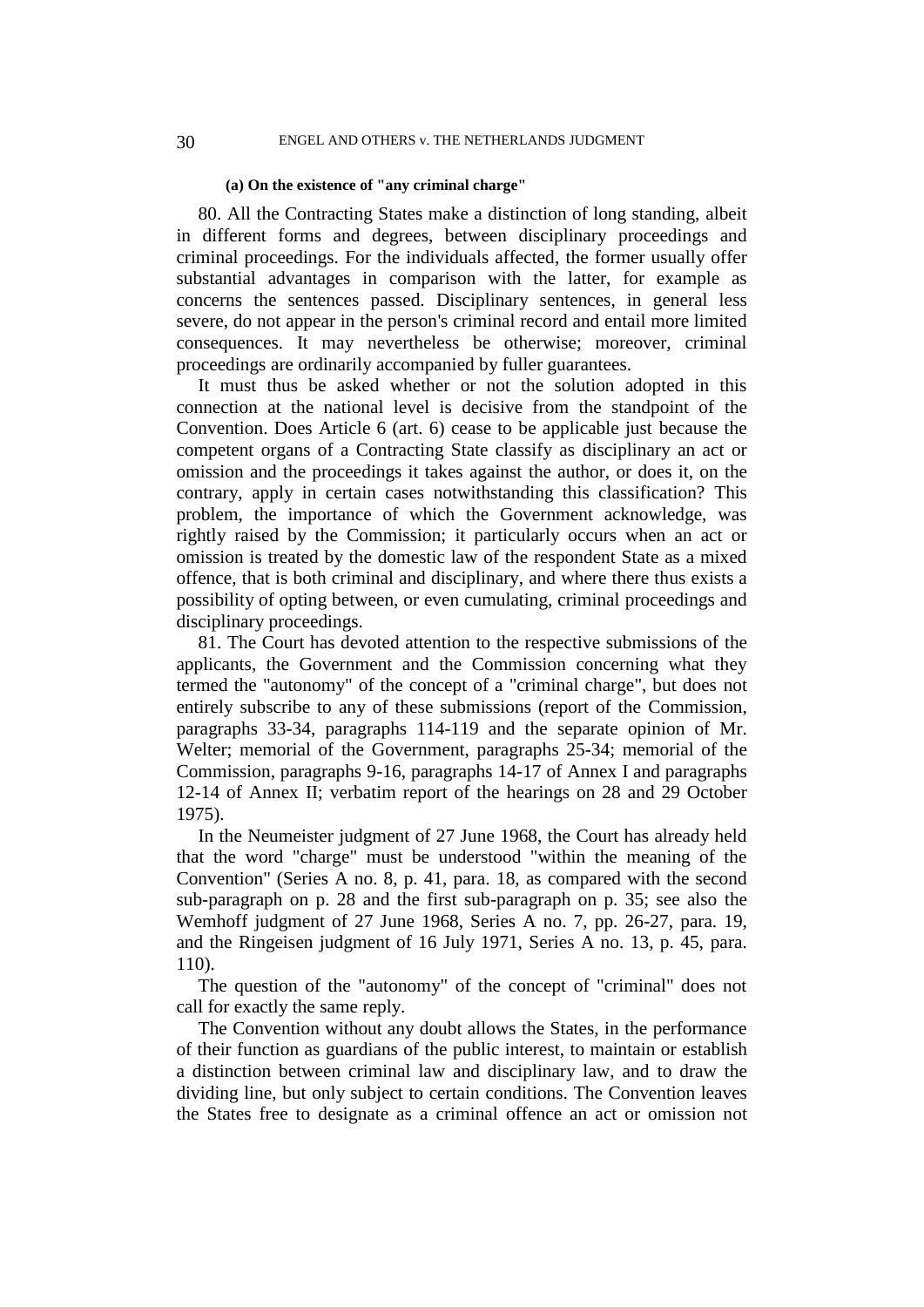constituting the normal exercise of one of the rights that it protects. This is made especially clear by Article 7 (art. 7). Such a choice, which has the effect of rendering applicable Articles 6 and 7 (art. 6, art. 7), in principle escapes supervision by the Court.

The converse choice, for its part, is subject to stricter rules. If the Contracting States were able at their discretion to classify an offence as disciplinary instead of criminal, or to prosecute the author of a "mixed" offence on the disciplinary rather than on the criminal plane, the operation of the fundamental clauses of Articles 6 and 7 (art. 6, art. 7) would be subordinated to their sovereign will. A latitude extending thus far might lead to results incompatible with the purpose and object of the Convention. The Court therefore has jurisdiction, under Article 6 (art. 6) and even without reference to Articles 17 and 18 (art. 17, art. 18), to satisfy itself that the disciplinary does not improperly encroach upon the criminal.

In short, the "autonomy" of the concept of "criminal" operates, as it were, one way only.

82. Hence, the Court must specify, limiting itself to the sphere of military service, how it will determine whether a given "charge" vested by the State in question - as in the present case - with a disciplinary character nonetheless counts as "criminal" within the meaning of Article 6 (art. 6).

In this connection, it is first necessary to know whether the provision(s) defining the offence charged belong, according to the legal system of the respondent State, to criminal law, disciplinary law or both concurrently. This however provides no more than a starting point. The indications so afforded have only a formal and relative value and must be examined in the light of the common denominator of the respective legislation of the various Contracting States.

The very nature of the offence is a factor of greater import. When a serviceman finds himself accused of an act or omission allegedly contravening a legal rule governing the operation of the armed forces, the State may in principle employ against him disciplinary law rather than criminal law. In this respect, the Court expresses its agreement with the Government.

However, supervision by the Court does not stop there. Such supervision would generally prove to be illusory if it did not also take into consideration the degree of severity of the penalty that the person concerned risks incurring. In a society subscribing to the rule of law, there belong to the "criminal" sphere deprivations of liberty liable to be imposed as a punishment, except those which by their nature, duration or manner of execution cannot be appreciably detrimental. The seriousness of what is at stake, the traditions of the Contracting States and the importance attached by the Convention to respect for the physical liberty of the person all require that this should be so (see, mutatis mutandis, the De Wilde, Ooms and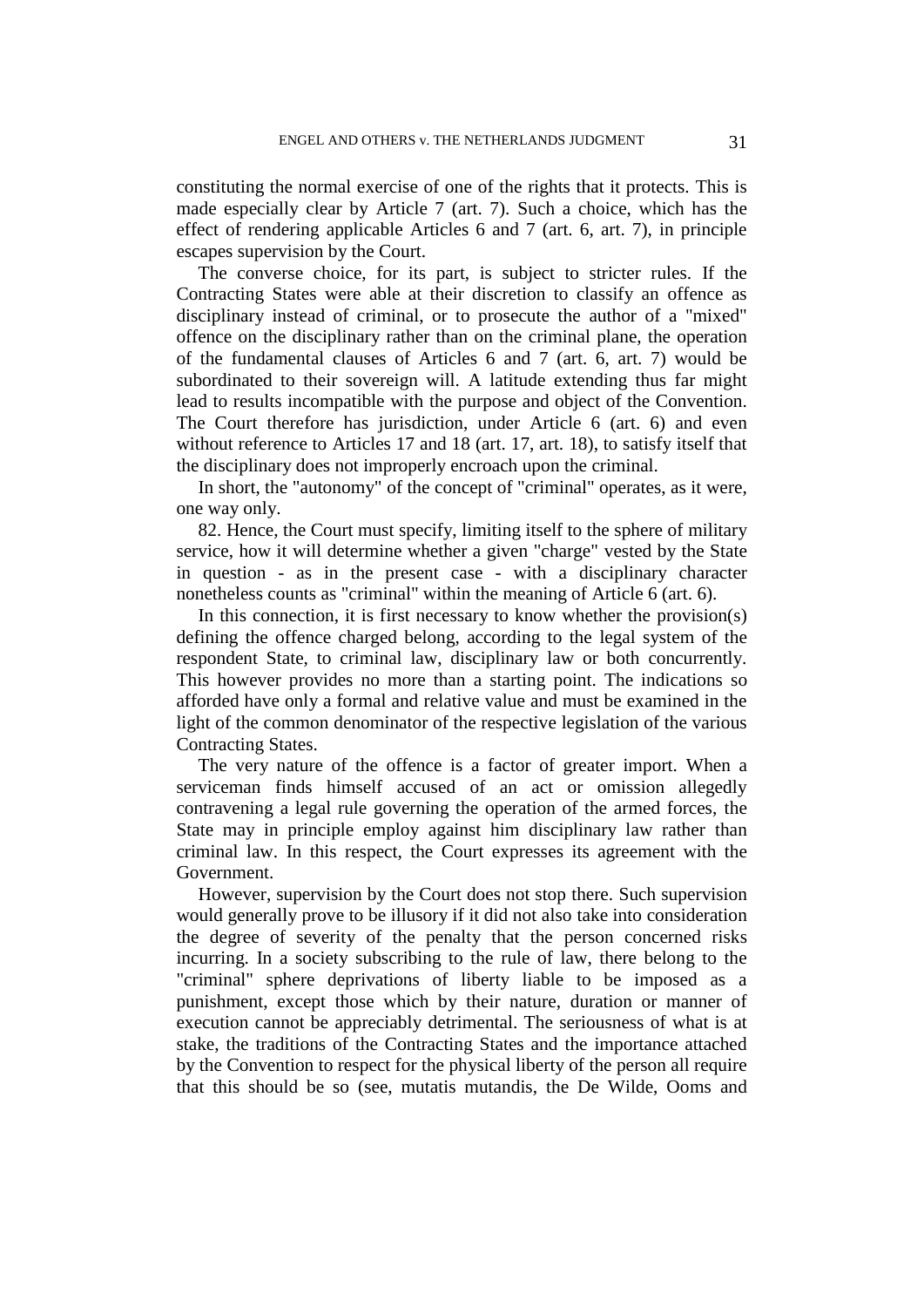Versyp judgment of 18 June 1971, Series A no. 12, p. 36, last subparagraph, and p. 42 in fine).

83. It is on the basis of these criteria that the Court will ascertain whether some or all of the applicants were the subject of a "criminal charge" within the meaning of Article 6 para. 1 (art. 6-1).

In the circumstances, the charge capable of being relevant lay in the decision of the commanding officer as confirmed or reduced by the complaints officer. It was undoubtedly this decision that settled once and for all what was at stake, since the tribunal called upon to give a ruling, that is the Supreme Military Court, had no jurisdiction to pronounce a harsher penalty (paragraph 31 above).

84. The offences alleged against Mr. Engel, Mr. van der Wiel, Mr. de Wit, Mr. Dona and Mr. Schul came within provisions belonging to disciplinary law under Netherlands legislation (the 1903 Act and Regulations on Military Discipline), although those to be answered for by Mr. Dona and Mr. Schul (Article 147 of the Military Penal Code), and perhaps even by Mr. Engel and Mr. de Wit (Articles 96 and 114 of the said Code according to Mr. van der Schans, hearing on 28 October 1975), also lent themselves to criminal proceedings. Furthermore, all the offences had amounted, in the view of the military authorities, to contraventions of legal rules governing the operation of the Netherlands armed forces. From this aspect, the choice of disciplinary action was justified.

85. The maximum penalty that the Supreme Military Court could pronounce consisted in four days' light arrest for Mr. van der Wiel, two days' strict arrest for Mr. Engel (third punishment) and three or four months' committal to a disciplinary unit for Mr. de Wit, Mr. Dona and Mr. Schul.

Mr. van der Wiel was therefore liable only to a light punishment not occasioning deprivation of liberty (paragraph 61 above).

For its part, the penalty involving deprivation of liberty that in theory threatened Mr. Engel was of too short a duration to belong to the "criminal" law. He ran no risk, moreover, of having to undergo this penalty at the close of the proceedings instituted by him before the Supreme Military Court on 7 April 1971, since he had already served it from 20 to 22 March (paragraphs 34-36, 63 and 66 above).

On the other hand, the "charges" against Mr. de Wit, Mr. Dona and Mr. Schul did indeed come within the "criminal" sphere since their aim was the imposition of serious punishments involving deprivation of liberty (paragraph 64 above). The Supreme Military Court no doubt sentenced Mr. de Wit to twelve days' aggravated arrest only, that is to say, to a penalty not occasioning deprivation of liberty (paragraph 62 above), but the final outcome of the appeal cannot diminish the importance of what was initially at stake.

The Convention certainly did not compel the competent authorities to prosecute Mr. de Wit, Mr. Dona and Mr. Schul under the Military Penal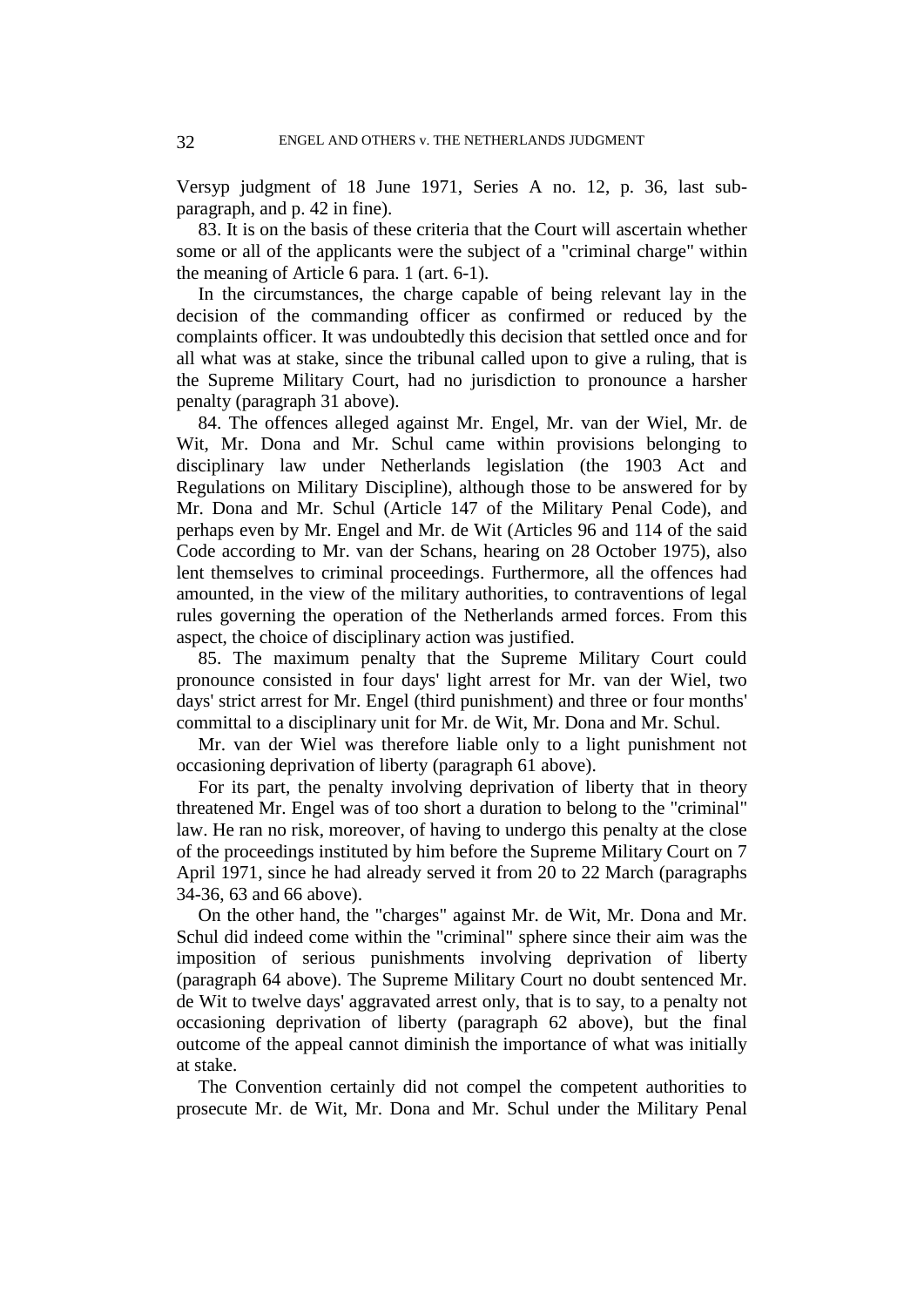Code before a court martial (paragraph 14 above), a solution which could have proved less advantageous for the applicants. The Convention did however oblige the authorities to afford them the guarantees of Article 6 (art. 6).

### **(b) On the existence of a "determination" of "civil rights"**

86. Three of the five applicants allege, in the alternative, that the proceedings instituted against them concerned the "determination" of "civil rights": Mr. Engel characterises as "civil" his freedom of assembly and association (Article 11) (art. 11), Mr. Dona and Mr. Schul their freedom of expression (Article 10) (art. 10).

87. Article 6 (art. 6) proves less exacting for the determination of such rights than for the determination of "criminal charges"; for, while paragraph 1 (art. 6-1) applies to both matters, paragraphs 2 and 3 (art. 6-2, art. 6-3) protect only persons "charged with a criminal offence". Since Mr. Dona and Mr. Schul were the subject of "criminal charges" (paragraph 85 in fine above), Article 6 (art. 6) applied to them in its entirety. The Court considers it superfluous to see whether paragraph 1 (art. 6-1) was relevant on a second ground, since the question is devoid of any practical interest.

As for Mr. Engel, who had not been "charged with a criminal offence" (paragraph 85 above, third sub-paragraph), the proceedings brought against him were occasioned solely by offences against military discipline, namely having absented himself from his home on 17 March 1971 and subsequently having disregarded the penalties imposed on him on the following two days. In these circumstances, there is no need to give any ruling in the present case as to whether the freedom of assembly and association is "civil".

88. In short, it is the duty of the Court to examine under Article 6 (art. 6) the treatment meted out to Mr. de Wit, Mr. Dona and Mr. Schul, but not that complained of by Mr. Engel and Mr. van der Wiel.

#### *2. On compliance with Article 6 (art. 6)*

89. The Supreme Military Court, before which appeared Mr. de Wit, Mr. Dona and Mr. Schul, constitutes an "independent and impartial tribunal established by law" (paragraphs 30 and 68 above) and there is nothing to indicate that it failed to give them a "fair hearing". For its part, the "time" that elapsed between the "charge" and the final decision appears "reasonable". It did not amount to six weeks for Mr. Dona and Mr. Schul (8 October - 17 November 1971) and hardly exceeded two months for Mr. de Wit (22 February - 28 April 1971). Furthermore, the sentence was "pronounced publicly".

In contrast, the hearings in the presence of the parties had taken place in camera in accordance with the established practice of the Supreme Military Court in disciplinary proceedings (paragraph 31 above). In point of fact, the applicants do not seem to have suffered on that account; indeed the said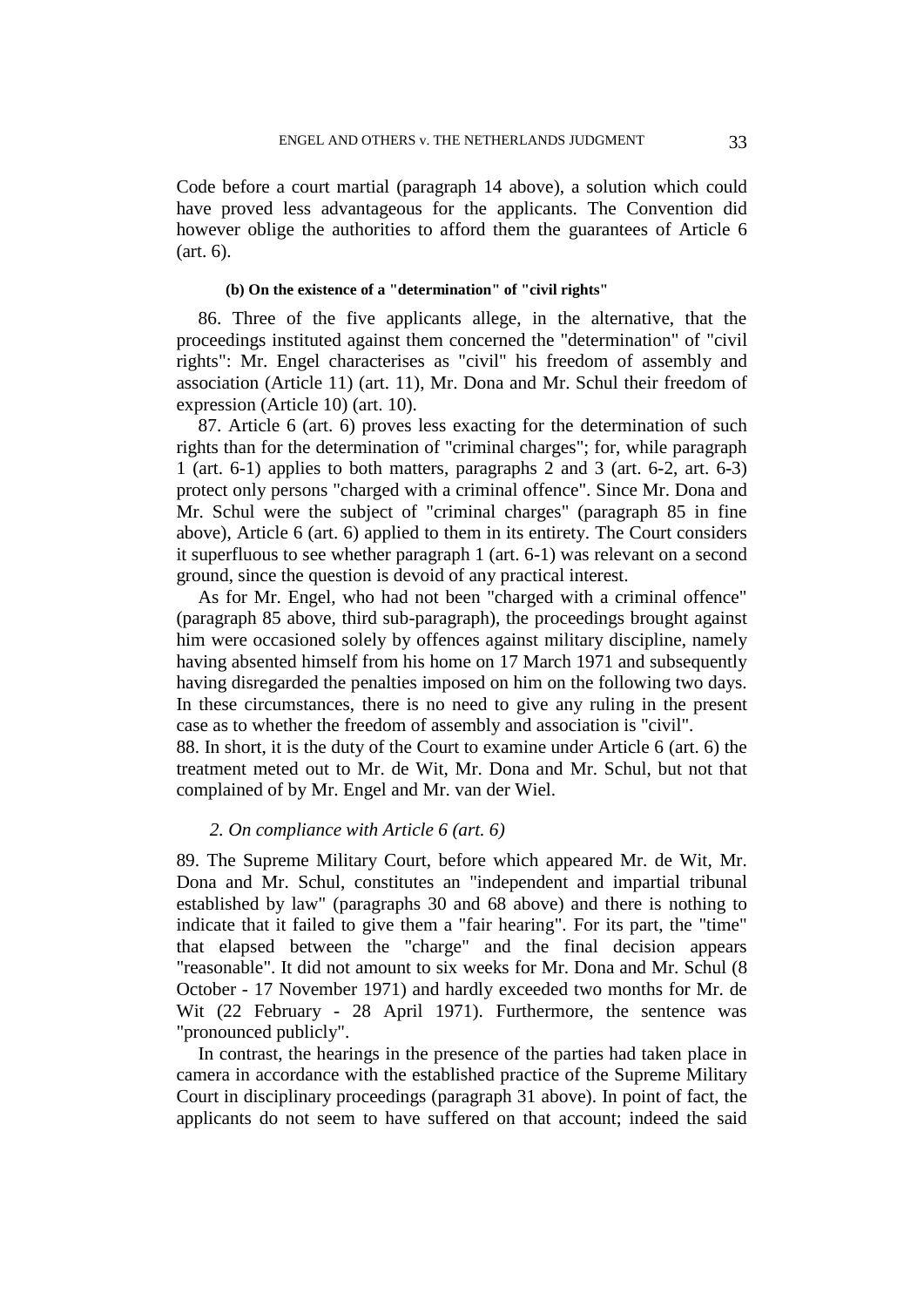Court improved the lot of two of their number, namely Mr. Schul and, to an even greater extent, Mr. de Wit. Nevertheless, in the field it governs Article 6 para. 1 (art. 6-1) requires in a very general fashion that judicial proceedings be conducted in public. Article 6 (art. 6) of course makes provision for exceptions which it lists, but the Government did not plead, and it does not emerge from the file, that the circumstances of the case amounted to one of the occasions when the Article allows "the press and the public (to be) excluded". Hence, on this particular point, there has been violation of paragraph 1 of Article 6 (art. 6-1).

90. Mr. Dona and Mr. Schul complain that the Supreme Military Court took account of their participation in the publication, prior to no. 8 of "Alarm", of two writings whose distribution had only been provisionally forbidden under the "Distribution of Writings Decree" and for which they had never been prosecuted (paragraph 49 above). The Supreme Military Court, it is alleged, thereby disregarded the presumption of innocence proclaimed by paragraph 2 of Article 6 (art. 6-2) (report of the Commission, paragraph 45, antepenultimate sub-paragraph).

In reality, this clause does not have the scope ascribed to it by the two applicants. As its wording shows, it deals only with the proof of guilt and not with the kind or level of punishment. It thus does not prevent the national judge, when deciding upon the penalty to impose on an accused lawfully convicted of the offence submitted to his adjudication, from having regard to factors relating to the individual's personality.

Before the Supreme Military Court Mr. Dona and Mr. Schul were "proved guilty according to law" as concerns the offences there alleged against them (no. 8 of "Alarm"). It was for the sole purpose of determining their punishment in the light of their character and previous record that the said Court also took into consideration certain similar, established facts the truth of which they did not challenge. The Court did not punish them for these facts in themselves (Article 37 of the 1903 Act and the memorial filed by the Government with the Commission on 24 August 1973).

91. Mr. de Wit, Mr. Dona and Mr. Schul do not deny that sub-paragraph (a) of paragraph 3 of Article 6 (art. 6-3-a) has been complied with in their regard and they are evidently not relying upon sub-paragraph (e) (art. 6-3 e). On the other hand, they claim not to have enjoyed the guarantees prescribed by sub-paragraphs (b), (c) and (d) (art. 6-3-b, art. 6-3-c, art. 6-3 d).

Their allegations, however, prove far too vague to lead the Court to conclude that they did not "have adequate time and facilities for the preparation of (their) defence" within the meaning of sub-paragraph (b) (art. 6-3-b).

Then again, each of the three applicants has had the opportunity "to defend himself in person" at the various stages of the proceedings. They have furthermore received the benefit before the Supreme Military Court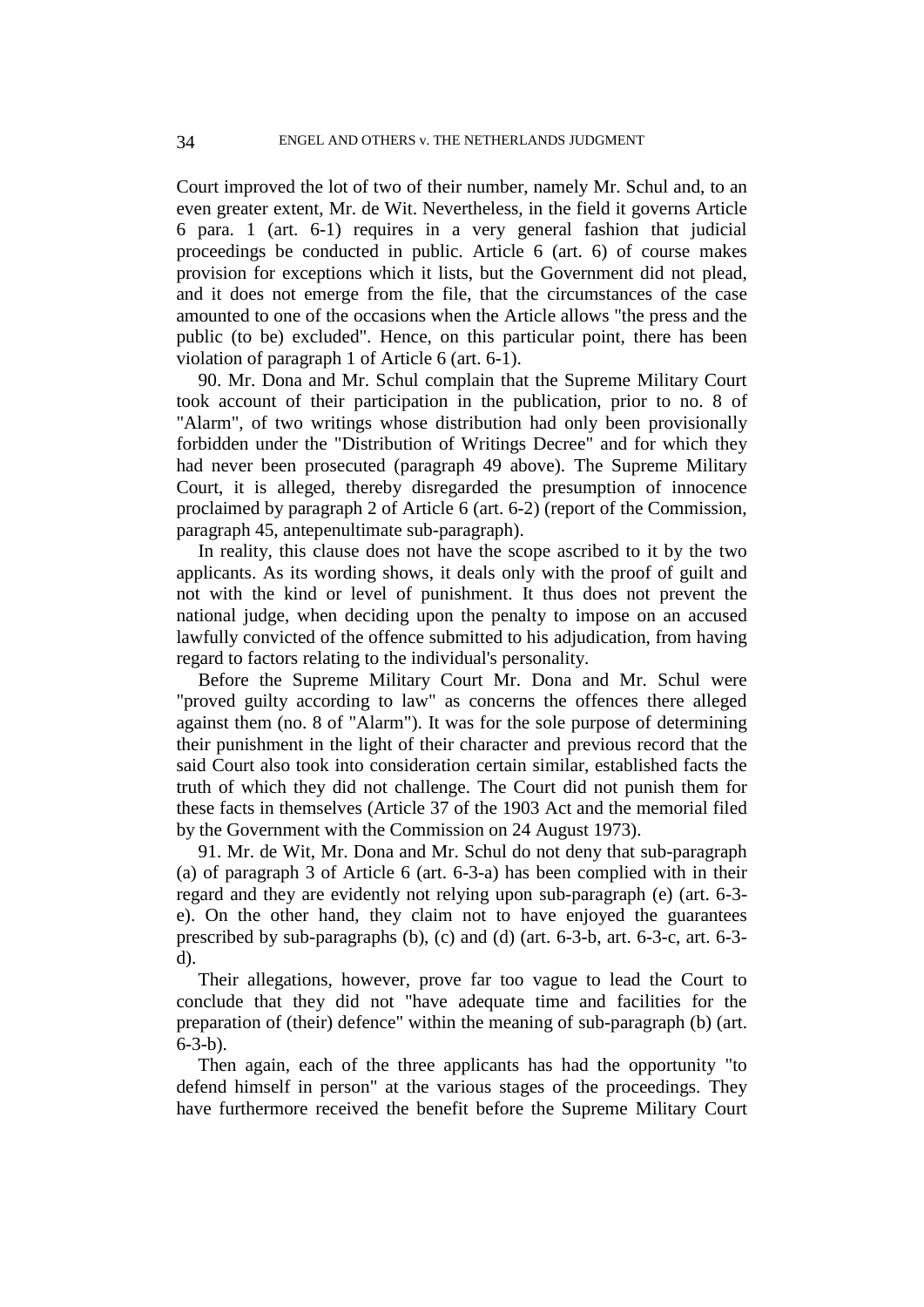and, in Mr. de Wit's case, before the complaints officer, of "legal assistance of (their) own choosing", in the form of a fellow conscript who was a lawyer in civil life. Mr. Eggenkamp's services were, it is true, limited to dealing with the legal issues in dispute. In the circumstances of the case, this restriction could nonetheless be reconciled with the interests of justice since the applicants were certainly not incapable of personally providing explanations on the very simple facts of the charges levelled against them. Consequently, no interference with the right protected by sub-paragraph (c) (art. 6-3-c) emerges from the file in this case.

Neither does the information obtained by the Court, in particular on the occasion of the hearings on 28 and 29 October 1975, disclose any breach of sub-paragraph (d) (art. 6-3-d). Notwithstanding the contrary opinion of the applicants, this provision does not require the attendance and examination of every witness on the accused's behalf. Its essential aim, as is indicated by the words "under the same conditions", is a full "equality of arms" in the matter. With this proviso, it leaves it to the competent national authorities to decide upon the relevance of proposed evidence insofar as is compatible with the concept of a fair trial which dominates the whole of Article 6 (art. 6). Article 65 of the 1903 Act and Article 56 of the "Provisional Instructions" of 20 July 1814 place the prosecution and the defence on an equal footing: witnesses for either party are summoned only if the complaints officer or the Supreme Military Court deems it necessary. As concerns the way in which this legislation was applied in the present case, the Court notes that no hearing of witnesses against the accused occurred before the Supreme Military Court in the case of Mr. de Wit, Mr. Dona and Mr. Schul and that it does not appear from the file in the case that these applicants requested the said Court to hear witnesses on their behalf. Doubtless Mr. de Wit objects that the complaints officer heard only one of the three witnesses on his behalf allegedly proposed by him, but this fact in itself cannot justify the finding of a breach of Article 6 para. 3 (d) (art. 6-3 d).

## **B. On the alleged violation of Articles 6 and 14 (art. 14+6) taken together**

92. According to the applicants, the disciplinary proceedings of which they complain did not comply with Articles 6 and 14 (art. 14+6) taken together since they were not attended by as many guarantees as criminal proceedings brought against civilians (report of the Commission, paragraph 37).

Whilst military disciplinary procedure is not attended by the same guarantees as criminal proceedings brought against civilians, it offers on the other hand substantial advantages to those subject to it (paragraph 80 above). The distinctions between these two types of proceedings in the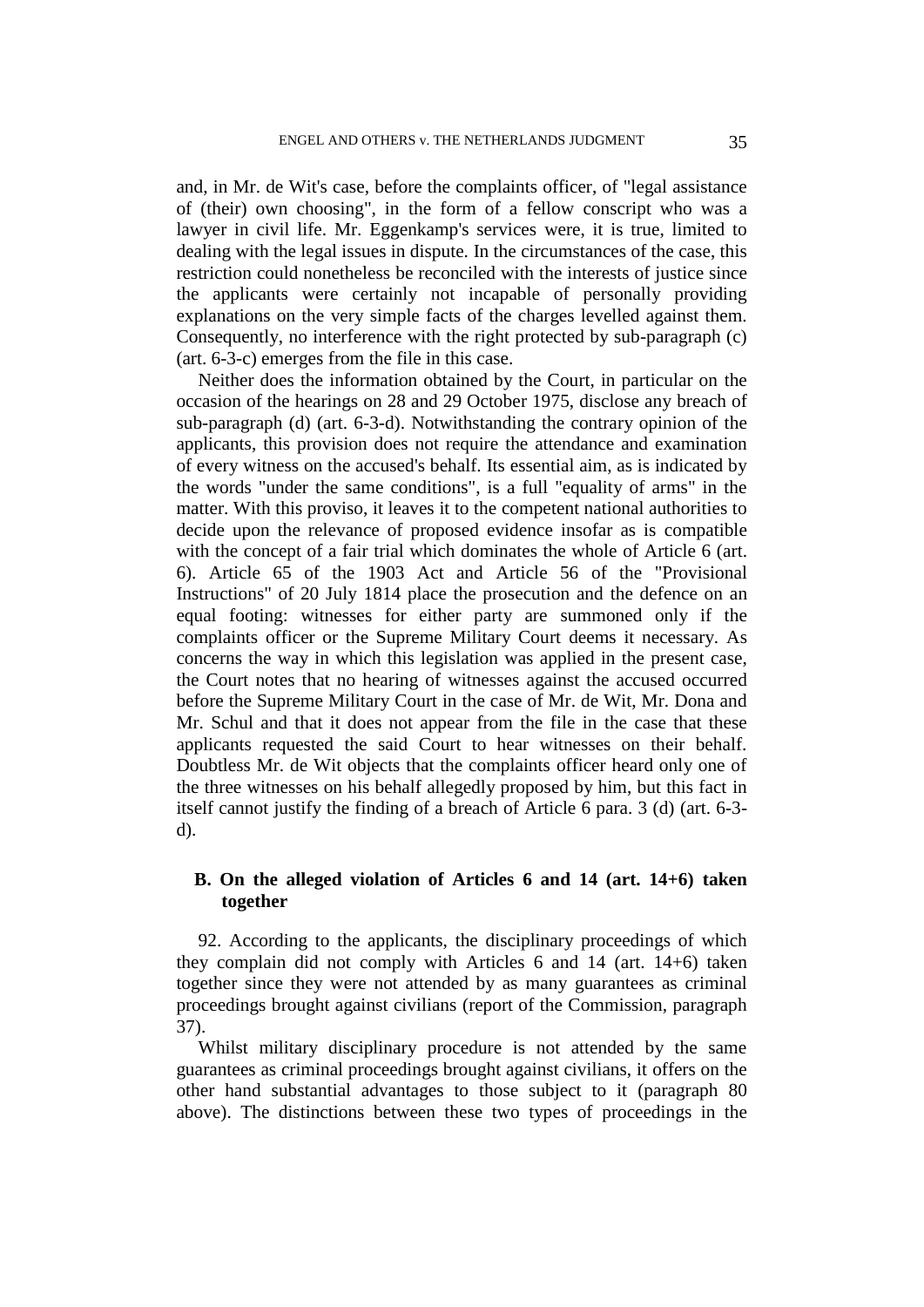legislation of the Contracting States are explicable by the differences between the conditions of military and of civil life. They cannot be taken as entailing a discrimination against members of the armed forces, within the meaning of Articles 6 and 14 (art. 14+6) taken together.

## **C. On the alleged violation of Articles 6 and 18 (art. 18+6) taken together**

93. According to Mr. Dona and Mr. Schul, the decision to take disciplinary rather than criminal proceedings against them had the result, or even the aim, of depriving them of the benefit of Article 6 (art. 6). The choice made by the competent authorities allegedly had an arbitrary nature that cannot be reconciled with Article 18 (art. 18) (report of the Commission, paragraph 53).

The Court's conclusions on the applicability and observance of Article 6 (art. 6) in the case of these two applicants (paragraphs 85 and 89-91 above) make it unnecessary for it to rule on this complaint.

#### III. ON THE ALLEGED VIOLATIONS OF ARTICLE 10 (art. 10)

#### **A. On the alleged violation of Article 10 (art. 10) taken alone**

94. Mr. Dona and Mr. Schul allege violation of Article 10 (art. 10) which provides:

"1. Everyone has the right to freedom of expression. This right shall include freedom to hold opinions and to receive and impart information and ideas without interference by public authority and regardless of frontiers. This Article (art. 10) shall not prevent States from requiring the licensing of broadcasting, television or cinema enterprises.

2. The exercise of these freedoms, since it carries with it duties and responsibilities, may be subject to such formalities, conditions, restrictions or penalties as are prescribed by law and are necessary in a democratic society, in the interests of national security, territorial integrity or public safety, for the prevention of disorder or crime, for the protection of health or morals, for the protection of the reputation or rights of others, for preventing the disclosure of information received in confidence, or for maintaining the authority and impartiality of the judiciary."

The complaint, as declared admissible by the Commission, concerns solely the disciplinary punishment undergone by the applicants after 17 November 1971 for having collaborated in the publication and distribution of no. 8 of "Alarm". It does not relate to the prohibition under the "Distribution of Writings Decree" of this number, of no. 6 of "Alarm" and of the "Information Bulletin" for new recruits nor to the strict arrest imposed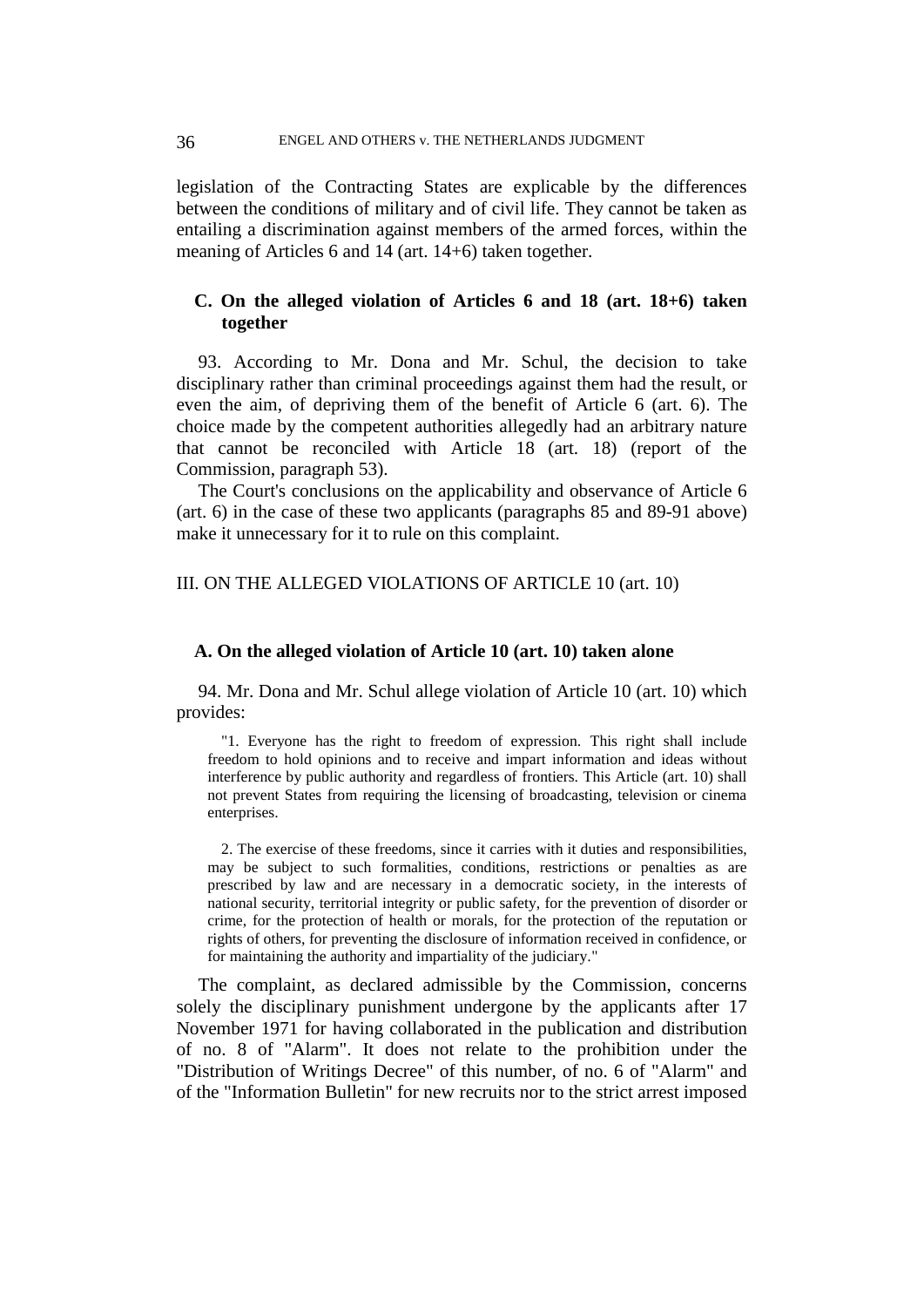on the applicants on 13 August 1971 for their participation in distributing a pamphlet during the incidents at Ermelo (paragraphs 43-45 above).

95. The disputed penalty unquestionably represented an "interference" with the exercise of the freedom of expression of Mr. Dona and Mr. Schul, as guaranteed by paragraph 1 of Article 10 (art. 10-1). Consequently, an examination under paragraph 2 (art. 10-2) is called for.

96. The penalty was without any doubt "prescribed by law", that is by Articles 2 para. 2, 5-A-8°, 18, 19 and 37 of the 1903 Act, read in conjunction with the Article 147 of the Military Penal Code. Even in regard to the part played by the accused in the editing and distribution, prior to no. 8 of "Alarm", of writings prohibited by the military authorities, the punishment was based on the 1903 Act (paragraph 90 above) and not on the "Distribution of Writings Decree". The Court thus does not have to consider the applicants' submissions on the validity of this decree (report of the Commission, paragraph 45, fifth sub-paragraph).

97. To show that the interference at issue also met the other conditions of paragraph 2 of Article 10 (art. 10-2), the Government pleaded that the measures taken in this case were "necessary in a democratic society", "for the prevention of disorder". They relied on Article 10 para. 2 (art. 10-2) only with reference to this requirement.

98. The Court firstly emphasises, like the Government and the Commission that the concept of "order" as envisaged by this provision, refers not only to public order or "ordre public" within the meaning of Articles 6 para. 1 and 9 para. 2 (art. 6-1, art. 9-2) of the Convention and Article 2 para. 3 of Protocol no. 4 (P4-2-3): it also covers the order that must prevail within the confines of a specific social group. This is so, for example, when, as in the case of the armed forces, disorder in that group can have repercussions on order in society as a whole. It follows that the disputed penalties met this condition if and to the extent that their purpose was the prevention of disorder within the Netherlands armed forces.

Mr. Dona and Mr. Schul admittedly maintain that Article 10 para. 2 (art. 10-2) takes account of the "prevention of disorder" only in combination with the "prevention of crime". The Court does not share this view. While the French version uses the conjunctive "et", the English employs the disjunctive "or". Having regard to the context and the general system of Article 10 (art. 10), the English version provides a surer guide on this point. Under these conditions, the Court deems it unnecessary to examine whether the applicants' treatment was aimed at the "prevention of crime" in addition to the "prevention of disorder".

99. It remains to be seen whether the interference with the freedom of expression of Mr. Dona and Mr. Schul was "necessary in a democratic society", "for the prevention of disorder".

100. Of course, the freedom of expression guaranteed by Article 10 (art. 10) applies to servicemen just as it does to other persons within the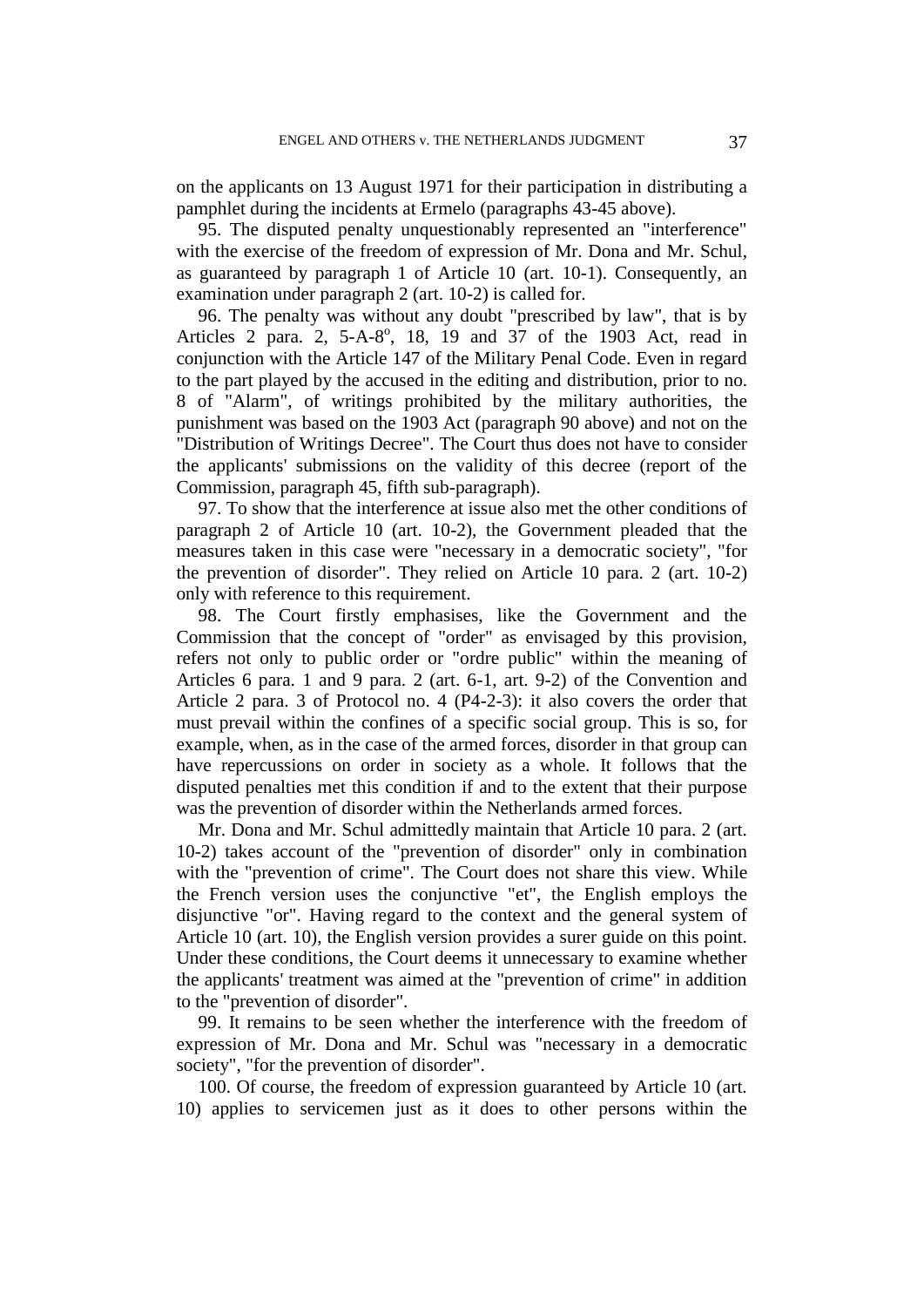jurisdiction of the Contracting States. However, the proper functioning of an army is hardly imaginable without legal rules designed to prevent servicemen from undermining military discipline, for example by writings. Article 147 of the Netherlands Military Penal Code (paragraph 43 above) is based on this legitimate requirement and does not in itself run counter to Article 10 (art. 10) of the Convention.

The Court doubtless has jurisdiction to supervise, under the Convention, the manner in which the domestic law of the Netherlands has been applied in the present case, but it must not in this respect disregard either the particular characteristics of military life (paragraph 54 in fine above), the specific "duties" and "responsibilities" incumbent on members of the armed forces, or the margin of appreciation that Article 10 para. 2 (art. 10-2), like Article 8 para. 2 (art. 8-2), leaves to the Contracting States (De Wilde, Ooms and Versyp judgment of 18 June 1971, Series A no. 12, p. 45, para. 93, and Golder judgment of 21 February 1975, Series A no. 18, p. 22).

101. The Court notes that the applicants contributed, at a time when the atmosphere in the barracks at Ermelo was somewhat strained, to the publication and distribution of a writing the relevant extracts from which are reproduced above (paragraphs 43 and 51 above). In these circumstances the Supreme Military Court may have had well-founded reasons for considering that they had attempted to undermine military discipline and that it was necessary for the prevention of disorder to impose the penalty inflicted. There was thus no question of depriving them of their freedom of expression but only of punishing the abusive exercise of that freedom on their part. Consequently, it does not appear that its decision infringed Article 10 para. 2 (art. 10-2).

## **B. On the alleged violation of Articles 10 and 14 (art. 14+10) taken together**

102. Mr. Dona and Mr. Schul allege a dual breach of Articles 10 and 14 (art. 14+10) taken together. They stress that a civilian in the Netherlands in a comparable situation does not risk the slightest penalty. In addition, they claim to have been punished more severely than a number of Netherlands servicemen, not belonging to the V.V.D.M., who had also been prosecuted for writing or distributing material likely to undermine military discipline.

103. On the first question, the Court emphasises that the distinction at issue is explicable by the differences between the conditions of military and of civil life and, more specifically, by the "duties" and "responsibilities" peculiar to members of the armed forces in the field of freedom of expression (paragraphs 54 and 100 above). On the second question, the Court points out that in principle it is not its function to compare different decisions of national courts, even if given in apparently similar proceedings; it must, just like the Contracting States, respect the independence of those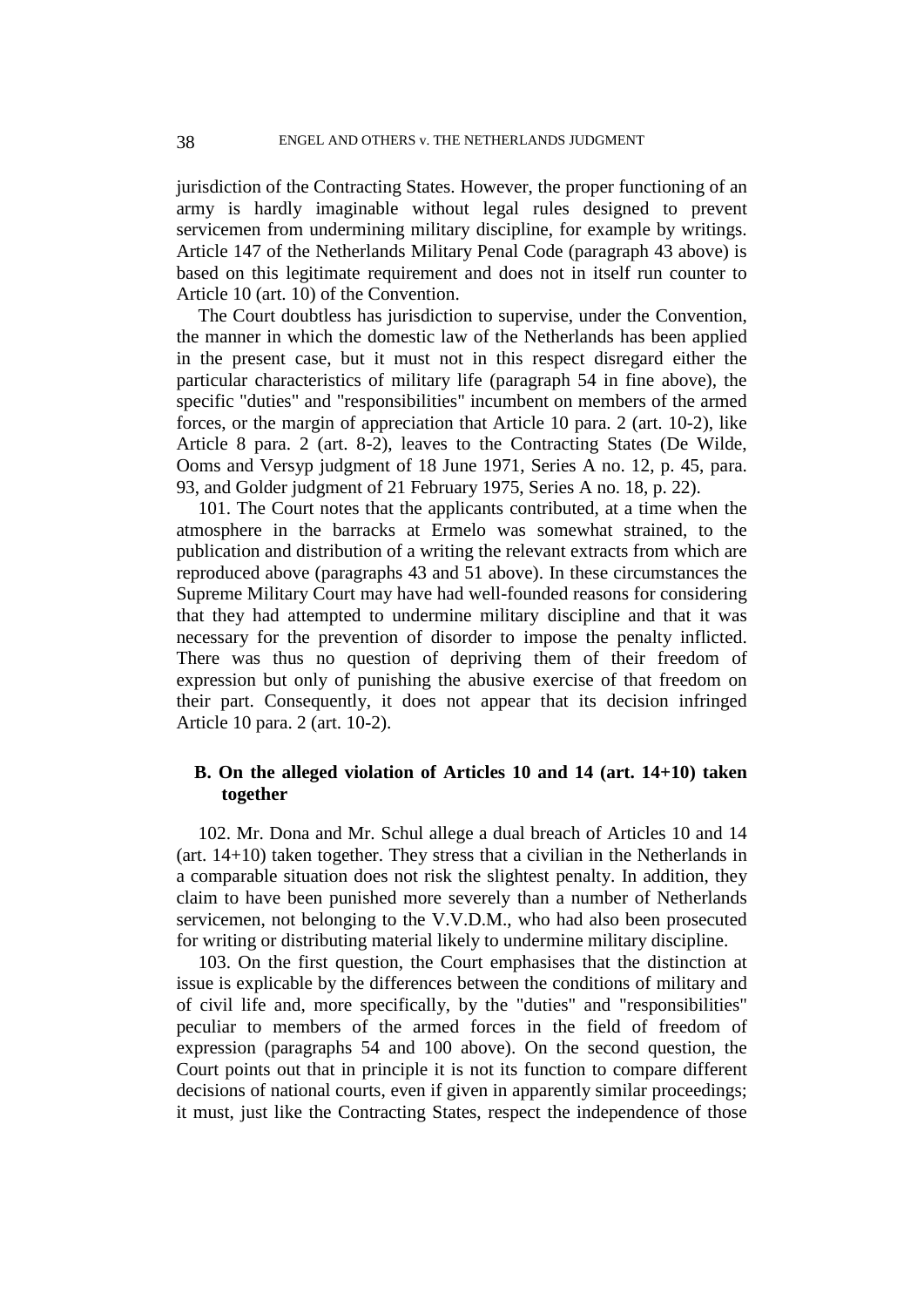courts. Such a decision would actually become discriminatory in character if it were to depart from others to the point of constituting a denial of justice or a manifest abuse, but the information supplied to the Court does not permit a finding of this sort.

### **C. On the alleged violation of Article 10 taken with Articles 17 and 18 (art. 17+10, art. 18+10)**

104. Mr. Dona and Mr. Schul further claim that, contrary to Articles 17 and 18 (art. 17, art. 18), the exercise of their freedom of expression was subject to "limitation to a greater extent than is provided for" in Article 10 (art. 10) and for a "purpose" not mentioned therein.

This complaint does not support examination since the Court has already concluded that the said limitation was justified under paragraph 2 of Article 10 (art. 10-2) (paragraphs 96-101 above).

### IV. ON THE ALLEGED VIOLATION OF ARTICLE 11 (art. 11)

105. According to Mr. Dona and Mr. Schul, after their cases, many conscripts who were members of the V.V.D.M. incurred penalties for having written and/or distributed publications tending to undermine discipline, within the meaning of Article 147 of the Military Penal Code. In their submission, these were systematic measures calculated to impede the functioning of the V.V.D.M., thereby infringing Article 11 (art. 11) of the Convention which provides:

"1. Everyone has the right to freedom of peaceful assembly and to freedom of association with others, including the right to form and to join trade unions for the protection of his interests.

2. No restrictions shall be placed on the exercise of these rights other than such as are prescribed by law and are necessary in a democratic society in the interests of national security or public safety, for the prevention of disorder or crime, for the protection of health or morals or for the protection of the rights and freedoms of others. This Article shall not prevent the imposition of lawful restrictions on the exercise of these rights by members of the armed forces, of the police or of the administration of the State."

106. The Court may take into consideration only the case of the two applicants and not the situation of other persons or of an association not having authorised them to lodge an application with the Commission in their name (De Becker judgment of 27 March 1962, Series A no. 4, p. 26 in fine, and Golder judgment of 21 February 1975, Series A no. 18, p. 19, para. 39 in fine).

107. Insofar as Mr. Dona and Mr. Schul rely also upon their own freedom of association, the Court finds that they were not punished by reason either of their membership of the V.V.D.M. or of their participation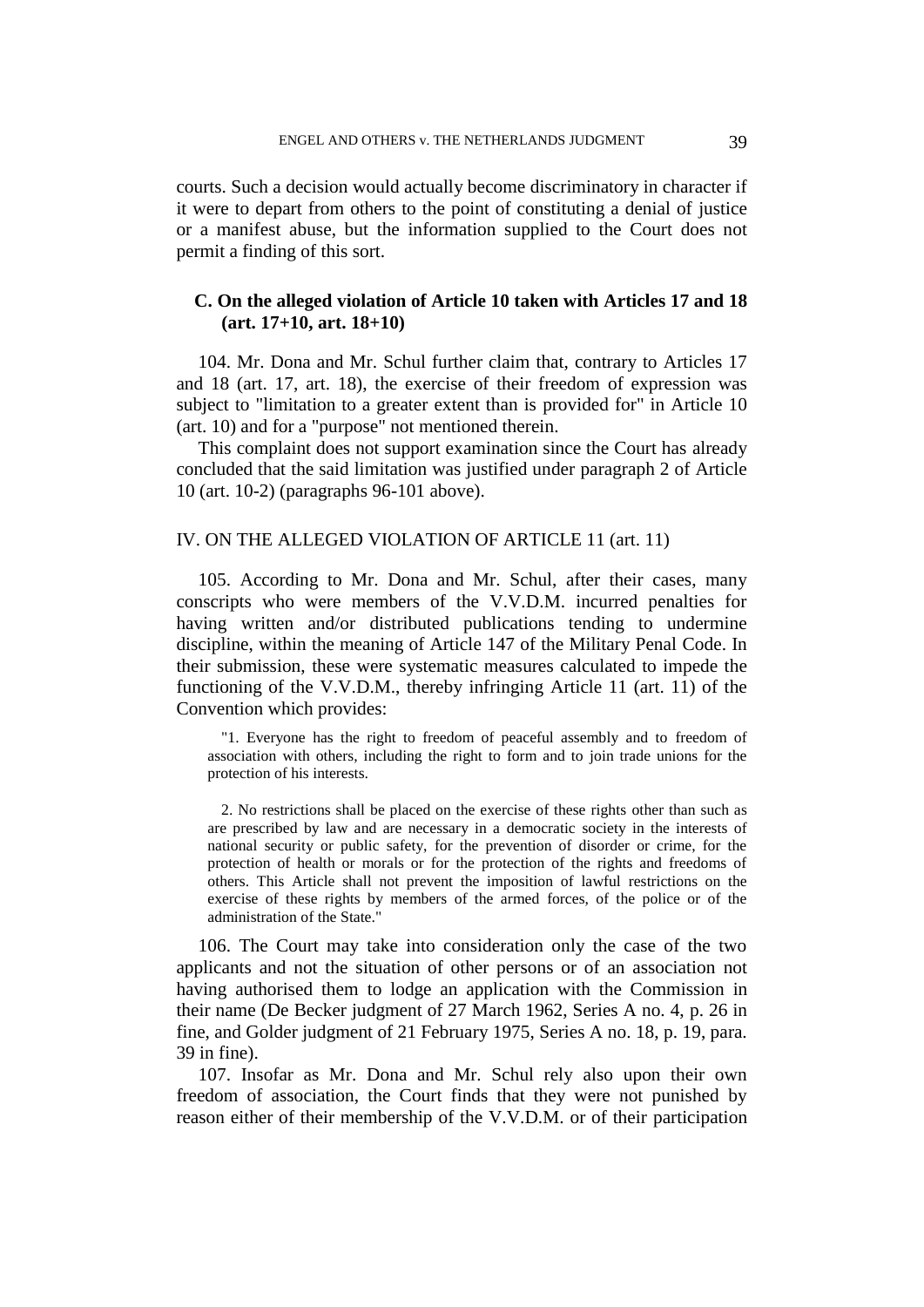in its activities, including preparation and publication of the journal "Alarm". While the Supreme Military Court punished them, it was only because it considered that they had made use of their freedom of expression with a view to undermining military discipline.

108. In view of the absence of any interference with the right of the two applicants under paragraph 1 of Article 11 (art. 11-1), the Court does not have to consider paragraph 2 (art. 11-2), or Articles 14, 17 and 18 (art. 14, art. 17, art. 18).

#### V. ON THE APPLICATION OF ARTICLE 50 (art. 50)

109. Under Article 50 (art. 50) of the Convention, if the Court finds "that a decision or measure taken" by any authority of a Contracting State "is completely or partially in conflict with the obligations arising from the ... Convention, and if the internal law of the said (State) allows only partial reparation to be made for the consequences of this decision or measure", the Court "shall if necessary afford just satisfaction to the injured party".

The Rules of Court specify that when the Court "finds that there is a breach of the Convention, it shall give in the same judgment a decision on the application of Article 50 (art. 50) of the Convention if that question, after being raised under Rule 47 bis, is ready for decision; if the question is not ready for decision, the Court shall reserve it in whole or in part and shall fix the further procedure" (Rule 50 para. 3, first sentence, read in conjunction with Rule 48 para. 3).

110. At the hearing on 29 October 1975, the Court, pursuant to Rule 47 bis, invited those appearing before it to present observations on the question of the application of Article 50 (art. 50) in the present case.

It emerges from the reply of the Commission's principal delegate that the applicants make no claim for compensation for material damage. However, they expect to be granted just satisfaction should the Court find failure to comply with the requirements of the Convention in one or more instances, but they do not for the moment indicate the amount of their claim were such satisfaction to take the form of financial compensation.

On their side the Government, through their Agent, declared that they left this point completely to the discretion of the Court.

111. The question of the application of Article 50 (art. 50) of the Convention does not arise in the case of Mr. van der Wiel, or for those complaints of Mr. Engel, Mr. de Wit, Mr. Dona and Mr. Schul which the Court has not retained. On the other hand, it does arise for the breach of Article 5 para. 1 (art. 5-1) in the case of Mr. Engel and of Article 6 para. 1 (art. 6-1) in that of Mr. de Wit, Mr. Dona and Mr. Schul (paragraphs 69 and 89 above). The information supplied by the Commission's principal delegate shows however that the question is not ready for decision; it is therefore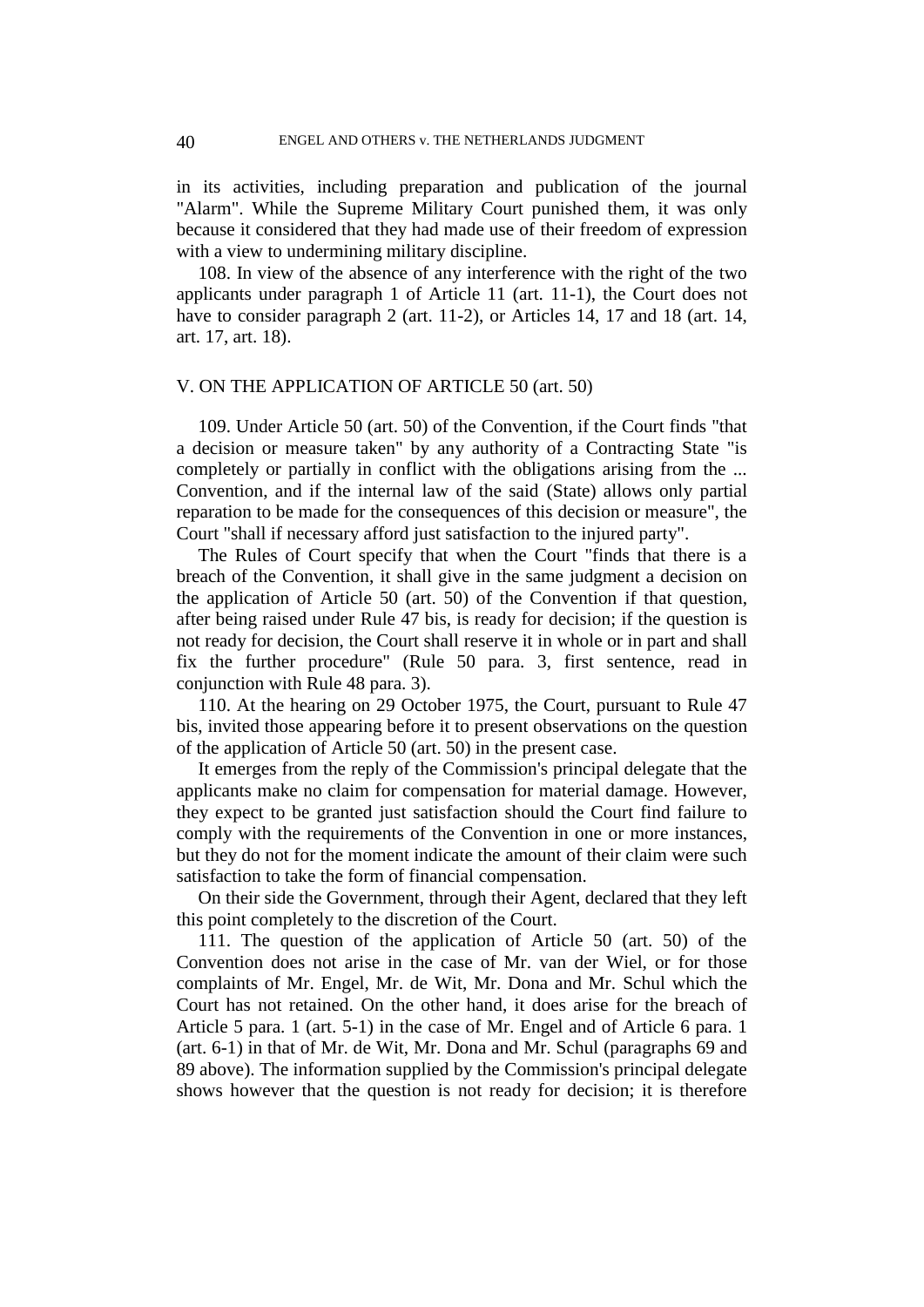appropriate to reserve the question and to fix the further procedure in connection therewith.

## FOR THESE REASONS, THE COURT,

- 1. Holds, unanimously, that Article 5 (art. 5) was not applicable to the light arrest of Mr. Engel (second punishment) and of Mr. van der Wiel;
- 2. Holds, by twelve votes to one, that it was also not applicable to the aggravated arrest of Mr. de Wit, or to the interim aggravated arrest of Mr. Dona and Mr. Schul;
- 3. Holds, by eleven votes to two, that the committal of Mr. Dona and Mr. Schul to a disciplinary unit did not violate Article 5 para. 1 (art. 5-1);
- 4. Holds, by nine votes to four, that the whole period of Mr. Engel's provisional strict arrest violated Article 5 para. 1 (art. 5-1), since no justification is to be found for it in any sub-paragraph of this provision;
- 5. Holds, by ten votes to three, that apart from that it violated Article 5 para. 1 (art. 5-1) insofar as it exceeded the period of twenty-four hours stipulated by Article 45 of the Netherlands Military Discipline Act of 27 April 1903;
- 6. Holds, unanimously, that the committal of Mr. Dona and Mr. Schul to a disciplinary unit and Mr. Engel's provisional arrest did not violate Articles 5 para. 1 and 14 (art. 14+5-1) taken together;
- 7. Holds, by twelve votes to one, that there has been no breach of Article 5 para. 4 (art. 5-4) as regards the committal of Mr. Dona and Mr. Schul to a disciplinary unit;
- 8. Holds, by eleven votes to two, that Article 6 (art. 6) was not applicable to Mr. Engel on the ground of the words "criminal charge";
- 9. Holds, unanimously, that it was also not applicable to this applicant on the ground of the words "civil rights and obligations";
- 10. Holds, unanimously, that neither was it applicable to Mr. van der Wiel;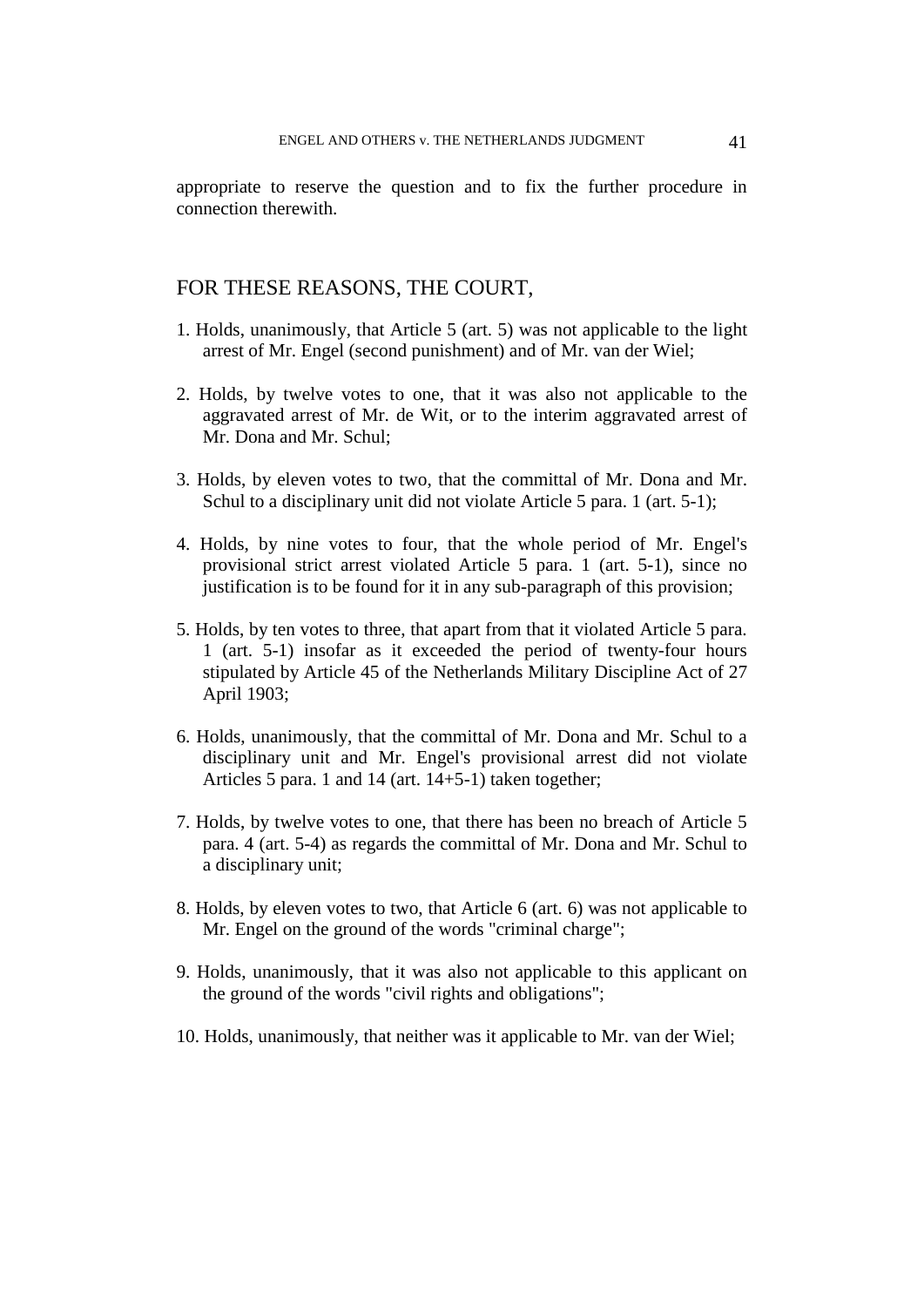- 11. Holds, by eleven votes to two, that there was a breach of Article 6 para. 1 (art. 6-1) in the case of Mr. de Wit, Mr. Dona and Mr. Schul insofar as hearings before the Supreme Military Court took place in camera;
- 12. Holds, unanimously, that there was no breach of Article 6 para. 2 (art. 6- 2) in the case of Mr. Dona and Mr. Schul;
- 13. Holds, unanimously, that there was no breach of Article 6 para. 3 (b) (art. 6-3-b) in the case of Mr. de Wit, Mr. Dona and Mr. Schul;
- 14. Holds, by nine votes to four, that there was no breach of Article 6 para. 3 (c) (art. 6-3-c) in the case of these three applicants;
- 15. Holds, by nine votes to four, that there was no breach of Article 6 para. 3 (d) (art. 6-3-d) in the case of Mr. de Wit;
- 16. Holds, by twelve votes to one, that there was no breach of Article 6 para. 3 (d) (art. 6-3-d) in the case of Mr. Dona and Mr. Schul;
- 17. Holds, unanimously, that there was no breach of Articles 6 and 14 (art. 14+6) taken together in the case of Mr. de Wit, Mr. Dona and Mr. Schul;
- 18. Holds, unanimously, that there is no need to rule on the complaint based by Mr. Dona and Mr. Schul on the alleged violation of Articles 6 and 18 (art. 18+6) taken together;
- 19. Holds, unanimously, that there was no breach of Article 10 (art. 10) taken alone or together with Articles 14, 17 or 18 (art. 14+10, art. 17+10, art. 18+10) in the case of Mr. Dona and Mr. Schul;
- 20. Holds, unanimously, that there was no breach of Article 11 (art. 11) in the case of Mr. Dona and Mr. Schul;
- 21. Holds, unanimously, that the question of the application of Article 50 (art. 50) does not arise in the case of Mr. van der Wiel, or for those of the complaints of Mr. Engel, Mr. de Wit, Mr. Dona and Mr. Schul which the Court has not herein retained (items 1 to 3, 6 to 10 and 12 to 20 above);
- 22. Holds, by twelve votes to one, that the question is not yet ready for decision as regards the breaches found in the case of Mr. Engel (Article 5 para. 1, items 4 and 5 above) (art. 5-1) and in the case of Mr. de Wit, Mr. Dona and Mr. Schul (Article 6 para. 1, item 11 above) (art. 6-1);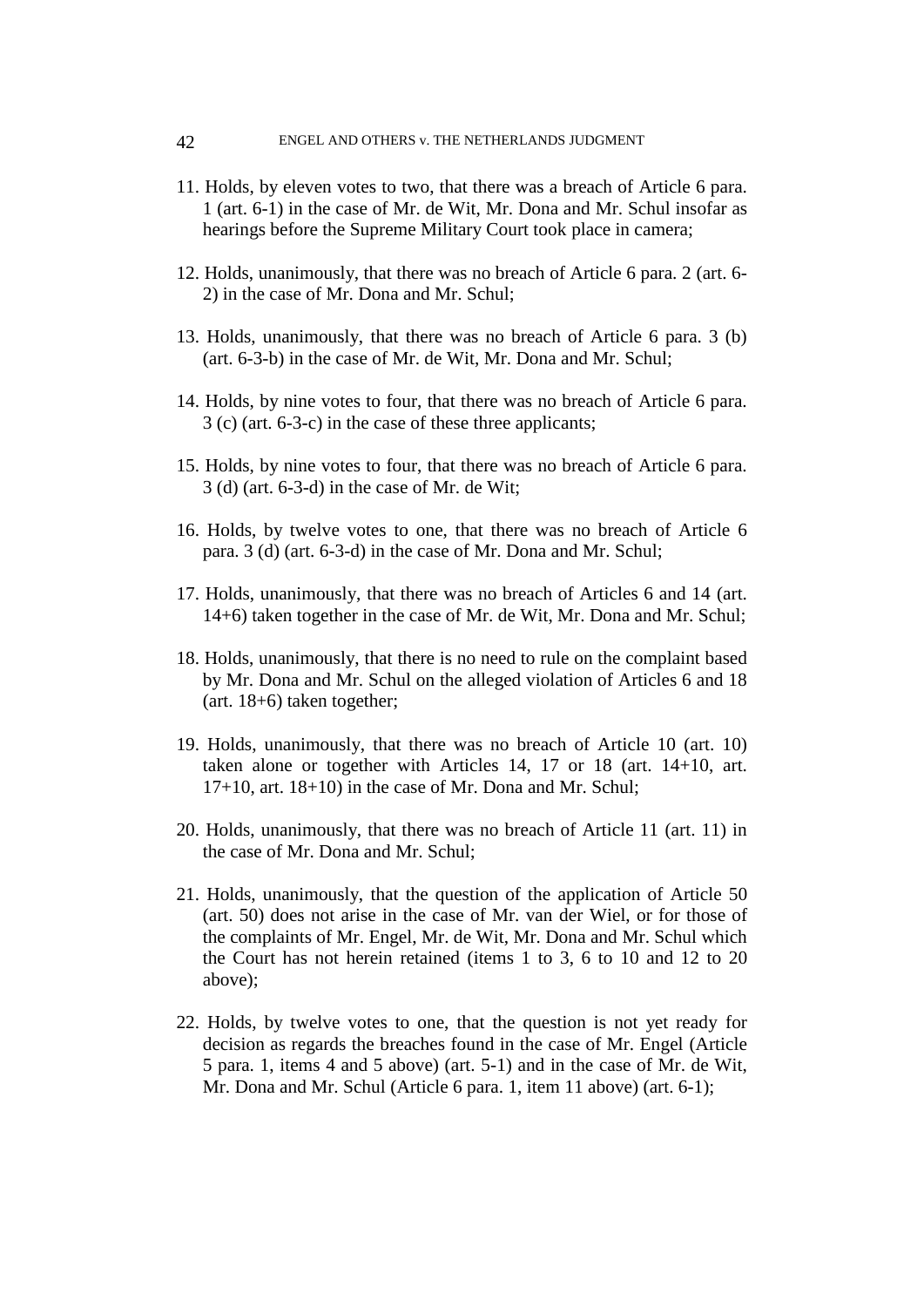Accordingly,

(a) reserves the whole of the question of the application of Article 50 (art. 50) as it arises for these four applicants;

(b) invites the Commission's delegates to present in writing, within one month from the delivery of this judgment, their observations on the said question;

(c) decides that the Government shall have the right to reply in writing to those observations within a month from the date on which the Registrar shall have communicated them to the Government;

(d) reserves the further procedure to be followed on this aspect of the case.

Done in French and English, the French text being authentic, at the Human Rights Building, Strasbourg, this eighth day of June, one thousand nine hundred and seventy-six.

> Hermann MOSLER President

Marc-André EISSEN Registrar

The separate opinions of the following Judges are annexed to the present judgment in accordance with Article 51 para. 2 (art. 51-2) of the Convention and Rule 50 para. 2 of the Rules of Court.

Mr. Verdross;

Mr. Zekia;

Mr. Cremona;

Mr. O'Donoghue and Mrs. Pedersen;

Mr. Vilhjálmsson;

Mrs. Bindschedler-Robert;

Mr. Evrigenis.

H.M.  $M - A. E.$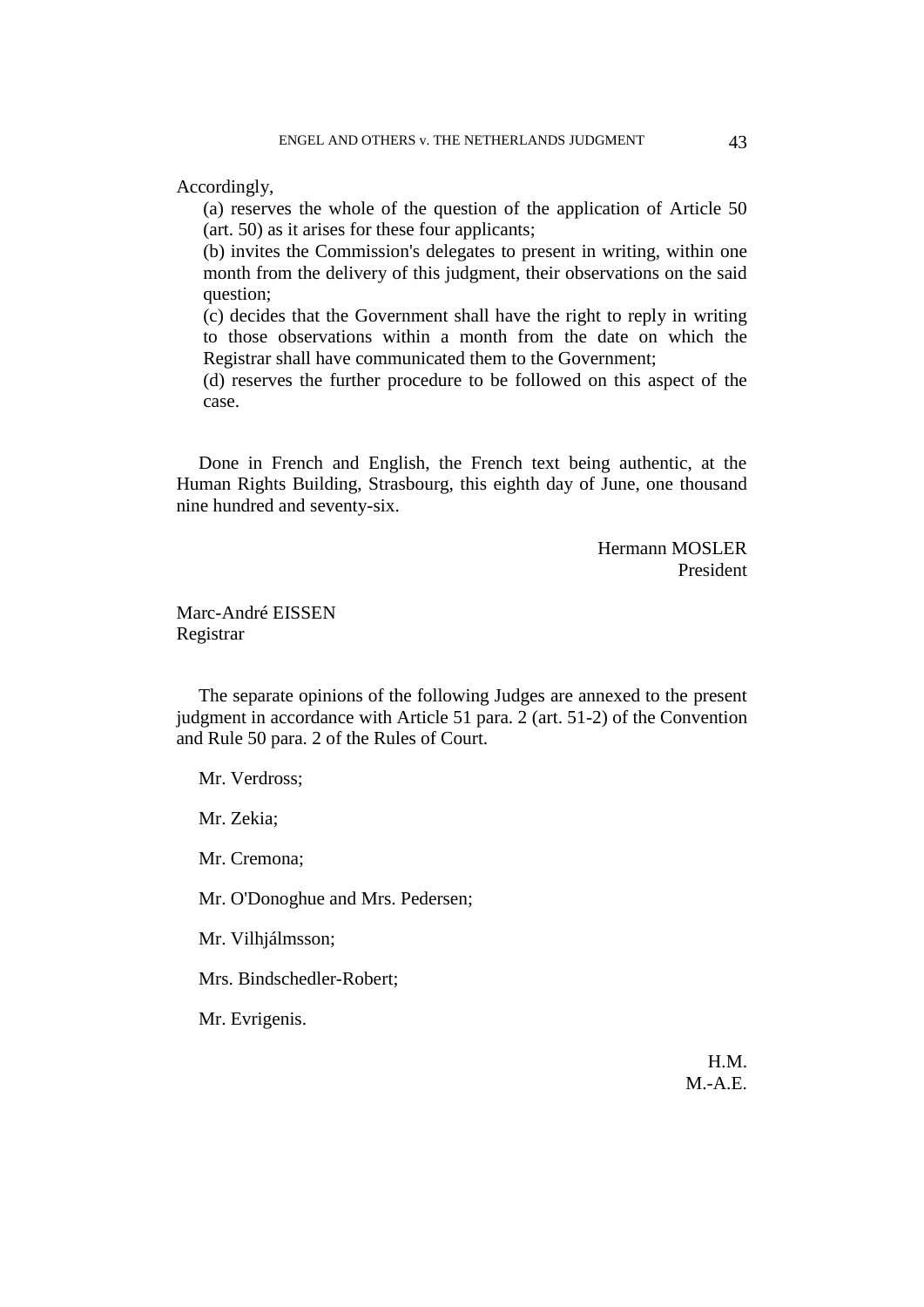## SEPARATE OPINION OF JUDGE VERDROSS

### *(Translation)*

I have voted for the operative provisions of the judgment as they are in line with the Court's established case-law. However, I cannot, to my great regret, accept the proposition underlying the judgment, namely, that Article 5 (art. 5) of the Convention is violated by any detention imposed by a competent military authority whose decision is not subject to a judicial remedy having a suspensive effect.

Here are my reasons. If one compares disciplinary detention in a cell in the barracks with incarceration of a civilian or a serviceman in a prison (paragraph 1 (a) of Article 5) (art. 5-1-a), one is bound to see that there is a fundamental difference between the two. In the second case, the convicted person is completely cut off from his ordinary environment and occupation since he is removed from his home. On the other hand, the soldier detained for disciplinary reasons stays in the barracks and may, from one moment to the next, be ordered to carry out one of his military duties; he thus remains, even whilst so detained, potentially within the confines of military service. It seems to me from this that such detention does not in principle amount to a deprivation of liberty within the meaning of Article 5 para. 1 (art. 5-1). This does not mean that all disciplinary detention imposed by the competent military authority escapes the Court's supervision. It may contravene the Convention if it violates Article 3 (art. 3) or if its duration, or its severity, exceeds the norm generally admitted by the member States of the Council of Europe in the matter of disciplinary sanctions; I take the view that, in the final analysis, the nature of a punishment depends on this yardstick which can, of course, vary with the requirements of international military life.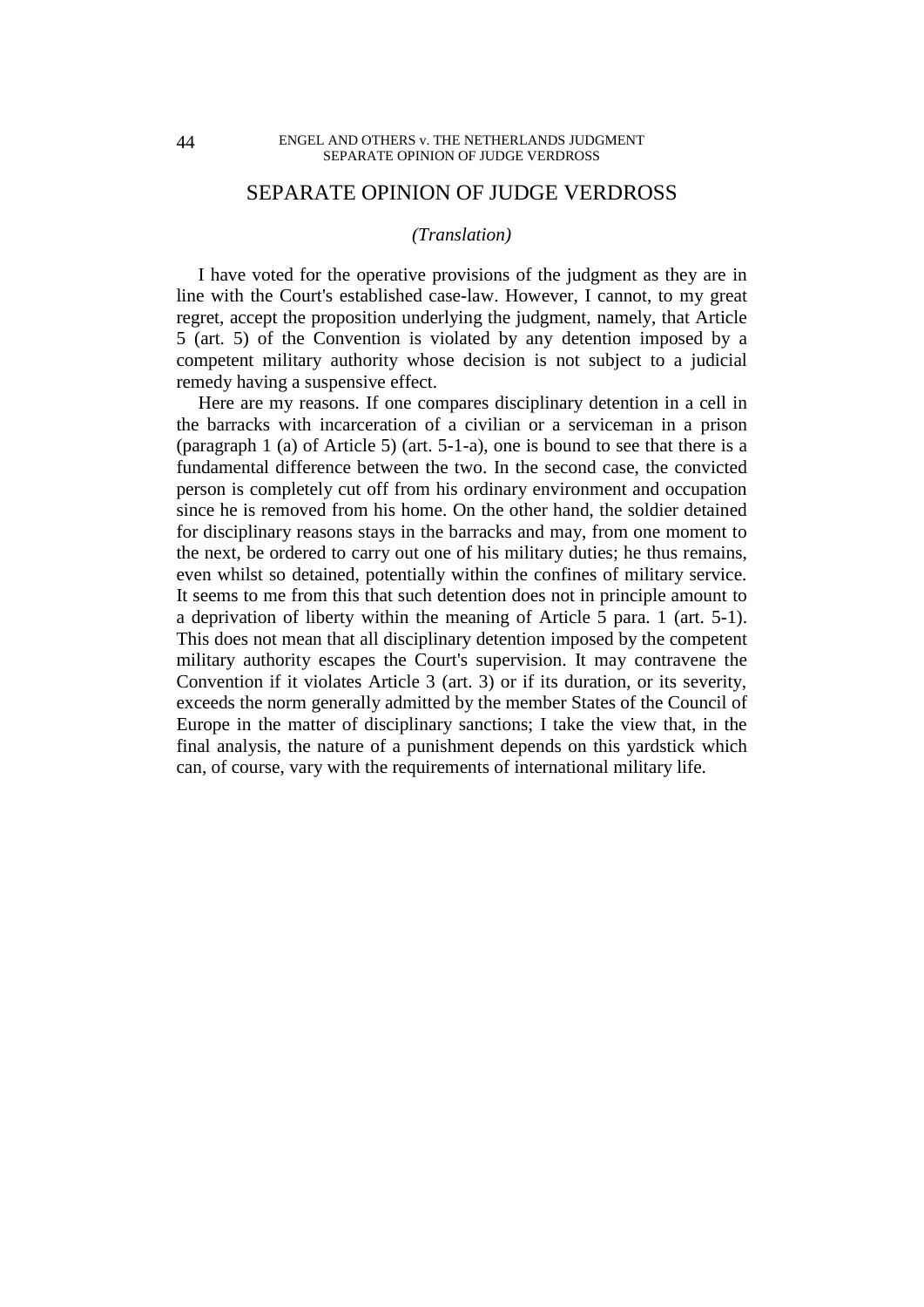## SEPARATE OPINION OF JUDGE ZEKIA

I have respectfully subscribed to the main part of the judgment dealing with views and conclusions reached and criteria formulated for demarcation of the line where deprivation of liberty in the case of a conscript or an army serviceman occurs or does not occur within the ambit of Article 5 para. 1 (art. 5-1) of the Convention. Admittedly a certain amount of restriction on the right to liberty of a conscript or soldier might be imposed without infringement of Article 5 (art. 5) whereas such restriction cannot lawfully be imposed in the case of a civilian. Full reasons having been given in the judgment I need not repeat them.

I felt, however, unable to associate myself with the line of interpretation taken in determining the scope of application to the present case of certain Articles of the Convention, namely, Articles 5 para. 1 (a), 6 para. 1, 6 para. 3 (c) and (d) (art. 5-1-a, art. 6-1, art. 6-3-c, art. 6-3-d). In my view, once, in the light of the criteria enunciated by this Court, a conscript or soldier is charged with an offence which entails deprivation of his liberty such as committal to a disciplinary unit, and proceedings are directed to that end, such conscript or soldier is fully entitled to avail himself of the provisions of the Articles under consideration. For all intents and purposes the proceedings levelled against him are criminal in character and as far as court proceedings are concerned there need not be any difference between him and a civilian. I am not suggesting that such proceedings should be referred to civil courts. On the contrary, I consider it very appropriate that military courts composed of one or more judges, assisted by assessors or lawyers if needed, might take cognisance of cases where army servicemen are to be tried.

Mr. de Wit, Mr. Dona and Mr. Schul were all of them serving as privates in the Netherlands Army. The first was charged with driving a jeep in an irresponsible manner over uneven ground at a high speed. His company commander committed him to a disciplinary unit for three months. He complained to the complaints officer who heard the applicant and one out of three witnesses whom he wanted to be heard. He had the assistance of a lawyer who could assist him only on legal points. He lodged an appeal with the Supreme Military Court which, after hearing the appellant and his legal adviser and obtaining the opinion of the State Advocate, reduced the punishment to twelve days' aggravated arrest to be executed thereafter. The date of his original sentence was 22 February 1971 and the Supreme Military Court gave its decision on 28 April 1971.

On 8 October 1971 Mr. Dona and Mr. Schul, as editors of a journal called "Alarm", were sentenced by their superior commanding officer to committal to a disciplinary unit for a period of three and four months respectively, for publications undermining military authority in the Army. Both complained to the complaints officer who confirmed the sentence.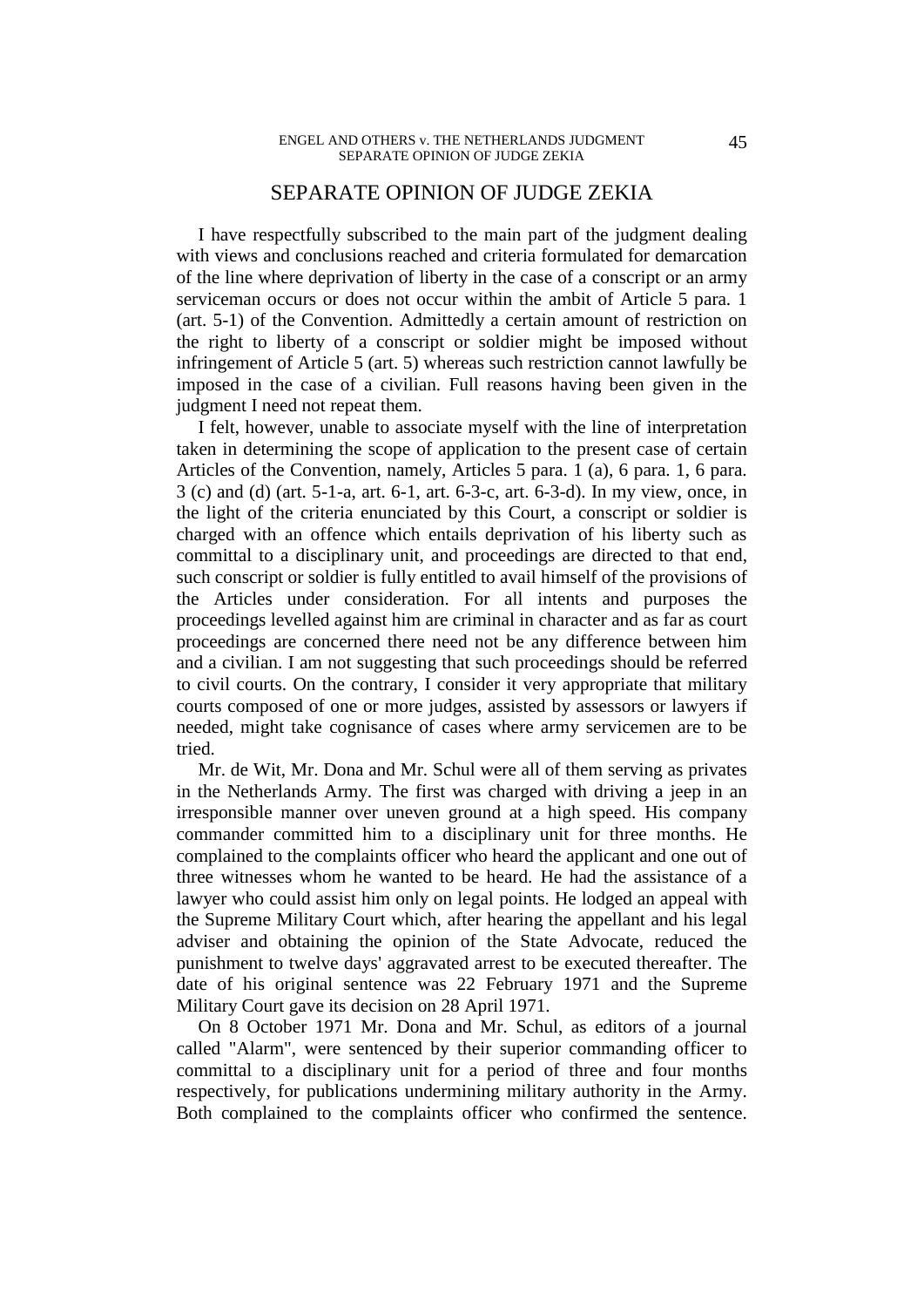Then they appealed to the Supreme Military Court. On 17 November 1971 their case was heard. Both were assisted on the legal aspects of the case by a lawyer. Sentences were confirmed. Mr. Schul's sentence was reduced to three months. Both Mr. Dona and Mr. Schul, pending their appeal before the Supreme Military Court, were placed under aggravated arrest from 8 to 19 October and remained under interim arrest as from the latter date to 27 October. They were then released until their case came up for hearing before the Supreme Military Court.

It is evident from the statement of facts made in the judgment and from the short reference I have given to certain facts that the superior commanding officer assumed the status of a judge who constituted a court of first instance and after hearing the case convicted the applicants and sentenced them for committal to a disciplinary unit. Likewise, the complaints officer assumed the status of a revisional court in dealing with complaints made by persons convicted and sentenced by a lower court, here by the superior commanding officer. The decision of the complaints officer is also subject to appeal to the Supreme Military Court which is empowered to confirm or reverse conviction and sentence or to alter them. The Supreme Military Court exercises an appellate jurisdiction over the decisions of the commanding and complaints officers. The conviction and sentence do not emanate from this Court. The sentence for committal to a disciplinary unit originated in the decision of the superior commanding officer who is neither a judge nor entitled to constitute a court. The proceedings before him are conducted partly in a quasi-judicial manner and not in full compliance with Articles 6 para. 1 and 6 para. 3 (c) and (d) (art. 6-1, art. 6-3-c, art. 6-3-d) of the Convention. The same considerations more or less apply to the status of the complaints officer. The Supreme Military Court is correctly denominated as a court although the proceedings before the court are conducted in camera in contravention of Article 6 para. 1 (art. 6-1). This court is not supposed to take the place of a trial court but rather to correct decisions already taken and convictions and sentences already passed. Therefore I am of the opinion that the requirements of Article 5 para. 1 (a) (art. 5-1-a) have not been met. It is a great advantage to persons facing charges to have a hearing, first before a trial court which affords equality of arms and observes the rules of fair trial. In case of conviction and receiving sentence, again it is a further advantage for a convicted man to have the chance to assert his innocence before a higher court. Usually a court of appeal considers itself as bound by the findings of fact of the lower court unless there is strong reason to upset such findings. The significance in the administration of justice of a trial court of first instance cannot be regarded as over-emphasised. On the other hand if I am right in my way of thinking that, once a soldier is sought to be deprived of his right to liberty to the extent inadmissible and impermissible with regard to his status as a soldier or conscript, he is entitled to be treated as a civilian, then the detention of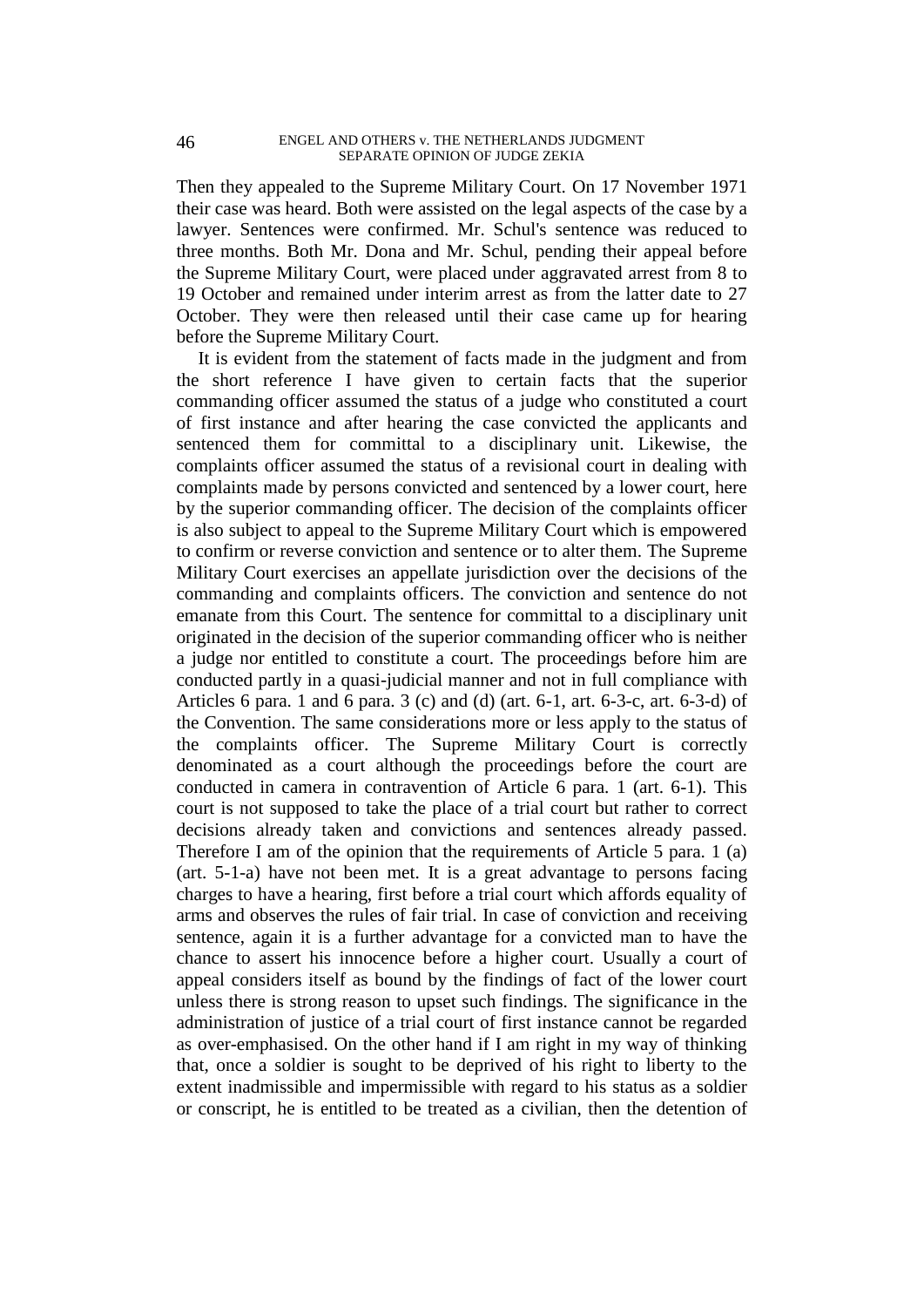the applicants either in the form of aggravated arrest or interim arrest before their cases were heard by the Supreme Military Court amounted to a detention before a conviction by a competent court had been passed. Furthermore, the detention of the applicants for the period indicated above before the Supreme Military Court heard the case was made on the strength of a conviction and sentence passed by a superior commanding officer who was not a competent court and such detention was not linked with the exigencies of service.

I have little to say in respect of infractions of Articles 6 para. 1 and 6 para. 3 (c) and (d) (art. 6-1, art. 6-3-c, art. 6-3-d). Violation of Article 6 para. 1 (art. 6-1) is found by the Court. I have nothing to add. Coming to Article 6 para. 3 (c) (art. 6-3-c), it appears from the record that the applicants were assisted only on the legal aspects of their case and very probably because they had recourse to the Articles of the Convention. This, to my mind, does not satisfy the provisions of the aforesaid sub-paragraph. As to Article 6 para. 3 (d) (art. 6-3-d), it appears again that the applicants could not obtain the attendance and examination of some witnesses they wanted to call for their defence. The omission or refusal to call such witnesses for the defence does not appear to be based either on the irrelevancy of their evidence or on some other good reason. The applicants were not fully afforded the chance to examine witnesses against them either directly or through their counsel or through the court as envisaged in subparagraph 3 (d) of Article 6 (art. 6-3-d) of the Convention.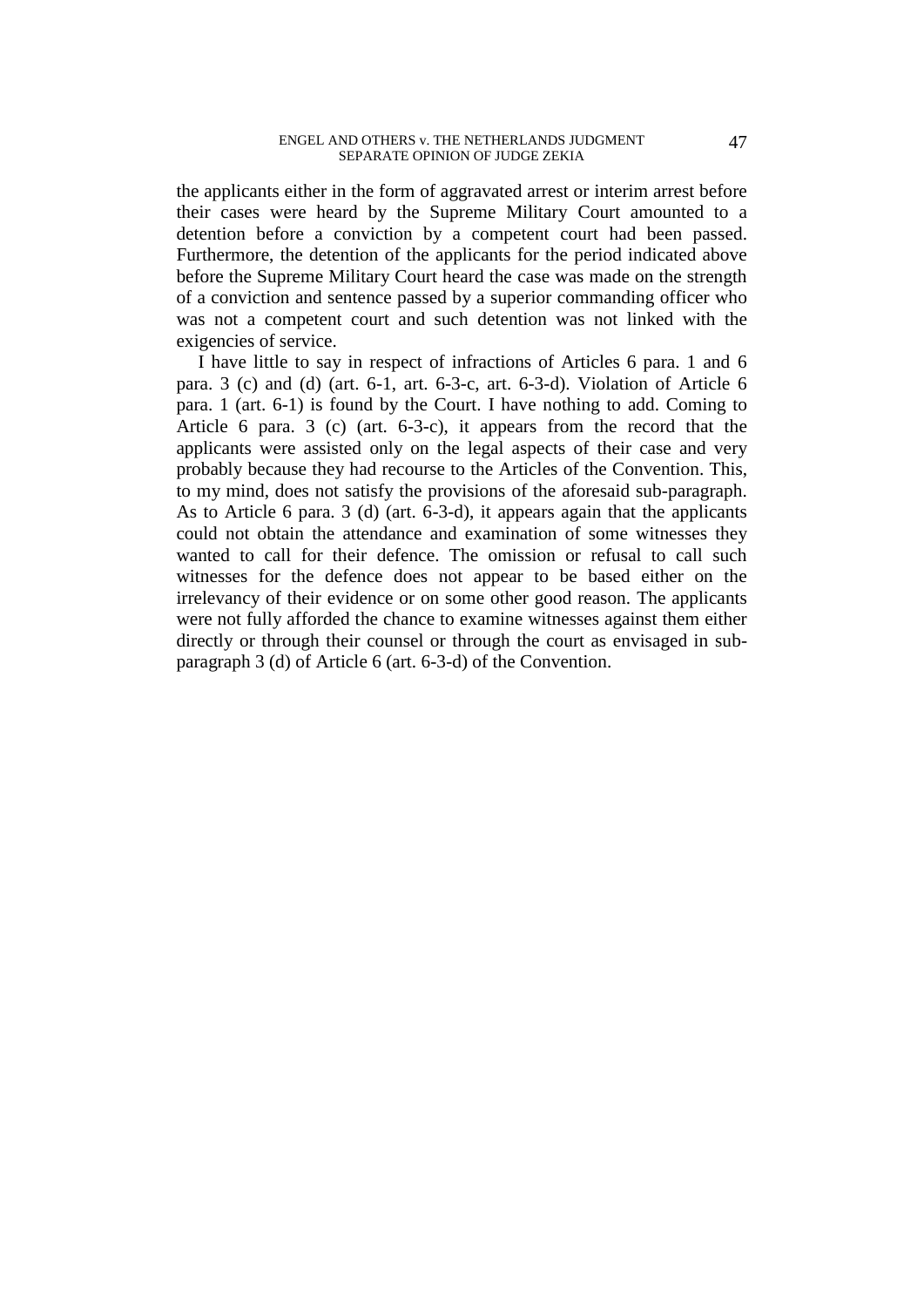## SEPARATE OPINION OF JUDGE CREMONA

I have agreed with the majority of my brother judges in the finding of the violations of the Convention indicated in the judgment. But having come to the conclusion, along with them, that certain punitive measures complained of in this case (strict arrest and committal to a disciplinary unit) were in fact deprivations of personal liberty also in the context of the special characteristics and exigencies of military life, I feel that certain other points become pertinent, and on these points, which I am briefly setting out hereunder, I find myself, with respect, in disagreement with the conclusions reached by the majority of my colleagues.

In the first place, having already excluded certain punitive measures (also described as arrests) from the purview of deprivation of liberty for the purposes of Article 5 para. 1 (art. 5-1) of the Convention solely on the accepted ground that "when interpreting and applying the rules of the Convention in the present case, the Court must bear in mind the particular characteristics of military life and its effects on the situation of individual members of the armed forces" (paragraph 54 of the judgment), then, in proceeding to identify as possible charges of a criminal nature (for the purposes of Article 6 para. 1 of the Convention) (art. 6-1) certain "disciplinary charges" which involve liability to punishments entailing unquestionable deprivation of liberty, I am unable to distinguish further, as the majority of my colleagues do (paragraph 82), particularly on the basis of the relative duration of such deprivation of liberty.

Thus I find that also in the case of Mr. Engel (and not only in that of Mr. de Wit, Mr. Dona and Mr. Schul, as stated in paragraph 88 of the judgment) the position was one of the determination of a criminal charge against him, and since the hearing in his case too, as in that of the others, took place in camera, there is also in respect of him a violation of Article 6 para. 1 (art. 6- 1), irrespective of the short duration of the strict arrest to which he was liable. The question of the assessment of the risk to which he was in practice exposed on 7 April 1971 cannot in my view alter the existing legal situation.

In paragraph 63 it is accepted in the judgment that the provisional arrest inflicted on Mr. Engel in the form of strict arrest did have the character of deprivation of liberty and this, as therein stated, despite its short duration. While appreciating that what I am about to say is not quite the same thing though the basis is essentially common, I feel that when considering the true nature of a criminal charge, liability to a punishment entailing unquestionable deprivation of liberty should also be viewed irrespective of its duration. In such a case the nature of the punishment itself in fact overrides its duration. An established deprivation of personal liberty cannot, without injury to the spirit of the Convention, be considered as obliterated by the shortness of its duration, also in the process of determining, for the purposes of Article 6 para. 1 (art. 6-1) of the Convention, the true nature of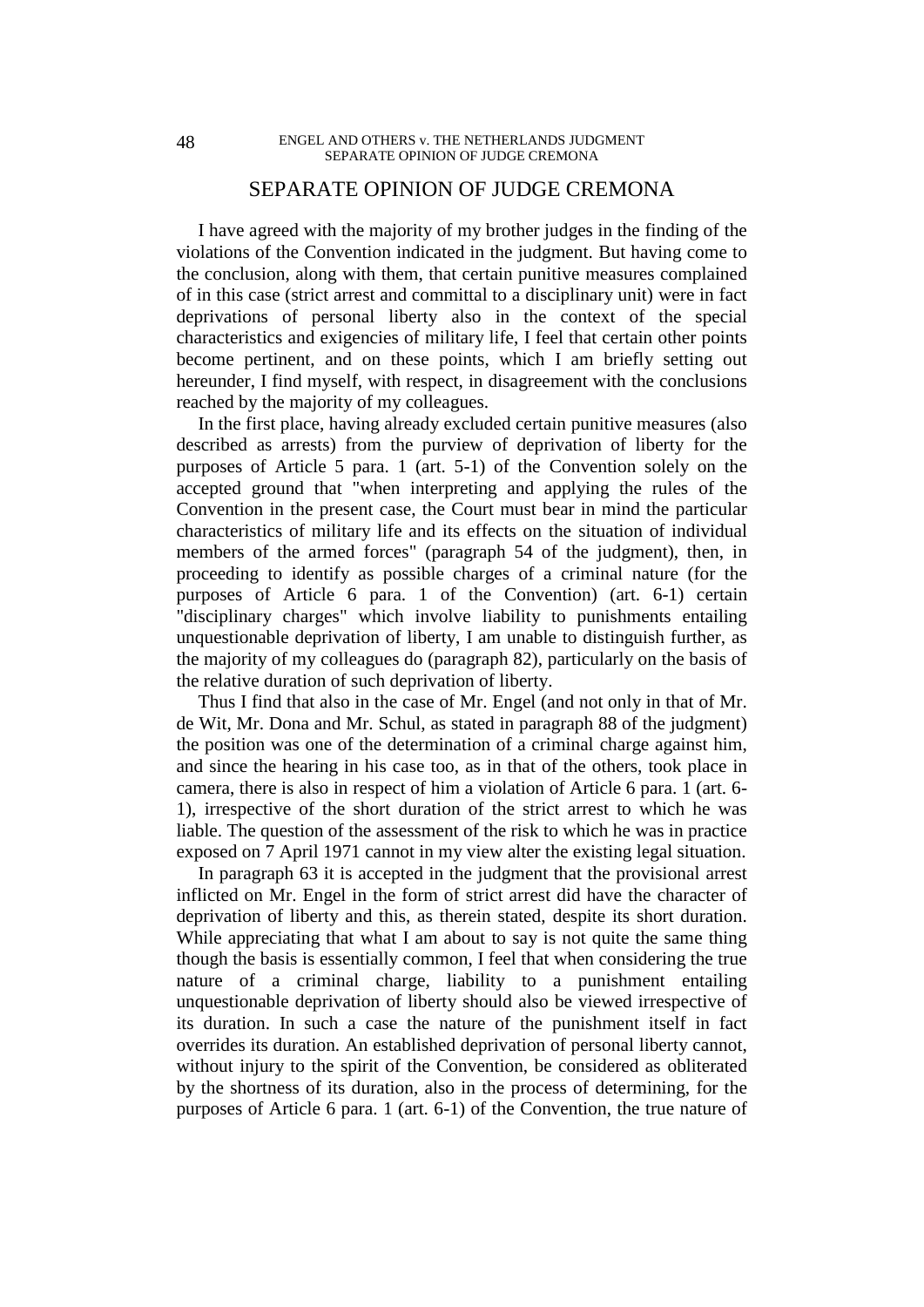a criminal charge. With particular reference to what is stated in the last subparagraph of paragraph 82 of the judgment, it is my belief that the detriment involved in a deprivation of personal liberty, once established as such, cannot (as is done there) properly be qualified by the quantitative concept "not appreciable" nor indeed judged by reference to time, except only for the purposes of the relative gravity.

Another point concerns Article 6 para. 3 (c) (art. 6-3-c) of the Convention, which, among certain minimum rights guaranteed to a person charged with a criminal offence, includes the right "to defend himself in person or through legal assistance of his own choosing or, if he has not sufficient means to pay for legal assistance, to be given it free when the interests of justice so require". I do not propose to controvert the fact that this right as a whole and as formulated in this provision is not in every respect an absolute right. But then I do believe that this important right of the accused cannot be subjected to the limitation that the legal assistance (in this case a fellow-conscript with legal qualifications chosen by the applicants themselves) be confined exclusively to any points of law arising in the case.

It will be recalled in this connection that at the time of the measures complained of, the Supreme Military Court in practice granted legal assistance in certain cases where it was expected that the person concerned would not be able himself to cope with the special legal problems raised in his appeal and such legal assistance was confined to the legal aspects of the case. This limitation is in fact the subject of complaint here and I find that its application in the case of the applicants mentioned in paragraph 91 of the judgment is in violation of Article 6 para. 3 (c) (art. 6-3-c) of the Convention. The legal assistance mentioned in this provision refers to the case as a whole, that is to say, in all its aspects, both legal and factual. Indeed it is only too clear that every case is made up of both law and fact, that these are both important for the defence (which is what this provision is intended to protect) and that at times it may also not be too easy to separate one from the other.

In particular, it is, with respect, hardly reasonable to seek to justify the situation complained of, as the majority of my colleagues do in the third sub-paragraph of paragraph 91 of the judgment, on the ground that "the applicants were certainly not incapable of personally providing explanations on the very simple facts of the charges levelled against them". Indeed, quite apart from the questionable simplicity of the facts of the charges or at any rate some of them, the essential point here is not the matter of providing explanations, but the matter of adequately defending oneself against a criminal charge. The right guaranteed in Article 6 para. 3 (c) (art. 6-3-c) is a vital right of the accused and indeed of the defence in general and is designed to ensure that proceedings against a person criminally charged will not be conducted in such a way that his defence will be impaired or not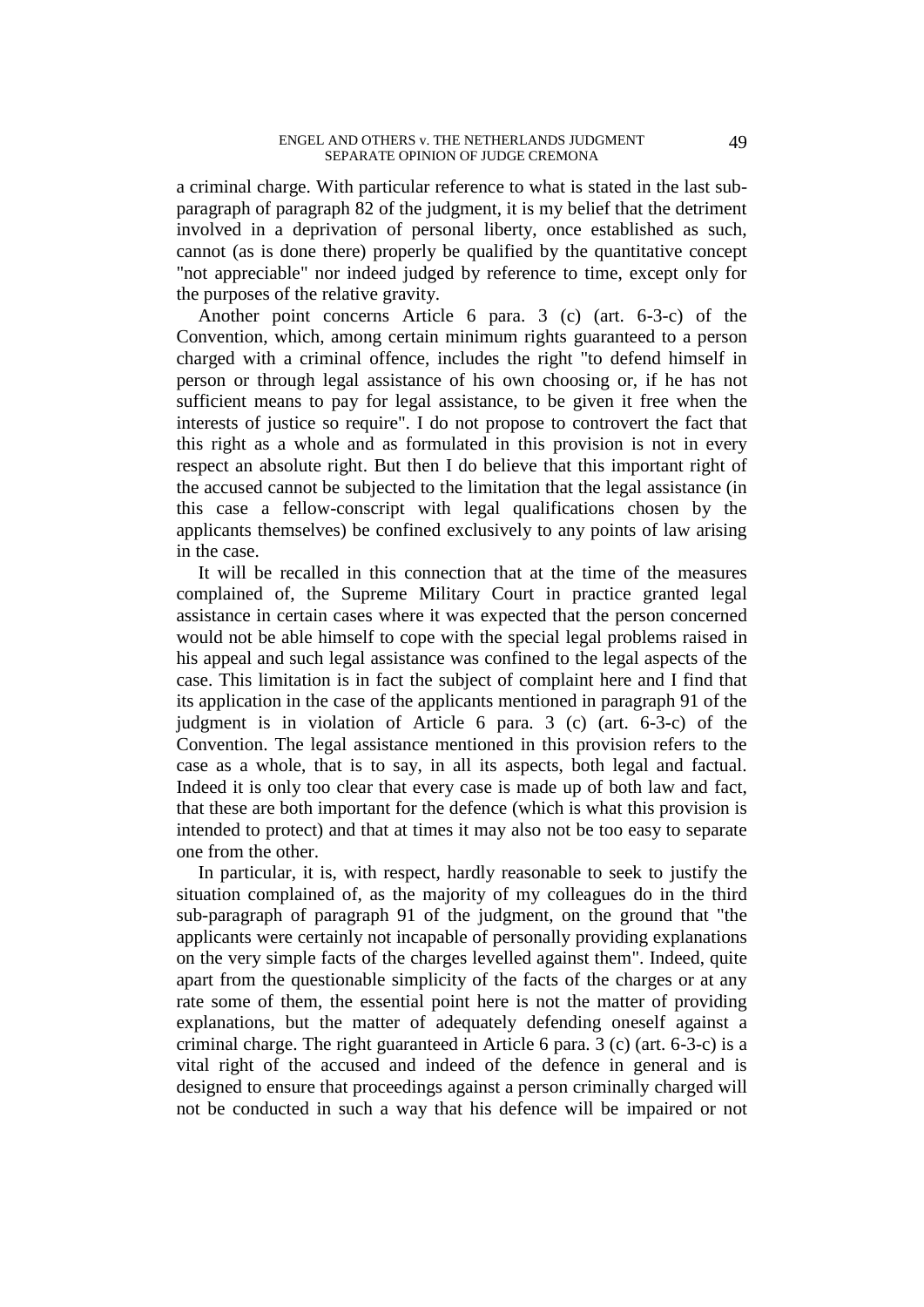adequately put. Nor is the right to legal assistance of one's own choosing, as enshrined in this provision, conditional on the person charged being incapable of defending himself (or, as stated in the judgment, providing explanations) in person. Furthermore, here the question clearly was not that the applicants were unable to defend themselves in person, but that they showed themselves unwilling to do so, preferring, as entitled to do under the Convention, to be defended (in respect of not only the legal but also the factual aspects of the charges against them) by a lawyer of their own choosing. That lawyer was in fact accepted, but then his services in the defence of the applicants were, as already stated, in my view unjustifiably restricted.

Another point concerns the failure to call two witnesses for the defence of Mr. de Wit (named by him), a failure of which he also complained in this case, invoking Article 6 para. 3 (d) (art. 6-3-d) of the Convention, which guarantees to a person charged with a criminal offence, among certain other minimum rights, the right "to examine or have examined witnesses against him and to obtain the attendance and examination of witnesses on his behalf under the same conditions as witnesses against him". Again, there is no gainsaying the fact that this is not an absolute right and is limited, for instance and to mention but one factor, by the concept of relevance. Now when Mr. van der Schans assisting the delegates of the Commission (he had previously also represented the applicants before the Commission) put it to this Court that the witnesses for the defence who were not ordered to appear were witnesses who could have helped the case for the defence (they were described as "eye-witnesses"), the Government representatives countered by saying that in view of the fact that Mr. de Wit had made a declaration acknowledging certain facts, "there was no need for further witnesses" (verbatim report of the public hearing of 29 October 1975). But, without here wishing to interfere unduly with the decisions of national jurisdictions and apart from the fact that Mr. de Wit's declaration covered only part of the charge against him (in it he certainly denied certain parts of the charge, as may be seen from the relevant decision), what was stated by the Government representatives seems to indicate that the non-admission of Mr. de Wit's two witnesses out of the three proposed by him (as against the admission of five witnesses against him) was not grounded on such justifiable considerations as, for instance, relevance, but rather on their becoming unnecessary because of certain of the accused's statements, which in my view, at least on the basis of what is before me, is not justifiable.

50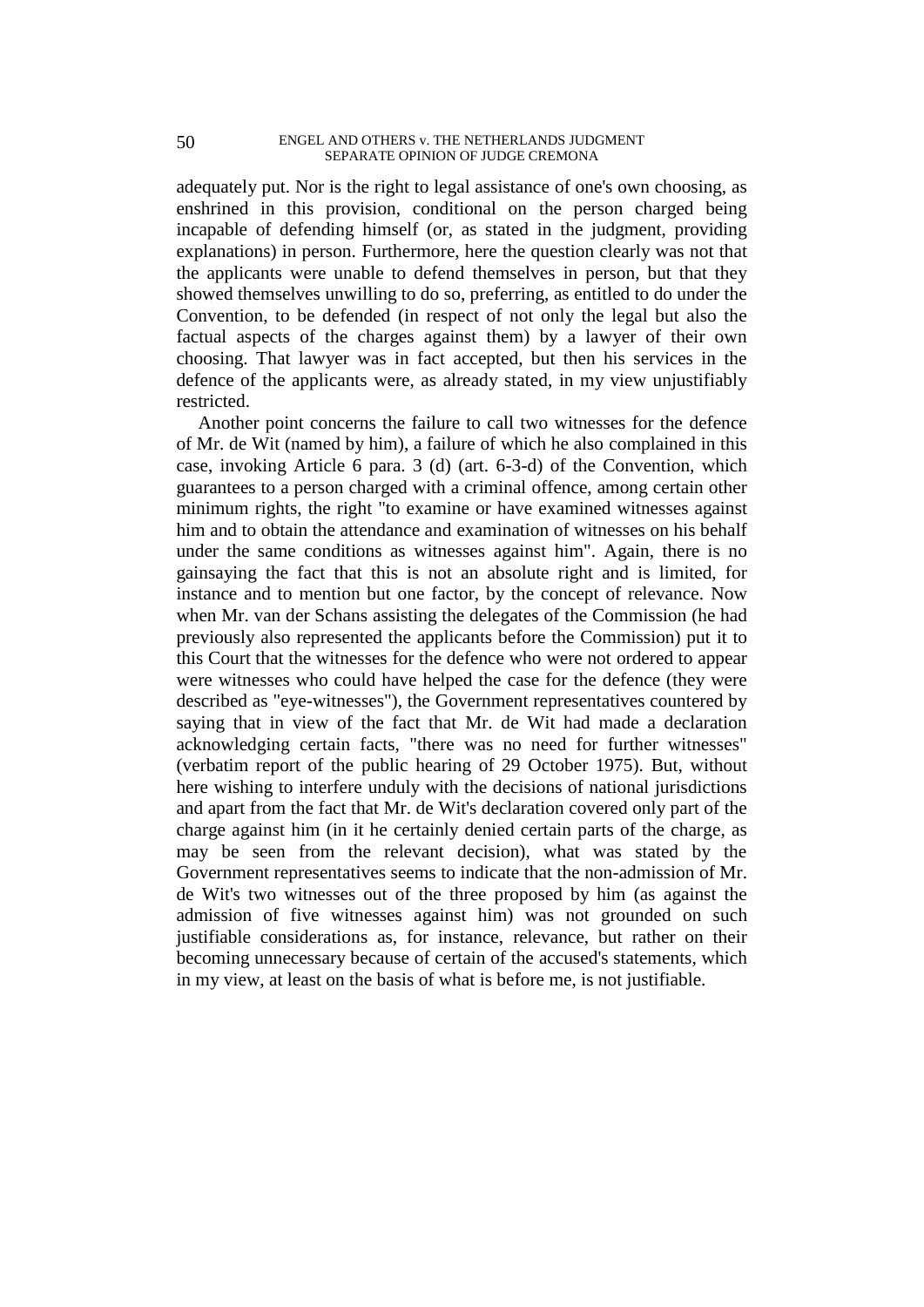## JOINT SEPARATE OPINION OF JUDGES O'DONOGHUE AND PEDERSEN

We are in agreement with the view that no breach has been found in any of the cases before the Court under Articles 10, 11, 14, 17 and 18 (art. 10, art. 11, art. 14, art. 17, art. 18) of the Convention. It is clear from the judgment that the difficulties arise from the consideration of the applicability of two Articles 5 and 6 (art. 5, art. 6). These Articles (art. 5, art. 6) can be said to have a certain inter-relationship because if Article 5 (art. 5) is applicable in the sense that there has been a deprivation of liberty involving a criminal charge the full impact of the obligation to comply with Article 6 (art. 6) will follow.

We feel unable to adopt the conclusion of the majority of the Court that the clear obligation of members of the armed forces to observe the code of discipline applicable to such forces is an unspecified obligation and therefore outside the reach of Article 5 para. 1 (b) (art. 5-1-b). There is a clear distinction in our opinion between the obligation of citizens at large to obey the law and the special position of military personnel to obey the disciplinary code which is a vital and integral constituent of the force of which they are members.

Apart from the considerations set out in the separate dissenting opinion of MM. Fawcett and others [pp. 74-75 of the Report]<sup>1</sup>, with which conclusion we fully agree, there is an elementary factor which should be looked at in the structure and character of a military establishment in any country which is party to the Convention. This factor is the disciplinary code, the maintenance of which is vital to the very continued existence of an armed force, and quite different from any other body or association which purports to exercise a measure of discipline over its members.

The special importance of discipline in an armed force and the recognition of this by its members, lead us to take the view that you have here a clear case of a specific and concrete obligation prescribed by law and imposed on the members. In the light of these considerations we are satisfied that in none of the cases before the Court has there been a breach of Article 5 para. 1 (art. 5-1) of the Convention because of the exception stated in Article 5 para. 1 (b) (art. 5-1-b).

What is described as the provisional detention of Mr. Engel commenced with his arrest on 20 March 1971. The Military Discipline Act of 1903 sanctioned such an arrest and detention but Article 45 of that Act restricted the period of provisional detention to twenty-four hours. In the events which took place in Mr. Engel's case there was an excessive detention of twentytwo hours and this excess was unlawful. But in the case of Mr. Engel we consider that the whole period during March to June 1971 be taken into

1

 $1$  Note by the Registry: Page-numbering of the stencilled version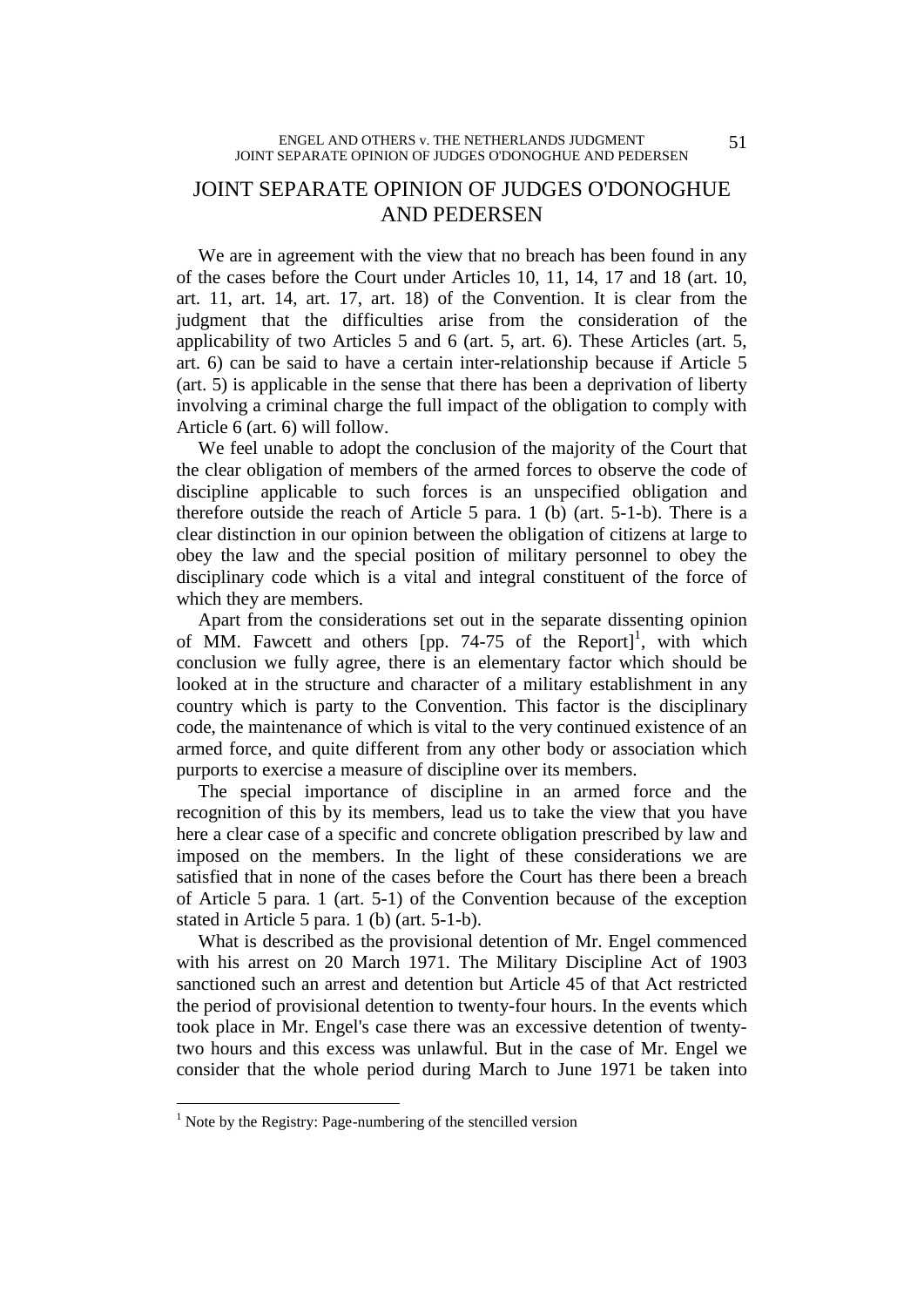ENGEL AND OTHERS v. THE NETHERLANDS JUDGMENT JOINT SEPARATE OPINION OF JUDGES O'DONOGHUE AND PEDERSEN 52

account. The Ministerial decision to suspend the execution of his punishments to allow him to take his examination and the reduction of the several penalties in April must be balanced against the definite but technically excessive detention of twenty-two hours. In all these circumstances we would not hold that the Netherlands Government committed a breach of Article 5 para. 1 (art. 5-1) of the Convention.

As we regard the breaches of the applicants as disciplinary offences, concerned only with the applicants' conduct as servicemen and with their military obligations (cf. para. 122 of the Commission's report), it follows that the question of "the determination of his civil rights and obligations" as stated in Article 6 para. 1 (art. 6-1) of the Convention does not arise for any of the applicants.

For the same reasons we are of the opinion that there was no contravention of Article 6 (art. 6) in dealing with the cases, and in not treating any of them as in essence criminal charges requiring the application of the process contained in that Article (art. 6).

It is to be recognised that difficulty may be experienced by States in dealing with cases which are a breach of discipline and at the same time an offence under the criminal law. It seems to us that a test should be whether the complaint is predominantly a disciplinary breach or a criminal offence. If the latter, the provisions of Article 6 (art. 6) must be observed. The nature of the complaint and the punishment prescribed under the disciplinary code and under the criminal law would be helpful pointers as to the course to be followed in order to comply with the Convention. Any attempt to dilute the procedure in the case of a grave crime by treating it as a disciplinary infraction would in our opinion be such a serious abuse, and indeed quite powerless under the Convention to exclude the application of Article 6 (art. 6) and would oblige full compliance with the requirements of that Article (art. 6).

We have derived much assistance from the separate opinion of Mr. Welter and in particular we agree with his view expressed in paragraph 9 of the opinion and his reasons given why Article 6 (art. 6) was not applicable to any of the five applicants.

It follows from the foregoing that no questions arise under Article 50 (art. 50).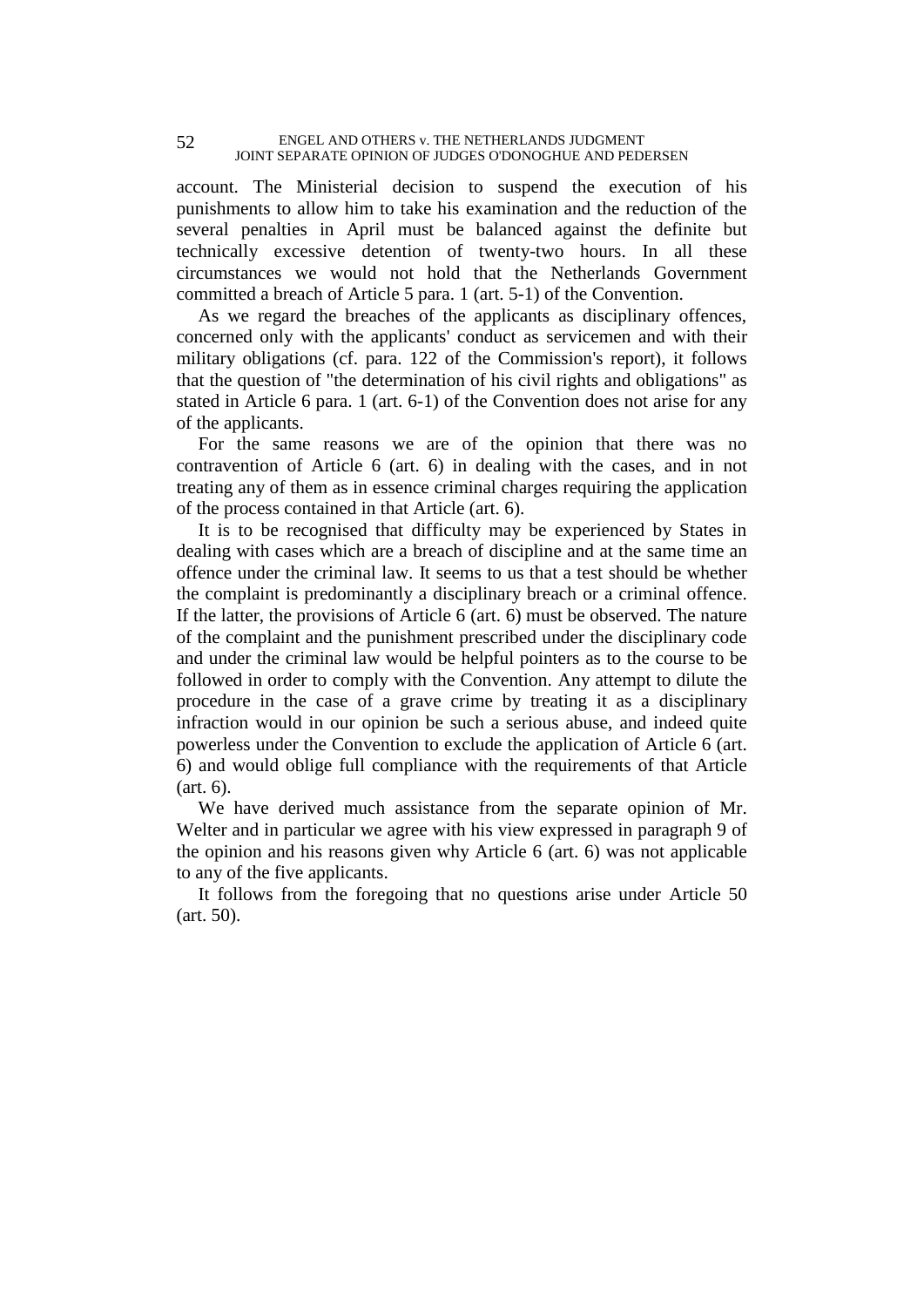## SEPARATE OPINION OF JUDGE THÓR VILHJÁLMSSON

1. I feel unable to go along with the reasoning of the majority of the Court expressed in paragraph 62 of the judgment. There the majority finds that aggravated arrest under the 1903 Act is not a deprivation of liberty within the meaning of Article 5 (art. 5) of the Convention. In my opinion it is. This is both because of its nature and its legal character.

As is described in paragraph 19 of the judgment, servicemen undergoing aggravated arrest are not allowed the same freedom of movement as other servicemen. These restrictions deviate clearly from the usual conditions of life within the Netherlands armed forces. Thus the servicemen concerned have to remain during off-duty hours in a specially designated place, cannot go to the recreation facilities open to others in the same barracks and often sleep in special rooms.

The view that this treatment is tantamount to deprivation of liberty is strengthened by its purpose which obviously is punitive. It is also worth noting that we have here a treatment in respect of which the term arrest is used and this in itself indicates a deprivation of liberty.

What is stated above does not lead me to find a breach of Article 5 (art. 5) of the Convention as regards the aggravated arrest of Mr. de Wit (paragraph 41 of the judgment) and of Mr. Dona and Mr. Schul (paragraph 65 of the judgment). This conclusion is based on my interpretation of Article 5 para. 1 (b) (art. 5-1-b) of the Convention dealt with below. In the case of Mr. de Wit it is also based on the fact that he served aggravated arrest after a decision was rendered by the Supreme Military Court of the Netherlands.

2. Article 5 para. 1 (b) (art. 5-1-b) of the Convention permits "the lawful arrest or detention of a person ... in order to secure the fulfilment of any obligation prescribed by law". The majority of the Court, in agreement with the majority of the Commission, finds this provision not applicable in the present case (paragraph 69 of the judgment). I cannot agree with the majority on this point. Any country which has a military service organises it on the basis of well-established principles, which in the case of the Netherlands are specified in the laws and regulations mentioned in the judgment. These rules form a distinct entity and they impose upon servicemen certain specific obligations. It seems to me that, far from endangering respect for the rule of law, this body of rules falls under the above-cited provision of Article 5 para. 1 (b) (art. 5-1-b).

This conclusion, nevertheless, does not apply to the provisional detention of Mr. Engel in excess of the twenty-four hours permitted by Article 45 of the 1903 Act (paragraph 26 of the judgment). On this particular point I am in agreement with the majority of the Court (see paragraph 69).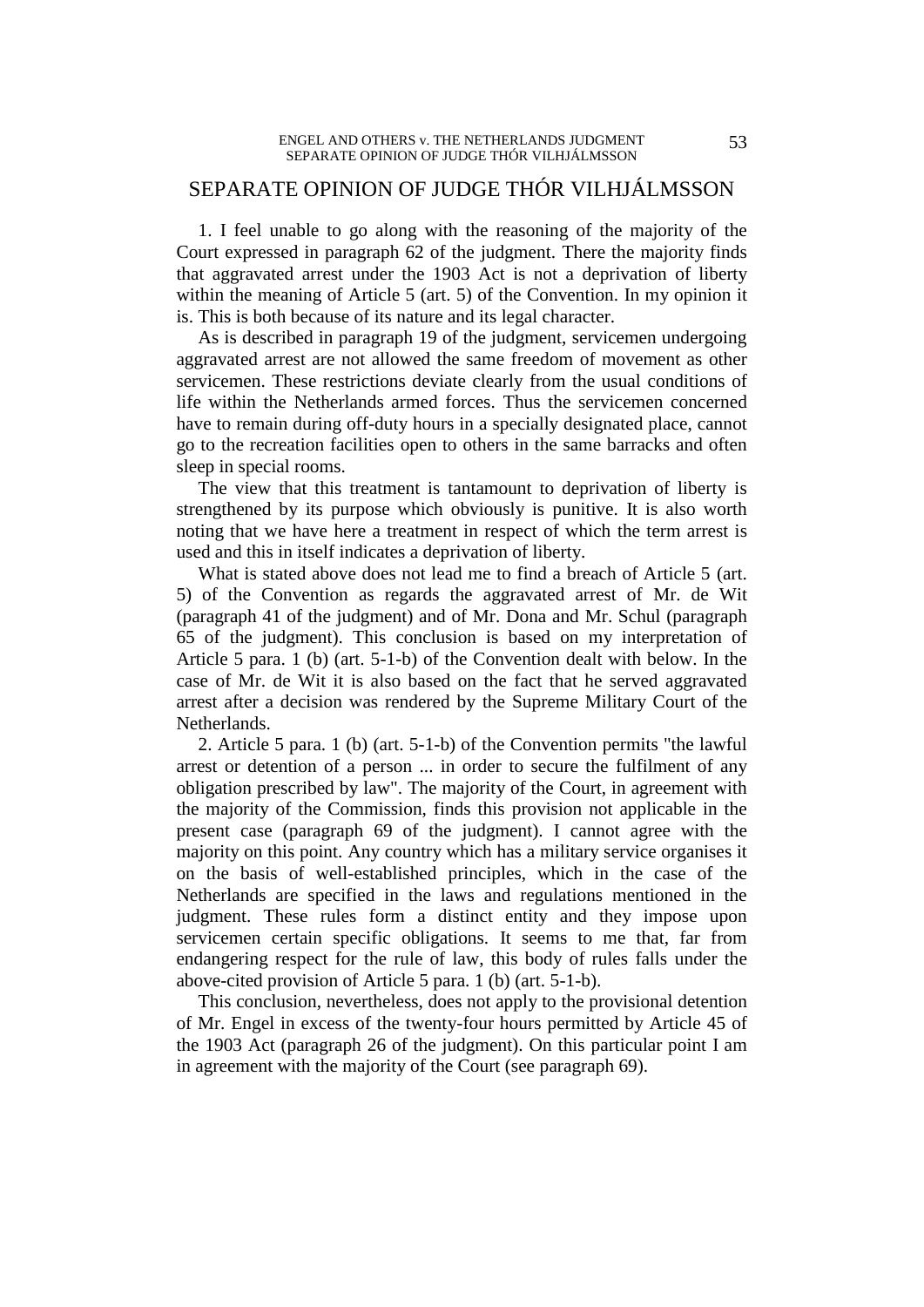3. In paragraph 91 of the judgment, the majority of the Court sets out its opinion in connection with sub-paragraphs (c) and (d) of Article 6 para. 3 (art. 6-3-c, art. 6-3-d) of the Convention. I do not share this opinion.

As to Article 6 para. 3 (c) (art. 6-3-c), a natural reading of the text seems to me to indicate that it is up to the accused to decide whether he defends himself in person or entrusts this task to a lawyer. This, moreover, is in line with the general principles of law reflected in Article 6 (art. 6). I fail to see how, in a given case, a court – not to speak of an administrative authority can reasonably decide to what degree the accused is capable of conducting his own defence. I therefore find a breach of Article 6 para. 3 (c) (art. 6-3-c) in the case of Mr. de Wit, Mr. Dona and Mr. Schul.

As to Article 6 para. 3 (d) (art. 6-3-d) of the Convention, I agree with the majority of the Court when it states in paragraph 91 of the judgment that this provision does not require the examination of every witness that an accused person may wish to have called. I am also of the opinion, like the majority, that "equality of arms" is an important point when this provision is interpreted. Nevertheless, this provision entitles a person charged with a criminal offence to have witnesses on his behalf heard by the tribunal dealing with his case unless legally valid reasons are given for not doing so. This Court has, it is true, somewhat incomplete information on the facts concerning the alleged violations of Article 6 para. 3 (d) (art. 6-3-d). It is stated that in the case of Mr. de Wit the calling of two witnesses was prevented at every juncture (paragraphs 42 and 91 of the judgment). This has in my opinion not been refuted. Even if the complaints officer on 5 March 1971 heard witnesses (paragraph 41), this cannot count as a fulfilment of the obligation under Article 6 para. 3 (d) (art. 6-3-d) because he is not a court or a tribunal within the meaning of Article 6 para. 1 (art. 6- 1). Accordingly I find a violation of Article 6 para. 3 (d) (art. 6-3-d) in the case of Mr. de Wit. On the other hand I agree with the majority of the Court in not finding a breach of this provision in the case of Mr. Dona and Mr. Schul as it has not been established that they made any request to the Supreme Military Court in this respect.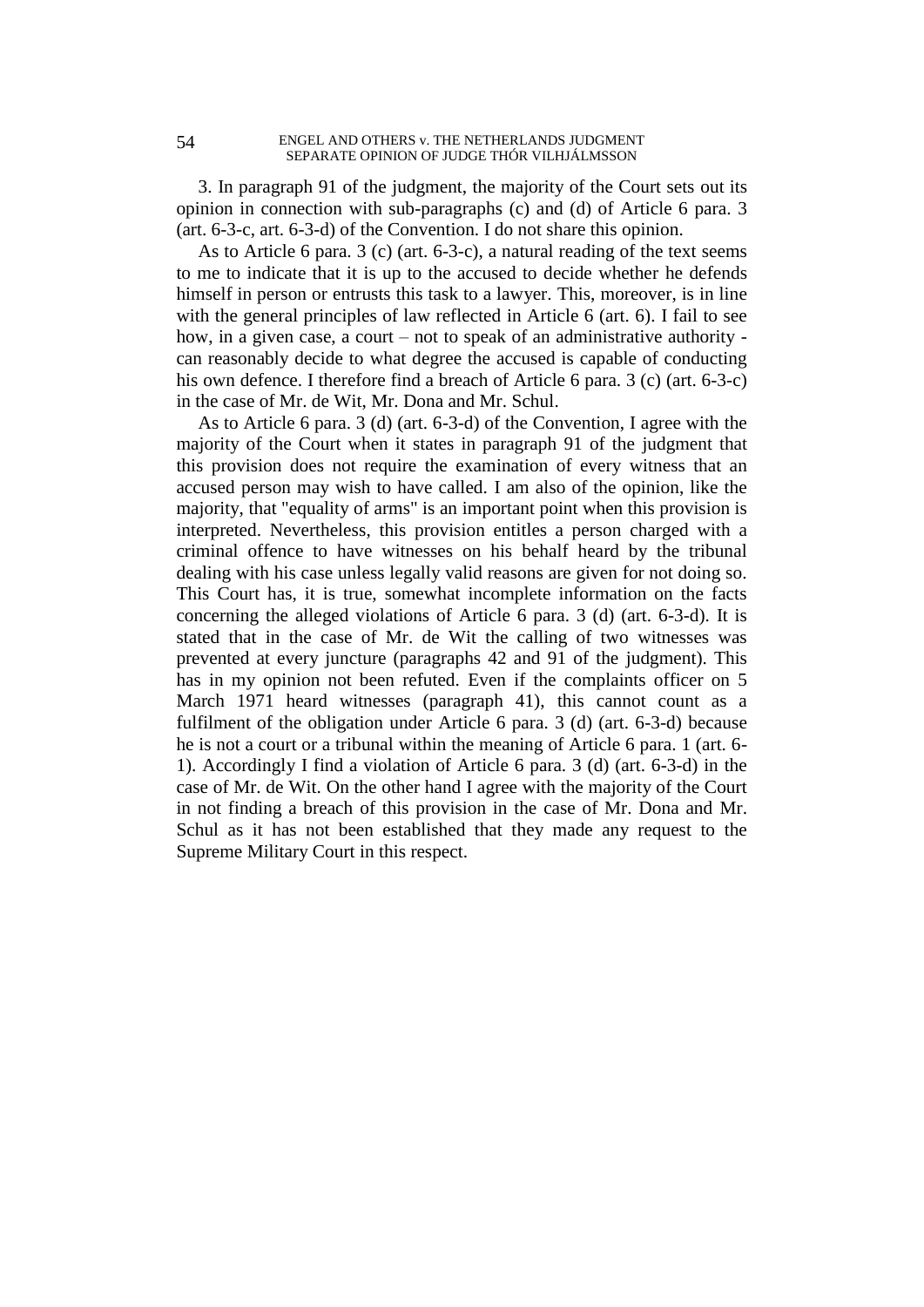## SEPARATE OPINION OF JUDGE BINDSCHEDLER-ROBERT

#### *(Translation)*

I am in agreement with the operative provisions of the judgment, except the two items concerning Mr. Engel's provisional arrest. These items record the finding that this arrest violated Article 5 para. 1 (art. 5-1) of the Convention, firstly, since no justification is to be found for it in any subparagraph of this provision (item 4), and secondly, because it exceeded the period of twenty-four hours stipulated by Netherlands law and insofar as it exceeded this period (item 5).

1. The difference of opinion over the first item reflects a fundamental disagreement on the applicability of Article 5 para. 1 (art. 5-1) in the matter.

The first part of the judgment ("as to the law") is based on the idea that Article 5 para. 1 (art. 5-1) is applicable de plano to disciplinary measures and penalties occasioning deprivation of liberty imposed in the context of military disciplinary law. It follows from this (i) that disciplinary penalties occasioning deprivation of liberty would comply with the Convention only if imposed by a court, in conformity with Article 5 para. 1 (a) (art. 5-1-a); and (ii) that, in conformity with sub-paragraph (c) (art.  $5-1-c$ ), there may be provisional arrest or detention only for the purpose of bringing the person arrested before the competent legal authority, and not before the hierarchical superior even if he is impowered to impose a disciplinary penalty. Whilst, on the facts of the case, the first of these consequences does not result in the finding of a violation of the Convention, the second leads the Court to conclude that there has been a violation of Article 5 para. 1 (art. 5-1) as regards Mr. Engel's provisional arrest.

To my great regret, I cannot share this point of view; I think that, despite the apparently exhaustive nature of Article 5 para. 1 (art. 5-1), the measures and penalties of military disciplinary law should not be put on the scales of Article 5 para. 1 (art. 5-1). Here are my reasons:

(1) Account must be taken of the nature of military service and the role of disciplinary law in instilling and maintaining discipline which is a sine qua non for the proper functioning of that special institution, the army. It is not enough to adopt, as does the Court, a narrow concept of deprivation of liberty; what must be borne in mind is the whole system of disciplinary law. Military discipline calls in particular for speedy and effective measures and penalties, adapted to each situation, and which, therefore, the hierarchical superior must be able to impose.

(2) The Convention itself recognises in its Article 4 para. 3 (b) (art. 4-3 b) the special characteristics of military service. This provision reflects a basic choice made by the Contracting States and establishes in a general way the compatibility with the Convention of military service. The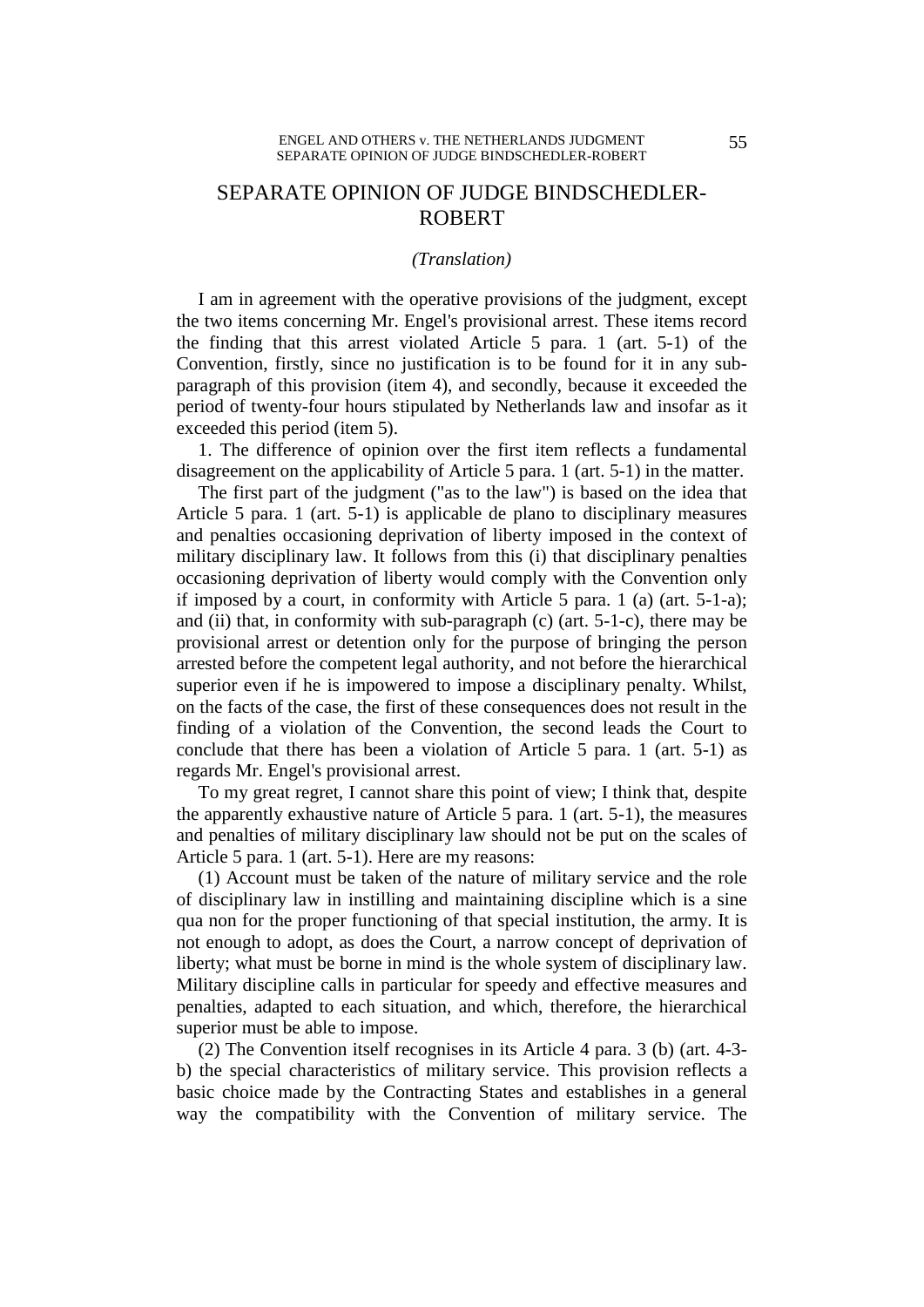derogations from and restrictions on the fundamental rights to which it may give rise - for example, the right to liberty of movement guaranteed by Article 2 of Protocol no. 4 (P4-2) - are thus not contrary to the Convention, even if there is no express reservation about them. Now the system of discipline peculiar to the army constitutes one of these derogations; Article 5 para. 1 (art. 5-1) does not concern military disciplinary law and its exhaustive nature relates only to situations in civil life. Judge Verdross is right to emphasise in his separate opinion that disciplinary penalties in the framework of military service are sui generis.

(3) The fact that disciplinary law does not fall under Article 5 para. 1 (art. 5-1) is the only explanation for the wording of this provision and its complete lack of adaptation to the situations which military disciplinary law concerns. These factors, as well as the place of Article 5 (art. 5) in the Convention and its logical link with Article 6 (art. 6), are an indication that the drafters of the Convention really had in mind situations belonging to criminal procedure.

(4) The above points are corroborated by the way in which the States party to the Convention have dealt with the question in their domestic law. Even today, in their military disciplinary law, the hierarchical superior is generally the authority empowered to take measures or impose penalties whether occasioning deprivation of liberty or not. Some States certainly provide for judicial review but this does not always have a suspensive effect; furthermore, Article 5 para. 1 (a) (art. 5-1-a) makes no distinction in its requirements between the different authorities. The governments do not seem to have envisaged the possibility that their military disciplinary law as opposed to their military penal procedure - could be affected by the Convention. It appears difficult in these circumstances to countenance an interpretation that disregards so widespread a conception, namely, the "common denominator of the respective legislation of the various Contracting States", to adopt the Court's language in another context (paragraph 82 of the judgment).

I conclude from the above that Mr. Engel's provisional arrest, since it occurred in the framework of disciplinary procedure, was not subject to Article 5 para. 1 (a) (art. 5-1-a) and that, as a result, it has not violated this provision on the ground that Mr. Engel was arrested and detained for the purpose of being brought before his hierarchical superior and not before a legal authority.

2. That Article 5 para. 1 (art. 5-1) is inapplicable to disciplinary law does not mean that disciplinary measures and penalties escape supervision altogether. In point of fact, as is stated in the judgment, Article 6 (art. 6) gives the Convention institutions the possibility of correcting excessive extension of the scope of disciplinary law; furthermore there is ground for saying that the measures and penalties in disciplinary law that involve

56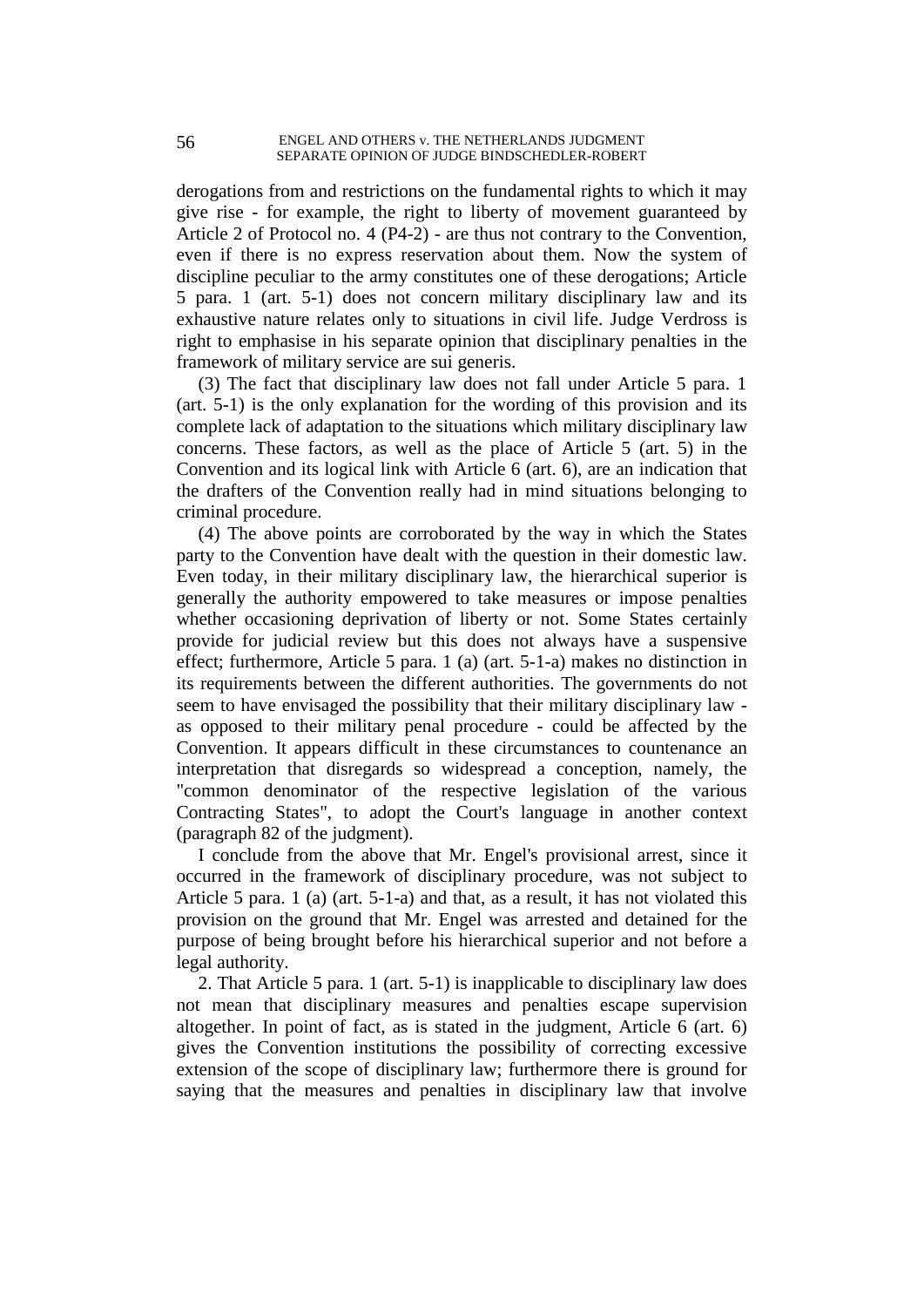deprivation of liberty do not escape the requirement of lawfulness which underlies the whole of Article 5 (art. 5).

Mr. Engel's provisional arrest can certainly be assessed from this angle. However, although I admit that it was initially tainted with unlawfulness to the extent that it lasted more than twenty-four hours, I cannot agree with the item in the operative provisions of the judgment which records a violation of the Convention in this respect. The State which redresses injury caused contrary to international law expunges by that very act its international responsibility; to afford it this possibility is precisely the meaning of the rule on exhaustion of domestic remedies (cf. Guggenheim, Traité de droit international public, vol. II, p. 23). In the case before us, the State completely redressed Mr. Engel's injury when the authority hearing the appeal decided that the two days' strict arrest to which he had been sentenced would be deemed to have been served during the provisional arrest. In these circumstances it is no longer appropriate for the operative provisions of the judgment to record a violation of the Convention. This approach is not contrary to the Court's case-law; each time it has held that the reckoning of detention on remand as part of a sentence did not prevent it from taking the unlawfulness of that detention into account, there had been a detention of long duration for which the deduction did not amount to complete reparation. Besides, the question has been pleaded before the Court in the context of affording just satisfaction (cf. for example, the Neumeister case, judgment of 7 May 1974, Series A no. 17, pp. 18-19).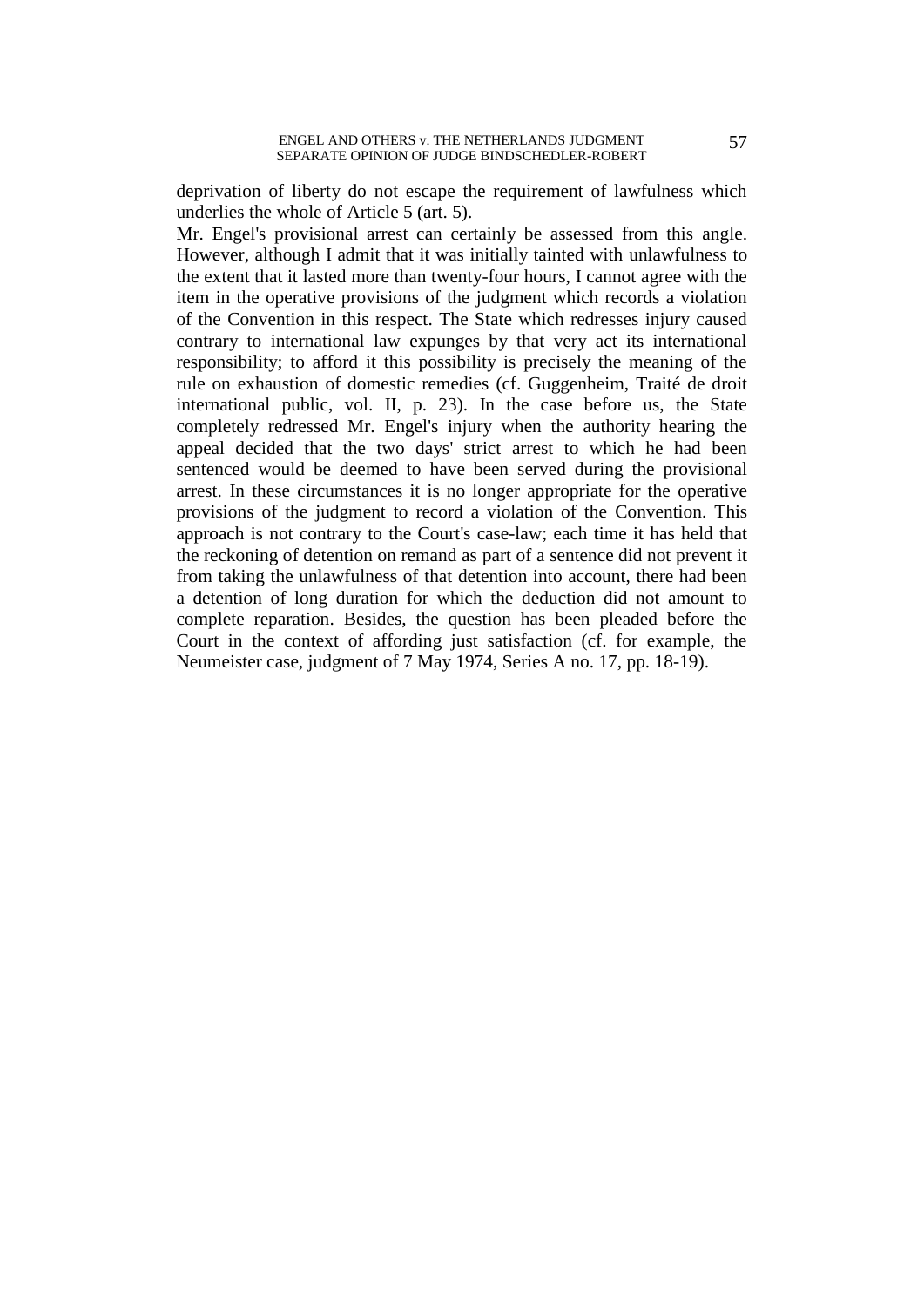## SEPARATE OPINION OF JUDGE EVRIGENIS

### *(Translation)*

1. To my great regret I have not been able to concur with the majority of the Court on items no. 3, 14, 15 and 16 of the operative provisions of the judgment. These are the points which caused me to disagree:

(a) The majority of the Court thought that the committal of Mr. Dona and Mr. Schul to a disciplinary unit, by virtue of a decision of the Supreme Military Court of the Netherlands, met with the requirements of Article 5 para. 1 (a) (art. 5-1-a) of the Convention. Their sentence to a punishment involving deprivation of liberty emanated, according to the majority of my colleagues, from a "court" within the meaning borne by this term in Article 5 para. 1 (a) (art. 5-1-a). The Military Court, to adopt the terminology used in our Court's case-law, was a court from the organisational point of view; yet it seems on the other hand difficult to regard the procedure prescribed by law and in fact followed before it in the present cases as being in conformity with the conditions that should be satisfied by a judicial body corresponding to the notion of a court, within the meaning of Article 5 para. 1 (a) (art. 5-1 a). Two aspects of this procedure appear to me not to fulfil these conditions, namely, the freedom of action allowed to the accused's lawyer on the one hand and the taking of evidence on the other.

On the first aspect, the facts noted by the Court (judgment, paras. 32, 48, 91) reveal an important restriction on the defence lawyer's freedom of action before the Military Court when it hears a disciplinary case like those now before us. The lawyer may not, in fact, take part in the proceedings except to deal with legal problems and, what is more, only with any specific legal problems that might be presented by his client's appeal, such as, for example, the questions that would be raised by the entry into play of the European Convention on Human Rights. Furthermore, there are good reasons for thinking that the lawyer is not allowed to plead during the hearing (cf. the reference to the report dated 23 December 1970 of the acting Registrar of the Netherlands Supreme Military Court, decision on admissibility, report of the Commission, p.  $99)^1$ . Taking these restrictions into account, it seems difficult to reconcile the procedure in question with the notion of a court within the meaning of Article 5 para. 1 (a) (art. 5-1-a); this, let us not forget, is a court which imposes sanctions involving deprivation of liberty (cf. De Wilde, Ooms and Versyp judgment of 18 June 1971, Series A no. 12, pp. 41-42, paras. 78-79, and (b) below).

The same points also apply to the second procedural aspect mentioned above, namely, the procedure prescribed by law and followed in practice for taking evidence before the Military Court when it sits as a disciplinary

1

 $<sup>1</sup>$  Note by the Registry: Page-numbering of the stencilled version.</sup>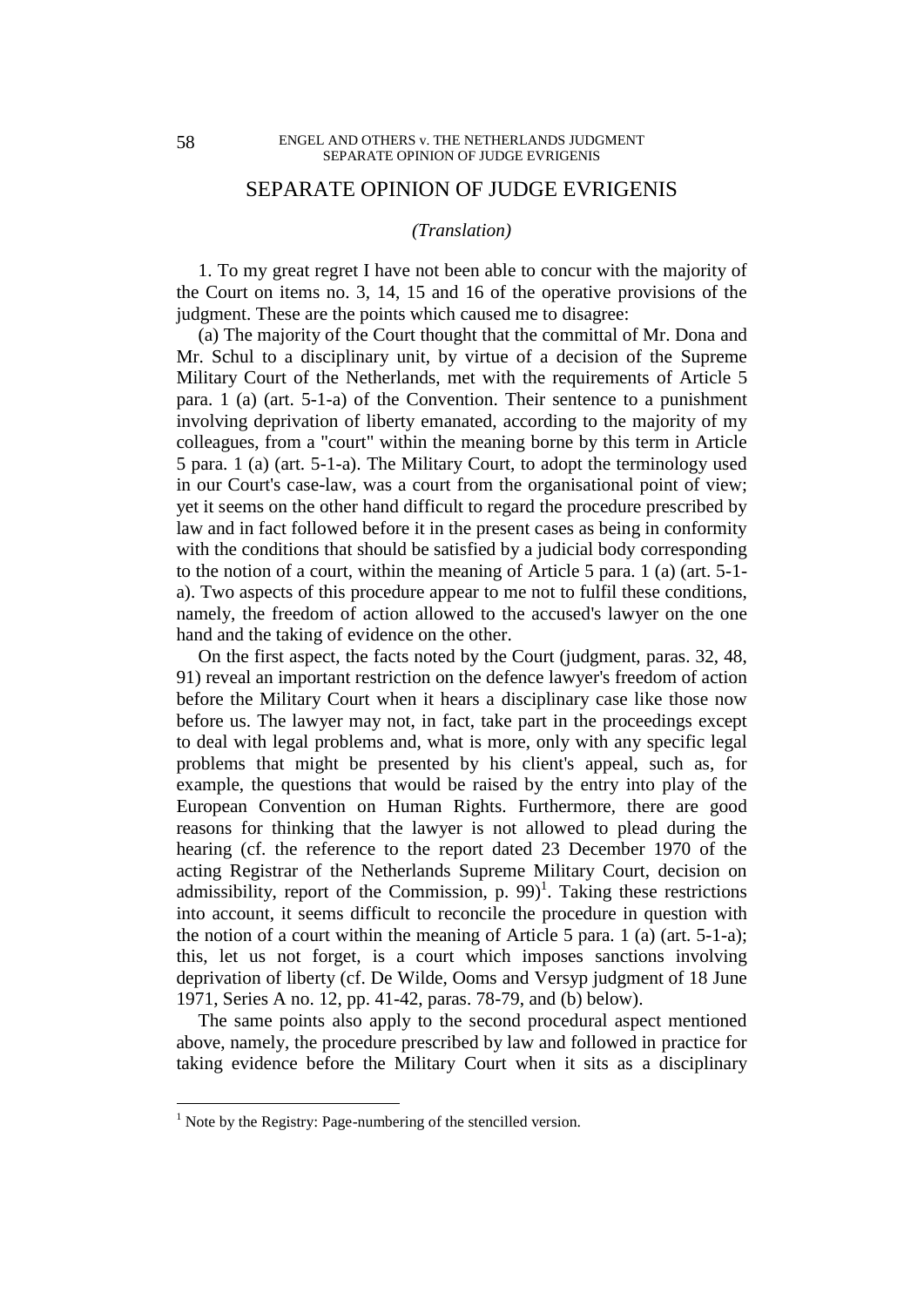tribunal. According to the facts noted by the Court and bearing in mind the provisions of Netherlands law applicable in this case (cf. paras. 31 and 91 of the judgment), the attendance and hearing of defence witnesses apparently cannot take place in conditions ensuring the guarantees for the defence which I consider that a trial must provide if it involves the imposition of a punishment occasioning deprivation of liberty and if it is to be fair. For these reasons I have had to conclude that there has been a violation of Article 5 para. 1 (art. 5-1) in the case of Mr. Dona and Mr. Schul.

Having said this, I think that, once the Court had held that the charge against these two applicants was "criminal" (Article 6, judgment paras. 80 et seq., in particular para. 85 in fine) (art. 6), it should have refrained from examining whether the Military Court corresponded to the notion of a court within the meaning of Article 5 para. 1 (a) (art. 5-1-a). Whilst the expression "court" is, in principle, an autonomous concept in each of the abovementioned provisions, this nevertheless does not alter the fact that the court mentioned in Article 5 para. 1 (a) (art. 5-1-a) must meet the requirements of Article 6 (art. 6) when, as in the present case, the penalty occasioning deprivation of liberty which it imposes is finally deemed to be the outcome of a criminal charge and hence to fall within Article 6 (art. 6). It is permissible, in appropriate cases, for the court mentioned in Article 5 para. 1 (a) (art. 5-1-a) not to fulfil all the conditions stipulated by Article 6 (art. 6) for a criminal court. The converse seems both logically and legally difficult. If a penalty occasioning deprivation of liberty was inflicted by a court that had to meet the conditions of Article 6 (art. 6), there is no point in asking the further question whether that court complied with the notion of a court within the meaning of Article 5 para. 1 (a) (art. 5-1-a).

(b) The same reasons have led me to believe that I must dissent from the opinion of the majority of the Court on items 14, 15 and 16 of the operative provisions of the judgment. I will thus do no more than refer to the remarks set out under 1 (a) above.

The fact remains that I think that the examination of the cases of committal to a disciplinary unit in the light of the notion of "criminal charge" in Article 6 (art. 6) calls for some observations of a more general nature. I take the liberty of putting them forward as I wish to demonstrate that on these points my disagreement with the majority is more pronounced.

When imposing the penalty of committal to a disciplinary unit (case of Mr. Dona and Mr. Schul) or when reviewing such a penalty imposed by a non-judicial authority (case of Mr. de Wit), the Military Court was acting under Netherlands law as a disciplinary tribunal. If and to the extent that the Military Court was not dealing with conduct that could be sanctioned by penalties occasioning deprivation of liberty, its procedure could not in principle be considered contrary to the Convention. However, our Court thought, and rightly moreover, that the above-mentioned cases not only involved punishments occasioning deprivation of liberty, but also were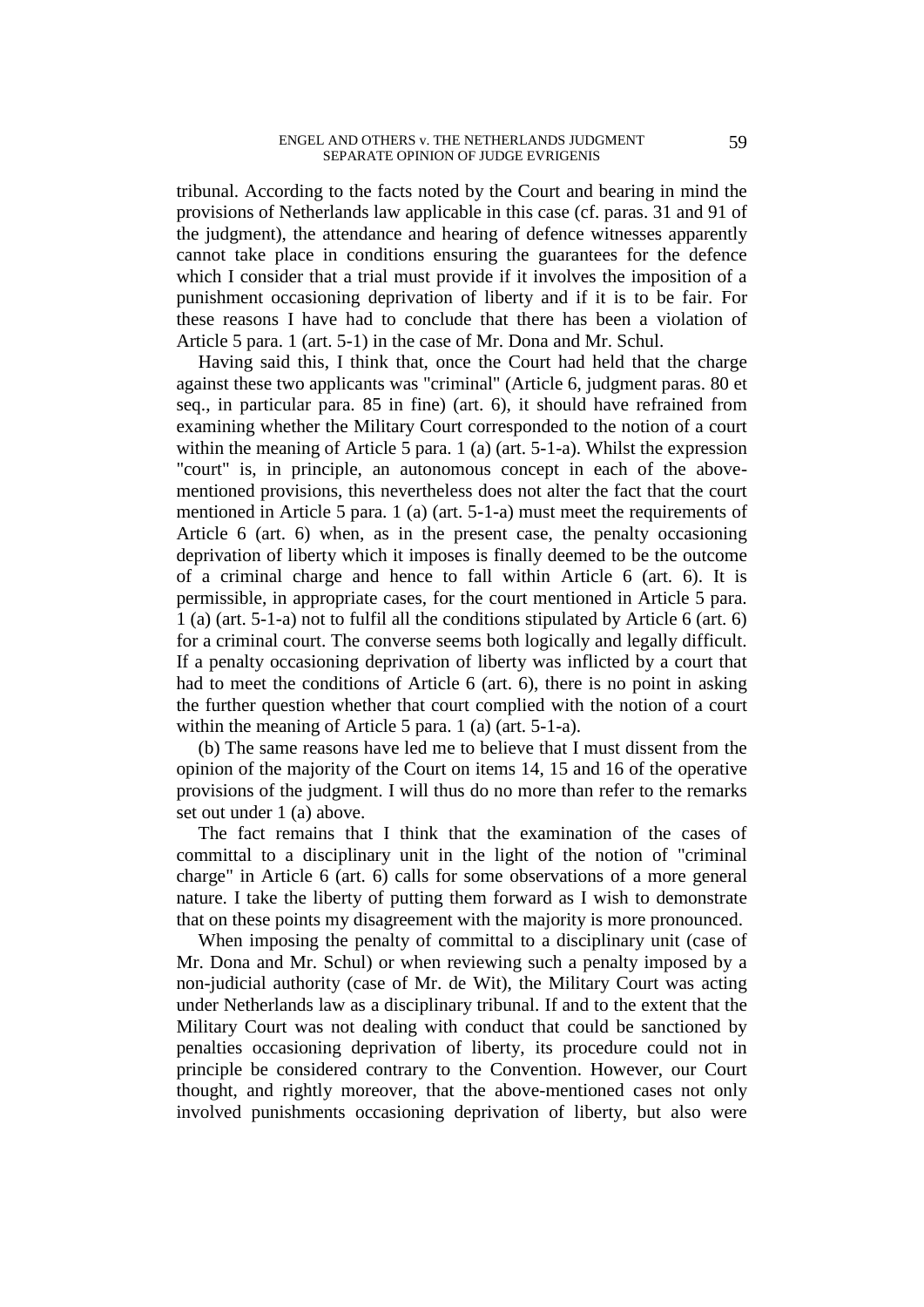covered by the notion of "criminal charge" within the meaning of Article 6 (art. 6) of the Convention. It thus had to investigate whether the Military Court afforded the guarantees that this provision requires of a criminal court. The majority considered that in the present case those guarantees were present, except the requirement of Article 6 para. 1 (art. 6-1) that the hearings be in public. Now the picture of the criminal court presented by the opinion of the majority seems to me hardly reconcilable with the minimal requirements of Article 6 (art. 6) for the ideal criminal court. Indeed I find it very hard to admit that a criminal court, irrespective of its level or jurisdiction, can, without contravening the provisions of Article 6 (art. 6), operate with a defence lawyer subject to important restrictions on the freedom of action traditionally allowed in the criminal procedure of the democratic countries in Europe and with rules of taking evidence little favourable to the accused. Of course, one cannot attribute these deficiencies to the Military Court which, it must be remembered, was acting under Netherlands law in the present cases as a disciplinary tribunal and did not therefore normally have to enquire whether it was complying with Article 6 (art. 6) of the Convention. It is our judgment which, by drawing the borderline beyond which the disciplinary becomes the criminal, requires retrospectively, by virtue of the Convention, that a disciplinary tribunal should have afforded the guarantees of a criminal court. Now I fear that the majority opinion, to the extent that it restricts these guarantees, may take the interpretation of Article 6 (art. 6), and especially the notion of a criminal court, on a path which, may I say, would not be free of risks. I would also like to point out in the same context that the classification under the Convention of a question as criminal, whether or not this corresponds to the conceptions of the relevant national law, must bring into play the guarantees of Article 7 (art. 7) of the Convention as well.

(c) In finding a violation of Article 5 para. 1 (art. 5-1) for the reasons given in 1 (a) above, I should logically conclude that there was a violation of Article 5 para. 4 (art. 5-4) in the case of Mr. Dona and Mr. Schul (item no. 7 of the operative provisions of the judgment). If the Supreme Military Court, which, according to the judgment, performs cumulatively the functions both of the court mentioned in Article 5 para. 1 (a) (art. 5-1-a) and of the court mentioned in Article 5 para. 4 (art. 5-4), did not comply with the former paragraph's notion of a court, likewise it would also not comply in principle with the latter paragraph's notion of a court. I have, however, agreed with the majority on this point, taking into account that under Netherlands law there is a civil court with general jurisdiction before which the legality of any deprivation of liberty may be challenged by summary application (Article 289 of the Civil Procedure Code and Sections 2 and 53 of the Judicature Act).

2. My vote on item 6 of the operative provisions of the judgment was to the effect that there was no violation, in the cases there mentioned, of